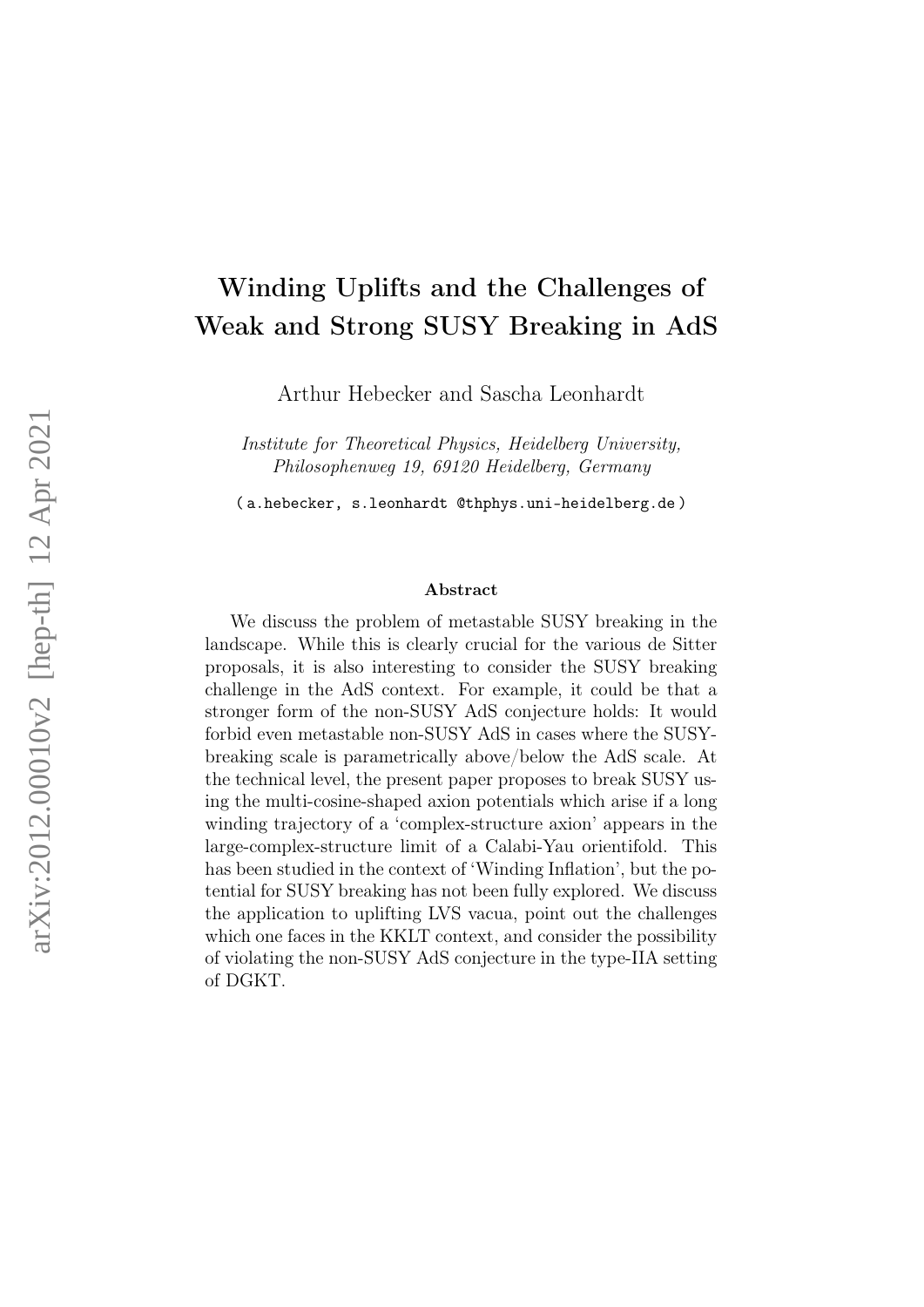### 1 Introduction and Summary

#### 1.1 Weak and Strong SUSY Breaking in the Landscape

Explicitly realizing de Sitter vacua in string theory is a long-standing challenge. The most popular approaches [\[1,](#page-24-0) [2\]](#page-24-1) start with an AdS solution with stabilized moduli and promote it to a de Sitter vacuum by a so-called 'uplift'. In 4d supergravity language, such effects are classified as F-term or D-term uplifts (see e.g. [\[3–](#page-24-2)[18\]](#page-25-0) and [\[19–](#page-25-1)[25\]](#page-26-0) respectively). All known models share a certain degree of complexity, which has lead to fundamental criticism [\[26\]](#page-26-1) and the proposal of corresponding no-go theorems [\[27](#page-26-2)[–29\]](#page-26-3). If string theory really has a problem with de Sitter, one may wonder whether the SUSY-breaking uplift is its true source.

In particular, the anti-D3-brane uplift of KKLT [\[1\]](#page-24-0) tends to be uncomfortably high compared to the depth of the underlying AdS vacuum [\[30\]](#page-26-4). It has been argued that a potentially fatal 'singular-bulk problem' results [\[31\]](#page-26-5).<sup>[1](#page-1-0)</sup> Combining these observations with a possible general unease about SUSYbreaking uplifts, one might suspect more concretely that parametrically small SUSY breaking is problematic in string theory compactifications. In this work, we will try to construct such small uplifts using the tuning power of the complex-structure landscape. We note that [\[44\]](#page-27-0) provides an alternative Swampland discussion of the SUSY breaking scale, relating it to the tower of light states. So far, we do not see an obvious relation to our work, but it might be interesting to return to this in the future.

Before describing our approach, let us briefly consider existing and suggest some further Swampland constraints relevant in this context. First, the non-SUSY AdS conjecture states that no stable non-supersymmetric (4d) AdS exists in string theory [\[45,](#page-27-1) [46\]](#page-27-2). This is interesting for us since a small SUSY-breaking uplift on the basis of a SUSY AdS vacuum might provide a counterexample.

A logically possible, much stronger conjecture would be one forbidding metastable non-SUSY AdS.[2](#page-1-1) One may call this 'Absolute non-SUSY AdS Conjecture'. In such a strong formulation this conjecture is in conflict with the constructions of  $[47, 49-52]$  $[47, 49-52]$  $[47, 49-52]$ <sup>[3](#page-1-2)</sup>. It then remains an interesting question

<span id="page-1-0"></span><sup>&</sup>lt;sup>1</sup>We do not enter the interesting debate about the 10d description of KKLT (see e.g. [\[32–](#page-26-6) [37,](#page-26-7)[30\]](#page-26-4)) since we believe that this is not going to invalidate the construction. We also note but do not discuss further the recently considered issues of throat-instabilities [\[38–](#page-26-8)[40\]](#page-27-6) and tadpole constraints [\[41\]](#page-27-7) (see however [\[42\]](#page-27-8)). Yet another line of attack is [\[43\]](#page-27-9).

<span id="page-1-1"></span><sup>&</sup>lt;sup>2</sup>By metastable we mean that the local decay rate satisfies  $\Gamma \ll R_{AdS}^{-1}$ . In spite of the fact that global metastable AdS decays instantaneously [\[47,](#page-27-3) [48\]](#page-27-10), a patch of such a metastable AdS might nevertheless exist, e.g. as a cosmologically created bubble.

<span id="page-1-2"></span><sup>&</sup>lt;sup>3</sup>The recent discussions of [\[51,](#page-27-11)[52\]](#page-27-5) (based on [\[53\]](#page-27-12)) suggest that their solutions are stable.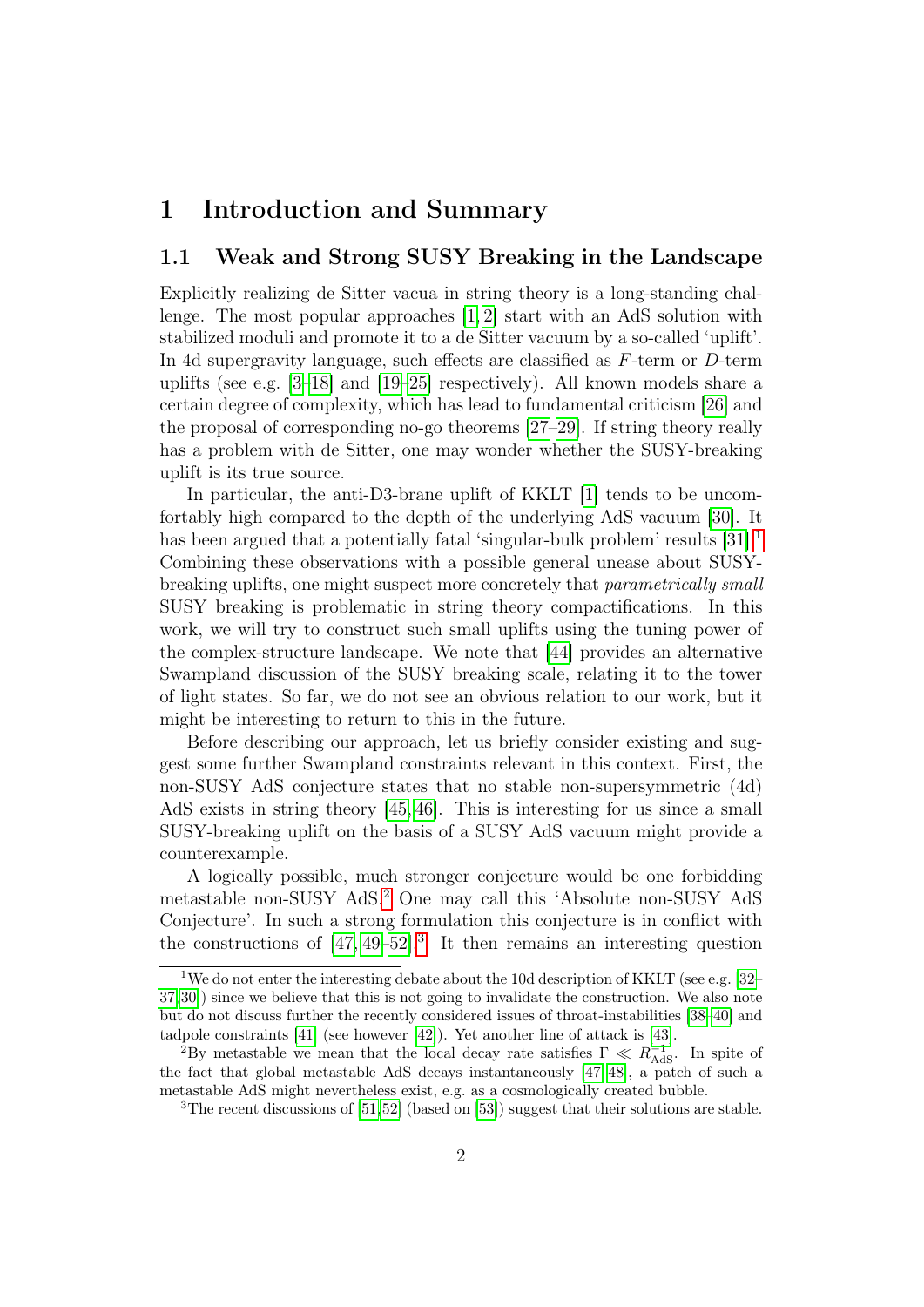whether some softened form of such a conjecture has a chance of being true. Most naively, one may think of flux compactifications where AdS and KK scale coincide,  $R_{\text{AdS}} \sim R_{\text{KK}}$ . If SUSY is broken by the compactification, one additionally expects  $M_{\text{SUSY}} \sim R_{\text{KK}}^{-1}$ . It may then turn out to be difficult or impossible to escape the prediction that SUSY-breaking and AdS scale are related.[4](#page-2-0)

Concretely, one might expect that metastable non-SUSY AdS with  $M_{\text{SUSY}} \gg R_{\text{AdS}}^{-1}$  is forbidden. Let us call this the 'Strong-SUSY-Breaking Conjecture'. If this conjecture were false and the Swampland dS conjecture true, then a natural place for observers like us to find themselves in would be universes with a small negative cosmological constant. In other words, the 'Strong-SUSY-Breaking Conjecture' removes an anthropically interesting part of the multiverse.<sup>[5](#page-2-1)</sup>

By contrast, one can also consider a conjecture stating that metastable non-SUSY AdS with  $M_{S\text{USY}} \ll R_{\text{AdS}}^{-1}$  is forbidden. This could be called the 'Weak-SUSY-Breaking Conjecture'. It is motivated by the difficulty, mentioned above, to make the anti-D3-uplift of KKLT as small as desired. We will see below that our proposal applied to the DGKT vacuum [\[58\]](#page-28-0) may provide a counterexample to the latter ('Weak') but not to the former ('Strong') SUSY-Breaking Conjecture.

Clearly, all of the above is strongly affected if one takes the existence of the LVS AdS vacuum for a fact, even if this vacuum were only metastable. The 'Strong-SUSY-Breaking Conjecture' then immediately falls and it is likely that, through an appropriate uplift (for example the one proposed in this paper), the dS conjecture also fails. If the Winding Uplift we suggest turns out not to work, the 'Weak-SUSY-Breaking Conjecture' may coexist with LVS AdS vacua.

We also note that a conjecture against the separation of KK and AdS scale [\[59\]](#page-28-1) (see also [\[33\]](#page-26-9)) would, if true, change much of the discussion above. We dismiss this for the purpose of this paper, expecting the KKLT AdS vacuum with the standard fine tuning of  $W_0$  [\[60\]](#page-28-2) (or its specific realization in [\[61\]](#page-28-3)) to provide a counterexample.

However, it is not clear to us to which extent non-perturbative instabilities can be excluded.

<span id="page-2-0"></span><sup>&</sup>lt;sup>4</sup>We should remind the reader of the possibility of meta-stable AdS compactifications of non-SUSY string theories (the super-critical or the  $O(16)^2$  heterotic string, see e.g. [\[54–](#page-28-4)[56\]](#page-28-5) and refs. therein). If such a compactification can be realized and if the AdS and string scale can be parametrically separated, our motivation for  $M_{\text{SUSY}} \sim R_{\text{KK}}^{-1}$  fails.

<span id="page-2-1"></span><sup>5</sup>While our world appears not to belong to this part, even this is not entirely certain [\[57\]](#page-28-6).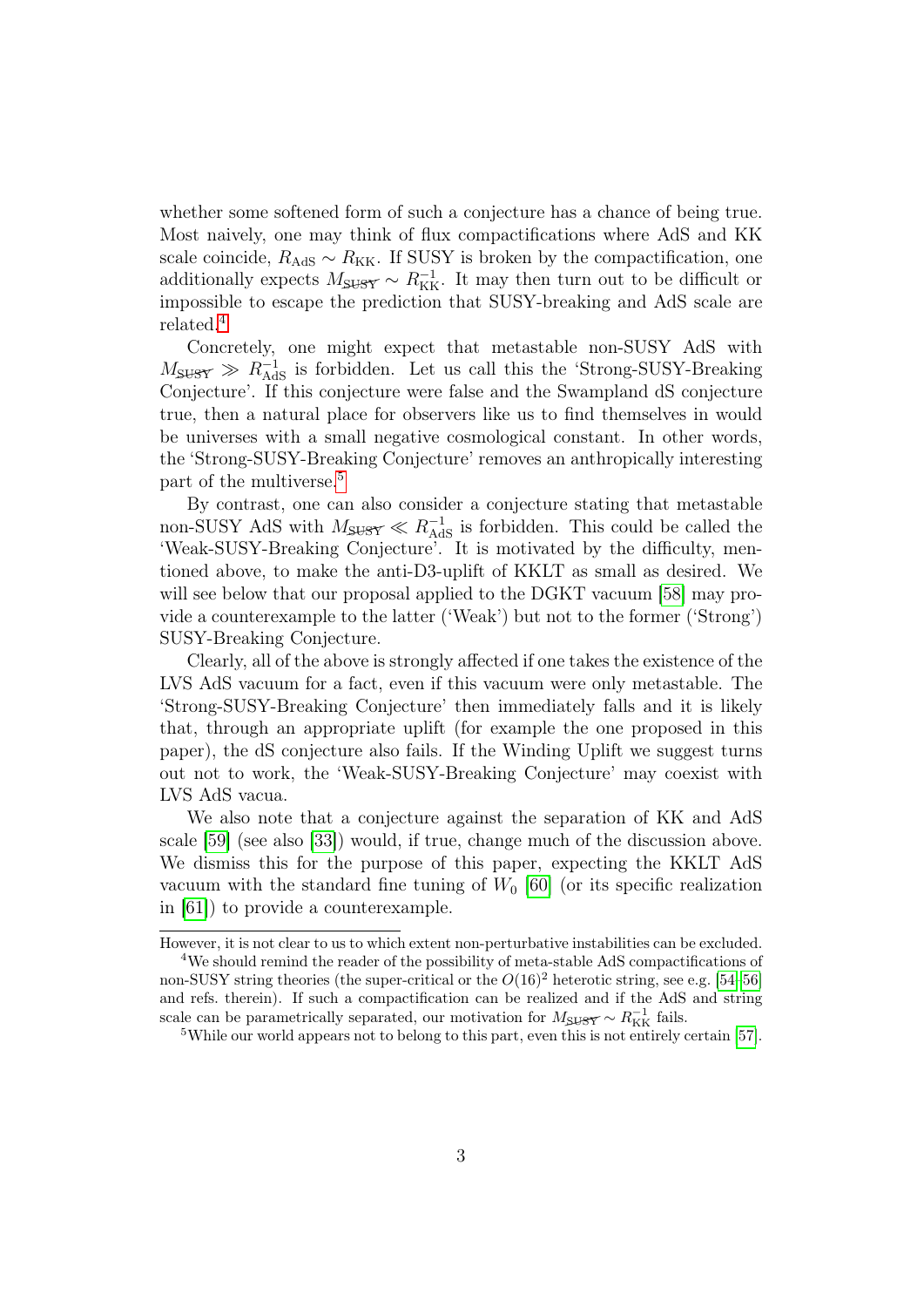#### 1.2 Weak SUSY Breaking from a Winding Uplift

Let us now turn to the description of our technical work. We follow the original proposal by Saltman and Silverstein [\[3\]](#page-24-2) to realize an uplift by finding metastable local minima in the complex-structure scalar potential. We will use the tuning-power of the complex-structure-based flux landscape to ensure that the corresponding  $F$ -term is small and the SUSY breaking is controlled. Our method of choice are the multi-cosine-shaped axion potentials, in the spirit of [\[62\]](#page-28-7). Specifically, several cosine terms are superimposed if a long winding trajectory of a 'complex-structure axion' appears in the largecomplex-structure limit of a Calabi-Yau orientifold. This has been studied in the inflationary context as 'Winding Inflation' [\[63\]](#page-28-8) (see also [\[64–](#page-28-9)[67\]](#page-29-0)), but the potential of this method for realizing weak SUSY breaking with long lifetimes has not been analyzed in detail. We will comment on the technically related uplifting suggestions of [\[68–](#page-29-1)[70\]](#page-29-2) in a moment.

We consider type-IIB CY orientifold compactifications with the complex structure moduli u and v at large-complex-structure, i.e. Im  $u$ , Im  $v \gg 1$ . In this limit, the Kähler potential does not depend on  $\text{Re } u$  and  $\text{Re } v$ , such that a shift symmetry arises. It is only broken by the flux superpotential. We may choose fluxes  $M$  and  $N$  in such a way that only the linear combination  $Mu + Nv$  appears in the superpotential. As a result, one linear combination of  $\text{Re } u$  and  $\text{Re } v$  is left unstabilized. We parameterize this direction in field space by  $\varphi \equiv \text{Re } v$ .

The leading corrections to the large-complex-structure expressions for Kähler and superpotential are of the form  $\exp(iu)$  and  $\exp(iv)$ . Both terms depend on the unstabilized axion  $\varphi$  and their magnitude is governed by the stabilized values of the saxions:  $\exp(iu) \propto \exp(-\text{Im} u_0 - iN/M \varphi)$  and  $\exp(iv) \propto \exp(-\mathrm{Im} v_0 + i\varphi)$ . We may tune the saxion values Im  $u_0$  and Im  $v_0$ in such a way that the two terms are comparable, suppressed by an expansion parameter  $\epsilon \equiv \exp(-\mathrm{Im} u_0) \sim \exp(-\mathrm{Im} v_0) \ll 1$ . Their relative magnitude is then measured by a parameter  $\alpha \propto \exp(\text{Im} u_0 - \text{Im} v_0) = \mathcal{O}(1)$ .

The resulting F-term scalar potential of the axion is, schematically, of the simple form

<span id="page-3-0"></span>
$$
V(\varphi) = \frac{g_s}{\mathcal{V}^2} \epsilon^2 \left[ \cos(\varphi) - \alpha \cos(N/M \varphi) \right]^2.
$$
 (1)

Here, we introduced the string coupling  $g_s$  and the CY volume V as they usually appear in an  $F$ -term potential. Without loss of generality, we assume  $M/N < 1$ . In the regime  $M^2/N^2 \leq \alpha \leq 1$ , the F-term potential develops non-trivial local minima, e.g. at some  $\varphi = \varphi_*$  (cf. Fig. [1\)](#page-4-0). The value of the potential at the minimum takes the form  $V(\varphi_*) \sim g_s \epsilon^2 \gamma^2/\mathcal{V}^2$ , where for  $\varphi_* = 0$  we define  $\gamma \equiv 1 - \alpha$ . This can be tuned small if, as we will discuss in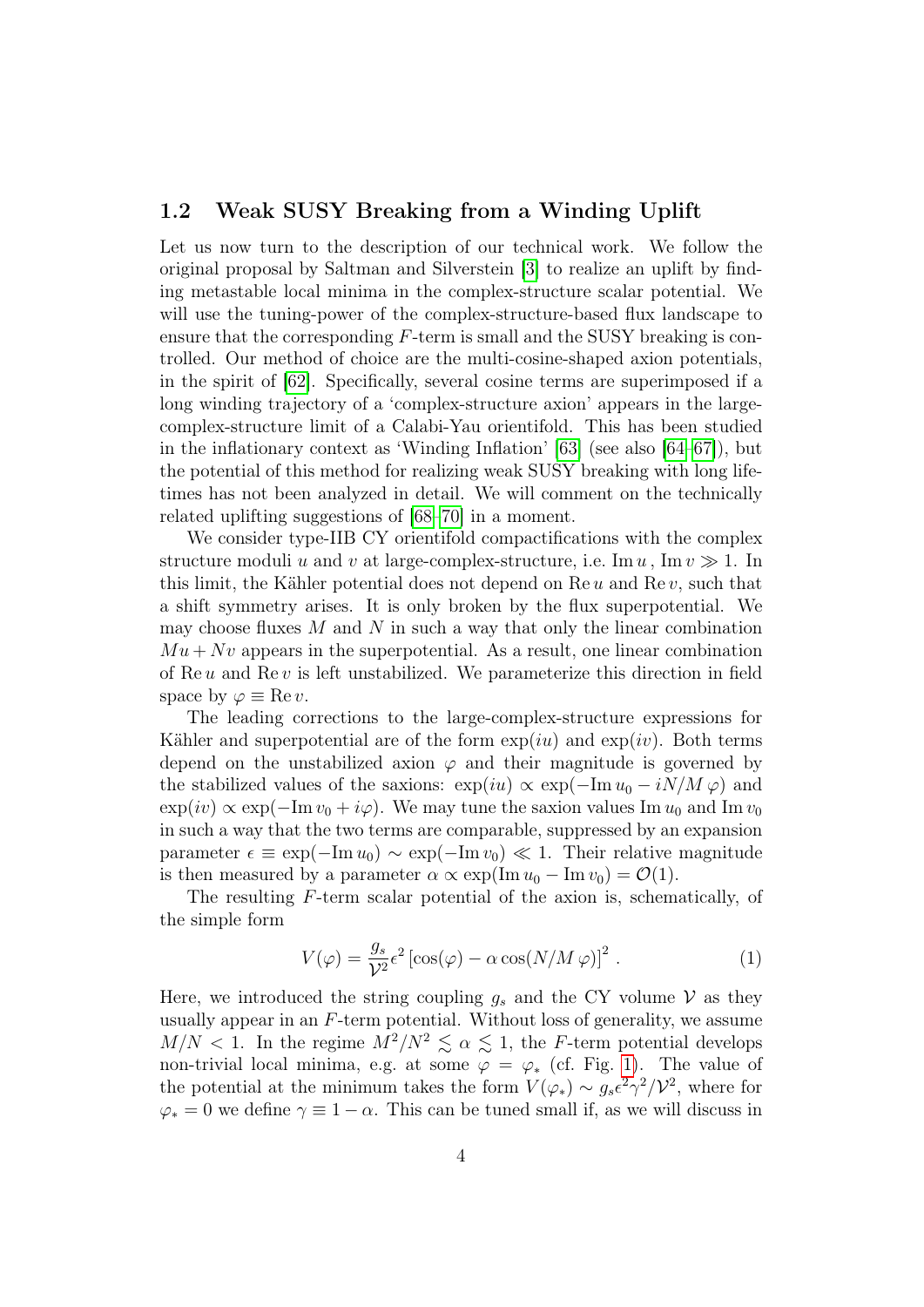the paper,  $\alpha$  is scanned sufficiently finely in the landscape such that  $\gamma \ll 1$ can be realized. The height of the potential barrier separating the metastable from the global minimum is  $V_{\text{wall}} \sim g_s \epsilon^2/\mathcal{V}^2$ . This remains sizable even at very small  $\gamma$ . Hence, the uplifting height  $\Delta V$  and the height of the barrier Vwall can be separated parametrically.

<span id="page-4-0"></span>

Figure 1: The axion potential [\(1\)](#page-3-0) for  $N/M = 3$ . There is a minimum at  $\varphi_* = 0$  with  $\Delta V \equiv V(0) \propto g_s \epsilon^2 \gamma^2 / \mathcal{V}^2$ ,  $\gamma \ll 1$ , while the potential scales as  $g_s \epsilon^2/\mathcal{V}^2$  in general.

Let us turn to possible applications of the mechanism just described in concrete settings: It is straightforward to apply it in the large volume scenario. Tuning the value of  $\epsilon \gamma$  against the value of the LVS AdS cosmological constant, one may consistently uplift the vacuum to de Sitter. By contrast, uplifting a KKLT SUSY-AdS vacuum using the minimal setup just discussed is problematic. The difficulties one encounters are related to the smallness of the superpotential  $W_0$ , which is required for 10d supergravity control in KKLT. This smallness spoils the stabilization of the saxions as discussed above. The situation is not hopeless if one goes to the boundary of parametric control or involves more than two axions, but we have to leave a detailed study to future work. Finally, we consider supersymmetric AdS vacua in type IIA as studied by DGKT [\[58\]](#page-28-0). This setting naturally gives rise to unstabilized axions in an otherwise fully supersymmetrically stabilized background. Only a single linear combination of RR axions is fixed. The superpotential resulting from non-perturbative corrections directly realizes our winding scenario with multiple axions [\[71\]](#page-29-3). We expect there is in general enough tuning power in this setting to find low-lying local minima protected by parametrically high barriers. While these uplifts are necessarily small, they may provide a way to turn DGKT solutions into stable non-SUSY AdS vacua.

Before closing our introduction, let us comment in more detail on earlier related work. First, we note that 'instantonic' terms have been used in various approaches to constructing de Sitter vacua, e.g., in racetrack or STU models [\[72–](#page-29-4)[79\]](#page-29-5). In some cases, these are one-step constructions, without the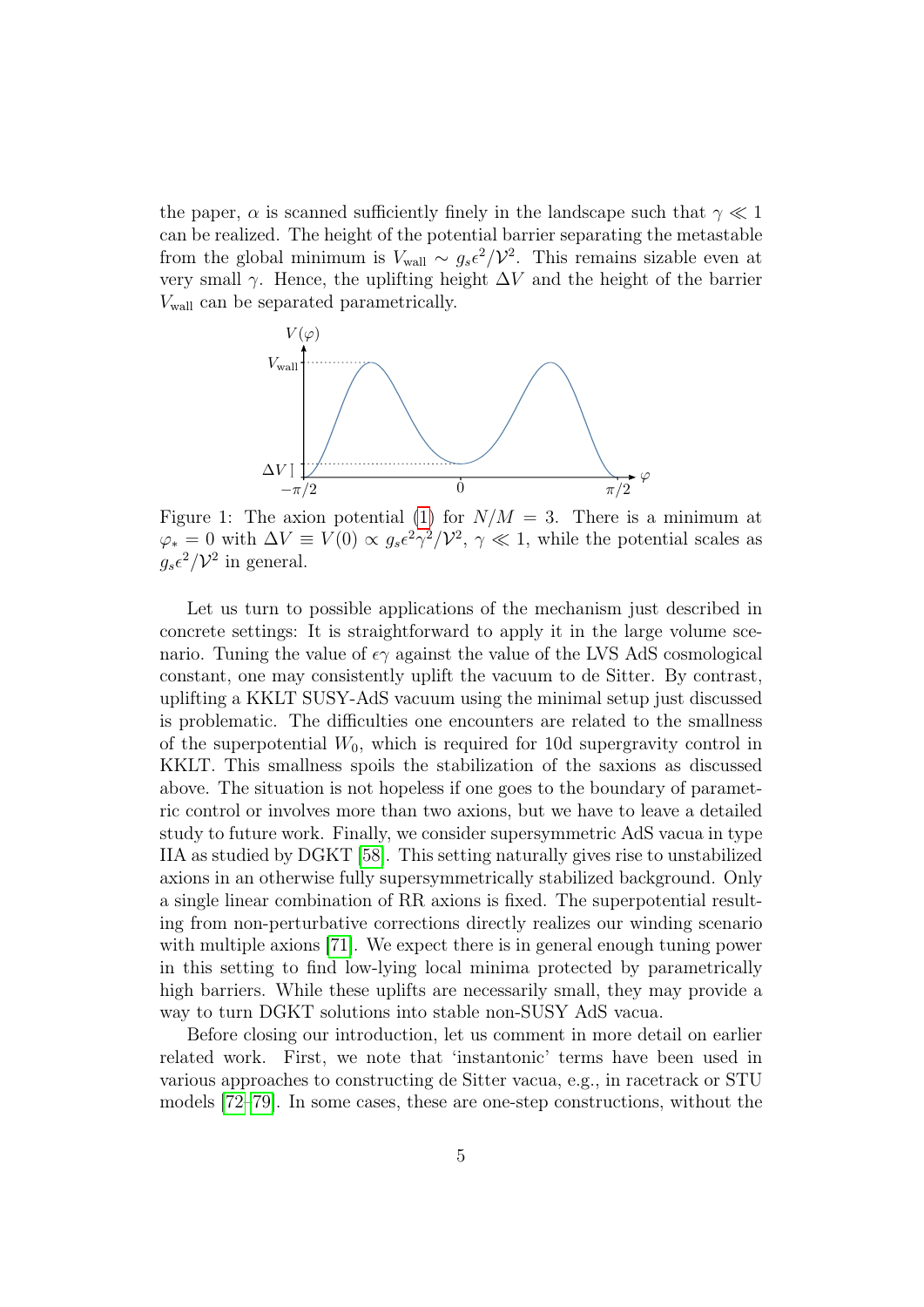separation in AdS stabilization and uplift. A distinguishing feature of our approach is the complex-structure origin of the instantonic uplifting effect. This may allow a fully explicit implementation of our scenario, along the lines of the approach of [\[61\]](#page-28-3) to constructing a small superpotential from the interplay of instantonic terms. We also note that combining a periodic and a linear potential for a complex-structure axion was suggested as an uplifting mechanism in [\[68\]](#page-29-1). Moreover, the interplay of different periodic terms in axion potentials has recently been discussed in other contexts: The 'drifting monodromies' scenario in compactifications involving multi-throat systems [\[69\]](#page-29-6) gives rise to a superpotential of the same form as we use in this work. There, the particular no-scale form of the Kähler potential prevents a direct application to uplifting.[6](#page-5-0) A closely related but slightly more speculative uplifting idea nevertheless arises in the setting of [\[69\]](#page-29-6). The authors of [\[70\]](#page-29-2) give a pure IR argument on how the QCD pion potential at general  $\theta$ -angle generates a multi-cosine-shaped scalar potential which possesses non-zero minima. They discuss how this may naturally uplift the IR theory.

Our paper is organized as follows. Sect. [2](#page-5-1) presents the SUSY-breaking mechanism just discussed in detail, including a short introduction to the winding idea, a discussion of all relevant sub-leading corrections and an analysis of the axion potential induced. We describe how this may be used to uplift AdS vacua of various origins (LVS, KKLT and DGKT) in Sect. [3.](#page-13-0) Finally, we conclude in Sect. [4.](#page-22-0)

### <span id="page-5-1"></span>2 The Uplifting Potential

### <span id="page-5-2"></span>2.1 Winding Setup

Let us briefly introduce the winding scenario of [\[63\]](#page-28-8). It is formulated in a region of moduli space where two distinguished complex structure moduli u and v are 'at large complex structure': Im u, Im  $v \gg 1$ . The Kähler potential is then approximately independent of Re  $u$  and Re  $v$ , leading to a shift symmetry. Such approximate complex-structure shift symmetries have been studied in the inflationary context in many papers, see e.g. [\[80–](#page-30-0)[88\]](#page-30-1).

In the winding scenario, this shift symmetry is broken by the flux superpotential in such a way that a single axion-like field emerges. This field corresponds to a long, winding trajectory on the torus parameterized by  $(Re u, Re v)$ . Concretely, a flux choice is made such that the complex-

<span id="page-5-0"></span> ${}^{6}$ Due to the no-scale structure only the holomorphic part of the F-term enters the scalar potential. This leads to the same issues of implementing our mechanism as will be discussed in Sect. [3.2.](#page-17-0) No-scale breaking effects may resolve this problem.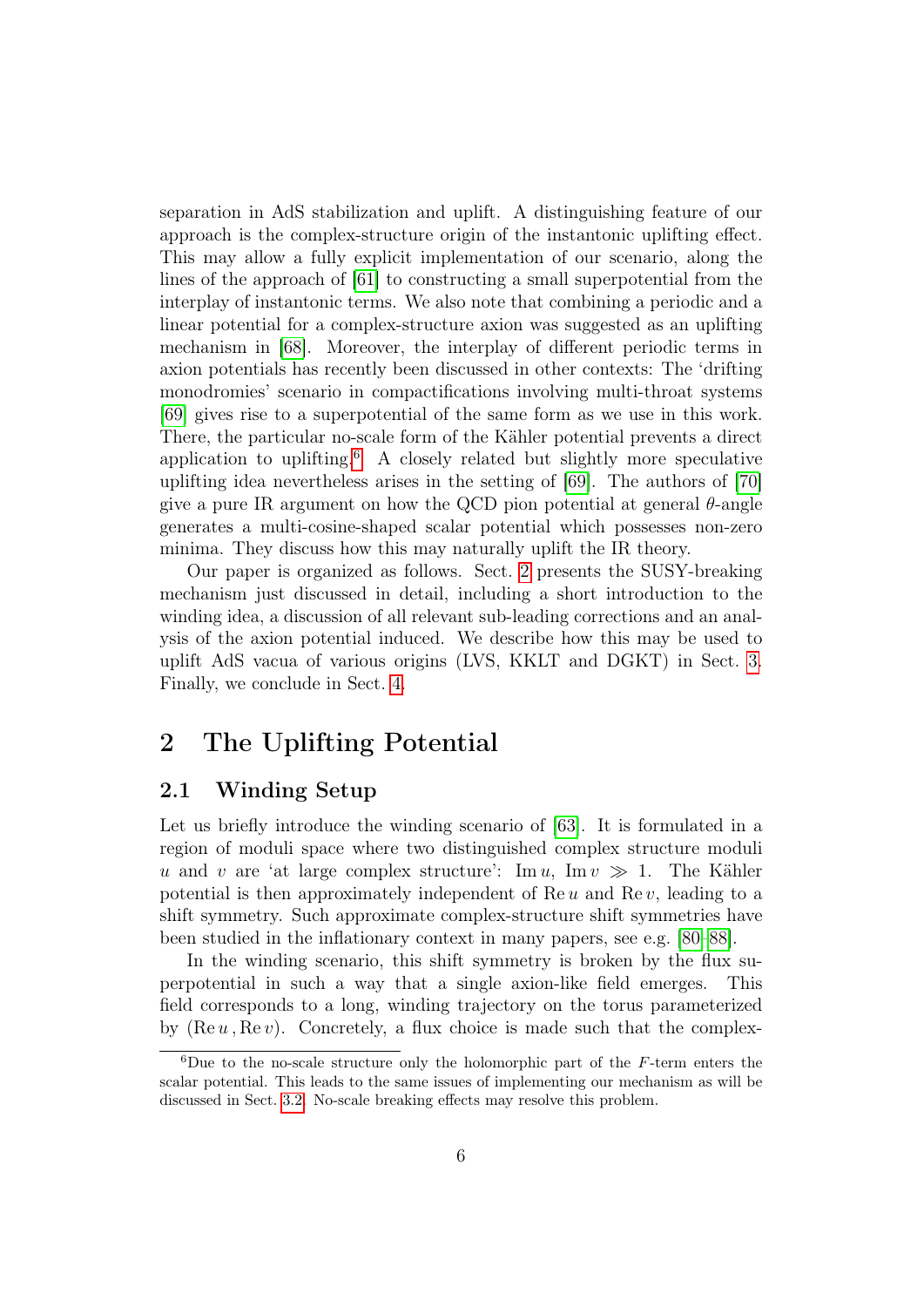structure superpotential and the full Kähler potential take the form

$$
W_{\text{cs}} = W_0(z) + f(z)(Mu + Nv) + W_{\text{sub}}(z, u, v),
$$
  
\n
$$
K = K_V - \ln(k(z, \overline{z}, \text{Im } u, \text{Im } v)) + K_{\text{sub}}(z, \overline{z}, u, \overline{u}, v, \overline{v}).
$$
\n(2)

Here,  $K_v$  is the Kähler moduli Kähler potential. The variable z represents the axio-dilaton together with all complex structure moduli, except for  $u$  and v. Correspondingly,  $-\ln(k)$  is the sum of axio-dilaton and complex-structure Kähler potential.<sup>[7](#page-6-0)</sup> The expressions  $W_{\text{sub}}$  and  $K_{\text{sub}}$  stand for terms that are sub-leading w.r.t.

<span id="page-6-3"></span>
$$
W_0(z, u, v) \equiv W_0(z) + f(z)(Mu + Nv), \qquad (3)
$$

and

$$
K_0 \equiv K_V - \ln(k) \,. \tag{4}
$$

These sub-leading terms are suppressed by factors  $\exp(iu)$  or  $\exp(iv)$  and arise as corrections to the periods  $\int \Omega$  of the large-complex-structure geometry. We will specify these sub-leading terms in Sect. [2.2.](#page-7-0) Crucially, by our flux choice u and v appear in  $W_0$  only in the linear combination  $Mu + Nv$ , where  $M$  and  $N$  are integer flux numbers. Note that we do not require large hierarchies in fluxes as will become clear later. Thereby, we avoid any potential issues arising in winding scenarios with large flux hierarchies [\[71,](#page-29-3) [88\]](#page-30-1).

To analyze the leading-order F-terms  $F_{0,i} \equiv (\partial_i + K_{0,i})W_0$ , it is convenient to change variables from  $u, v$  to

<span id="page-6-1"></span>
$$
\psi \equiv Mu + Nv, \quad \phi \equiv v. \tag{5}
$$

The F-term conditions then read

<span id="page-6-2"></span>
$$
F_{0,z} = (\partial_z K_0) W_0 + \partial_z W_0 + (\partial_z f) \psi = 0,
$$
  
\n
$$
F_{0,\psi} = (\partial_{\psi} K_0) W_0 + f = 0,
$$
  
\n
$$
F_{0,\phi} = (\partial_{\phi} K_0) W_0 = 0.
$$
\n(6)

While the equations for z and  $\psi$  are in general complex, the equation for  $\phi$ is real (up to an overall phase). The SUSY conditions  $F_{0,i} = 0$  therefore fix

$$
z = z_0, \quad \psi = \psi_0, \quad \operatorname{Im} \phi = \operatorname{Im} \phi_0 \tag{7}
$$

while  $\text{Re}\,\phi$  remains unstabilized. As a result, the imaginary parts of the original fields  $u$  and  $v$  are also fixed,

$$
\operatorname{Im} u = \operatorname{Im} u_0, \quad \operatorname{Im} v = \operatorname{Im} v_0,\tag{8}
$$

<span id="page-6-0"></span><sup>&</sup>lt;sup>7</sup>To be more explicit about the axio-dilaton  $\tau$ , one could replace  $\{z\} \rightarrow \{\tau, z\}$ , such  $\text{that } -\ln(k(z,\overline{z},\text{Im } u, \text{Im } v)) \rightarrow -\ln(-2 \text{Im } \tau) - \ln(\tilde{k}(z,\overline{z},\text{Im } u, \text{Im } v)).$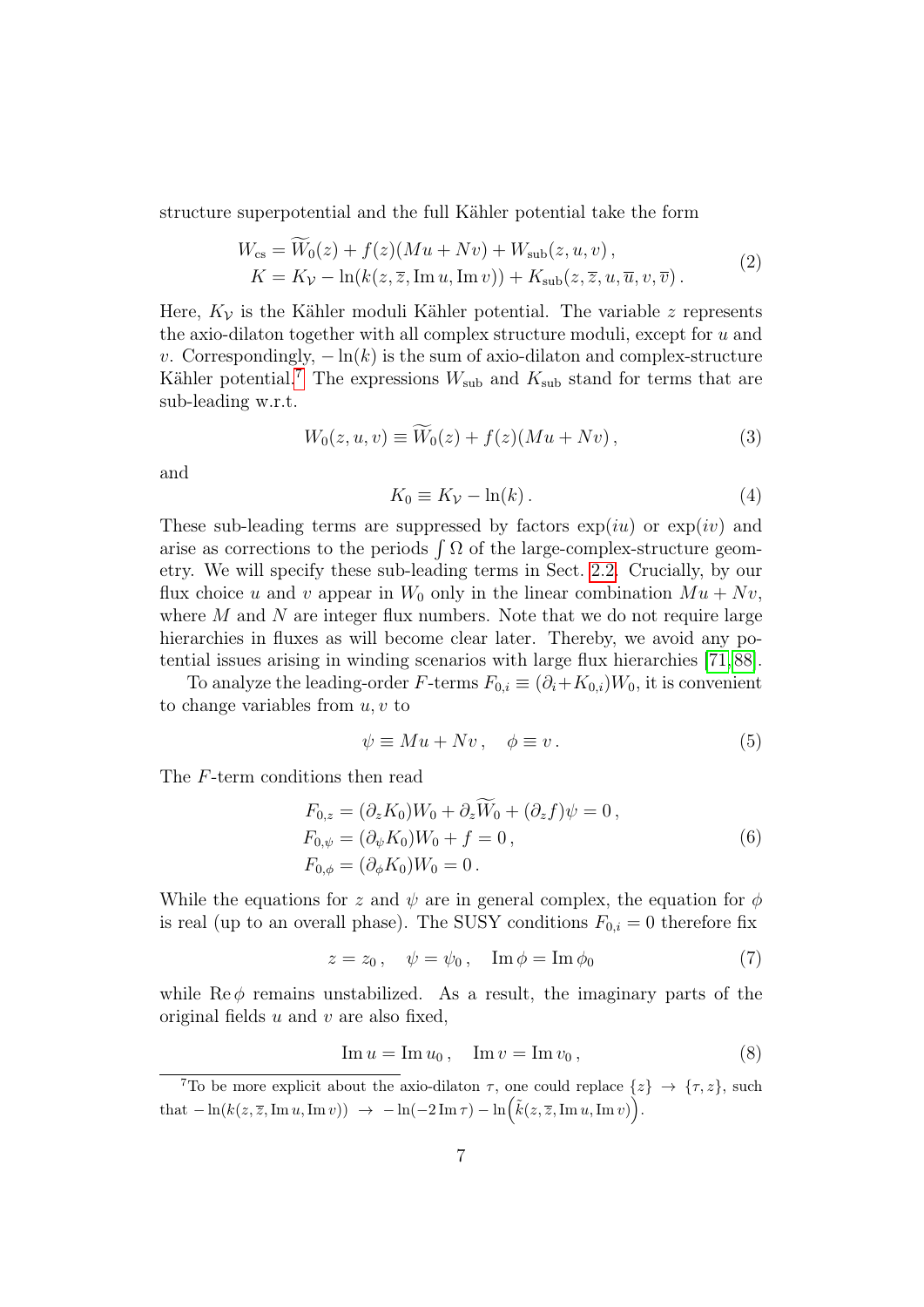while only one linear combination of their real parts is stabilized. It will prove convenient to redefine the fields z,  $\psi$  and  $\phi$  according to

<span id="page-7-5"></span>
$$
z \to z_0 + z \ , \qquad \psi \to \psi_0 + \psi \ , \qquad \phi \to \phi_0 + \phi \ , \tag{9}
$$

such that  $z = \psi = \text{Im } \phi = 0$  in the leading-order vacuum. (We set  $\text{Re } \phi_0 \equiv 0$ , that is we do not shift the unstabilized field.) Since we do not apply this shift to  $u$  and  $v$ , the relations  $(5)$  must be appropriately corrected:

<span id="page-7-3"></span>
$$
\psi \equiv M u + N v - \psi_0, \quad \phi \equiv v - \phi_0. \tag{10}
$$

#### <span id="page-7-0"></span>2.2 Sub-Leading Terms

Sub-leading terms stabilize Re  $\phi$  and correct the vacuum values of the other fields. For the complex-structure superpotential, we have [\[89\]](#page-30-2) [8](#page-7-1)

<span id="page-7-2"></span>
$$
W_{\rm cs} = W_0 + W_{\rm sub} = W_0(z, u, v) + A(z)e^{iu} + B(z)e^{iv} + \dots
$$
 (11)

$$
= W_0(z, \psi) + A(z)e^{-\text{Im} \,u_0}e^{i\text{Re}\,\psi_0/M}e^{i(\psi - N\phi)/M} + B(z)e^{-\text{Im} \,v_0}e^{i\phi} + \dots (12)
$$

$$
= W_0(z, \psi) + \epsilon \left[ \mathcal{A}(z, \psi, \operatorname{Im} \phi) e^{-iN\varphi/M} + \mathcal{B}(z, \operatorname{Im} \phi) e^{i\varphi} \right] + \mathcal{O}(\epsilon^2), \quad (13)
$$

where

$$
\epsilon \equiv e^{-\text{Im}\,u_0} \quad \text{and} \quad \varphi \equiv \text{Re}\,\phi \,. \tag{14}
$$

In  $(12)$ , we have simply applied the field definitions from  $(10)$ . Then, in  $(13)$ , we have absorbed all factors depending on fields that are stabilized in leading order in the two coefficients

$$
\mathcal{A}(z, \psi, \text{Im } \phi) = A(z)e^{i\text{Re }\psi_0/M}e^{i\psi/M + N\text{Im }\phi/M}, \mathcal{B}(z, \text{Im } \phi) = B(z)e^{\text{Im } u_0 - \text{Im } v_0}e^{-\text{Im }\phi}.
$$
\n(15)

As a result, our expression for  $W_{sub}$  in [\(13\)](#page-7-2) is manifestly a sum of two exponentials with different periodicities in the light axionic variable  $\varphi$ . While this is now somewhat hidden,  $W_{sub}$  of course remains holomorphic in  $\phi$ .

The large complex structure regime implies  $\epsilon \ll 1$ . Furthermore, we assume that by landscape-tuning

<span id="page-7-4"></span>Im 
$$
u_0 \simeq \text{Im } v_0
$$
 or  $|\mathcal{B}(0)/\mathcal{A}(0)| \propto e^{\text{Im } u_0 - \text{Im } v_0} = \mathcal{O}(1)$ , (16)

<span id="page-7-1"></span><sup>8</sup> In fact, the underlying structure of corrections to the large-complex-structure expressions for periods holds both in the 3-fold and the 4-fold case. Thus, our discussion immediately applies to the more general F-theory setting. Note that prefactors like  $A(z)$ may be viewed as arising from a full resummation of terms suppressed by  $\exp(inz), n \in \mathbb{N}$ .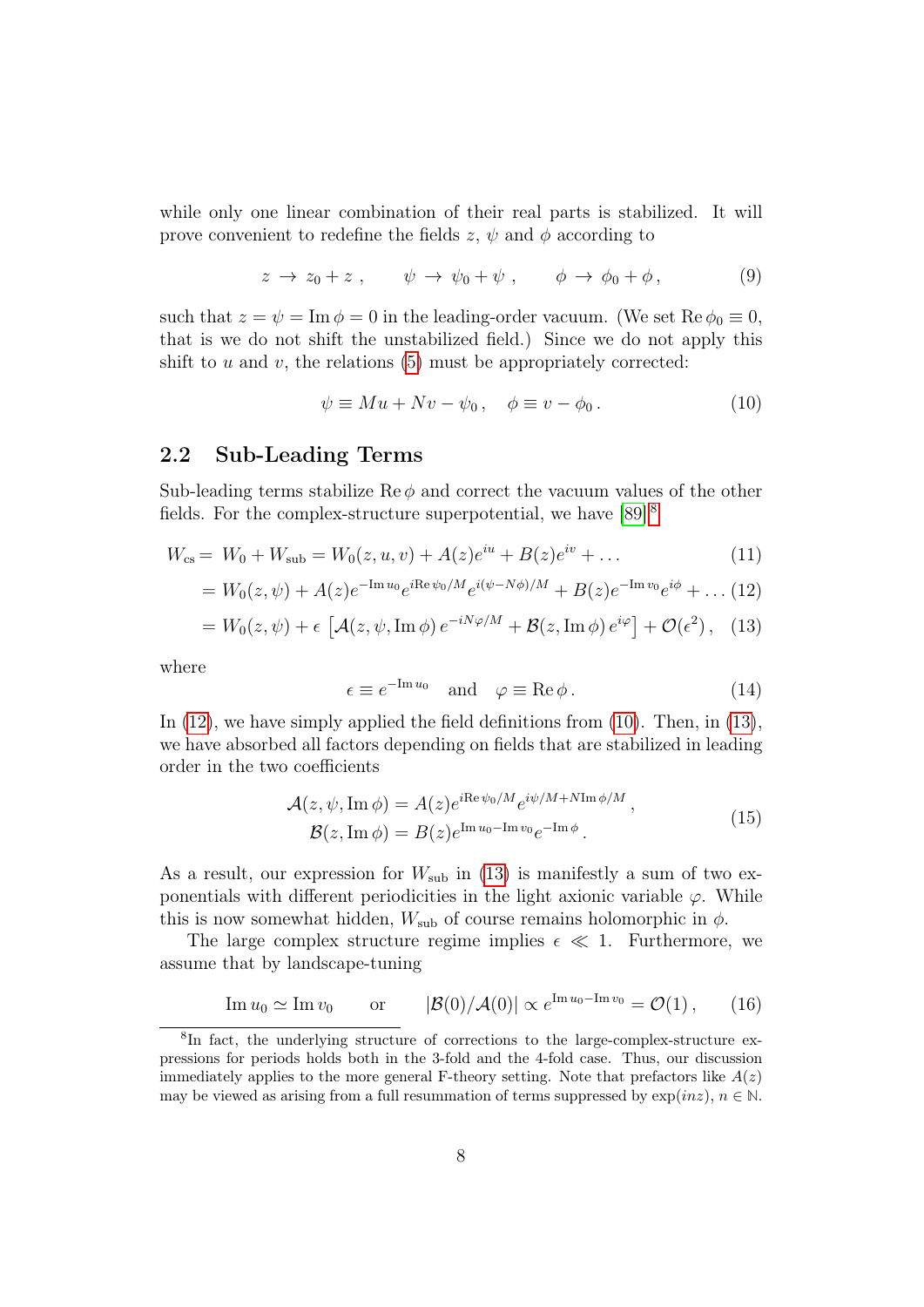such that the two sub-leading terms in [\(13\)](#page-7-2) are comparable. We will specify the required  $\mathcal{O}(1)$ -ratio more precisely below.

We also add the relevant corrections to the Kähler potential:

$$
K = K_0 + K_{\text{sub}} = K_0(z, \overline{z}, \text{Im } u, \text{Im } v) + K_{\text{sub}}(z, \overline{z}, \phi, \overline{\phi}, \psi, \overline{\psi}),
$$
  
\n
$$
K_{\text{sub}} = (\widetilde{A}(z, \overline{z}, \text{Im } u, \text{Im } v)e^{iu} + \widetilde{B}(z, \overline{z}, \text{Im } u, \text{Im } v)e^{iv} + \text{c.c.}) + \dots
$$
  
\n
$$
= \epsilon \left[ \widetilde{A}(z, \overline{z}, \text{Re } \psi, \text{Im } \psi, \text{Im } \phi) e^{-iN\varphi/M} + \widetilde{B}(z, \overline{z}, \text{Im } \psi, \text{Im } \phi) e^{i\varphi} + \text{c.c.} \right] + \mathcal{O}(\epsilon^2).
$$
\n(17)

Here  $\widetilde{A}$  and  $\widetilde{B}$  are defined similarly to A and B. Note that our treatment of  $K_\text{sub}$  as a sub-leading correction relies on the fact that the prefactors  $\widetilde{A}$  and B depend on  $\text{Im } u$  and  $\text{Im } v$  only polynomially [\[89\]](#page-30-2).

#### <span id="page-8-3"></span>2.3 The Axion Potential

We now turn to the scalar potential induced by the sub-leading terms. Our analysis of the back-reaction on the leading-order solution simplifies the discussion presented in [\[63\]](#page-28-8). This will be useful for the generalization to small  $W_0$  required later on.

It will be convenient for the moment to include  $\phi$  and  $\psi$  in the set of complex structure moduli denoted by  $z^i$ ,  $i = 1, \ldots, n$ . So the index 'i' now runs over all complex structure moduli and the axio-dilaton. We also shift all fields such that the leading-order vacuum is at  $z^i = 0$  for all i.

Using the no-scale structure of the Kähler sector, the scalar potential takes the form<sup>[9](#page-8-0)</sup>

<span id="page-8-1"></span>
$$
V = e^K K^{i\bar{\jmath}} F_i \overline{F}_{\bar{\jmath}} \,, \tag{18}
$$

where at zeroth order in  $\epsilon$  we have  $F_{0,i} = 0$  at  $z^i = 0$  [\(6\)](#page-6-2). At linear order in  $\epsilon$ ,  $F_i$  receives a correction  $\delta F_i$  coming both from corrections to K and W:

<span id="page-8-2"></span>
$$
\delta F_i = \partial_i K_0 W_{\rm sub} + \partial_i K_{\rm sub} W_0 + \partial_i W_{\rm sub}.
$$
\n(19)

But it would be too naive to simply replace  $F_i$  in [\(18\)](#page-8-1) by  $\delta F_i$ . The reason is that the z<sup>*i*</sup> back-react. This back-reaction is small,  $z^i \sim \epsilon$ , since  $\delta F_i \sim \epsilon$ . We

<span id="page-8-0"></span><sup>9</sup>To be precise, for this simple expression to be correct the 2-form-axion superfields (associated with non-zero  $h_{-}^{1,1}$ ) have to be set to zero. In general, these fields appear in the Kähler moduli Kähler potential in combination with the axio-dilaton, which is one of our  $z^i$ . For non-zero 2-form axions, this affects the relevant  $F_i$ . Eventually, the potential is nevertheless independent of these 2-form axions because of their shift symmetry and an associated special no-scale cancellation [\[90,](#page-30-3) [91\]](#page-30-4).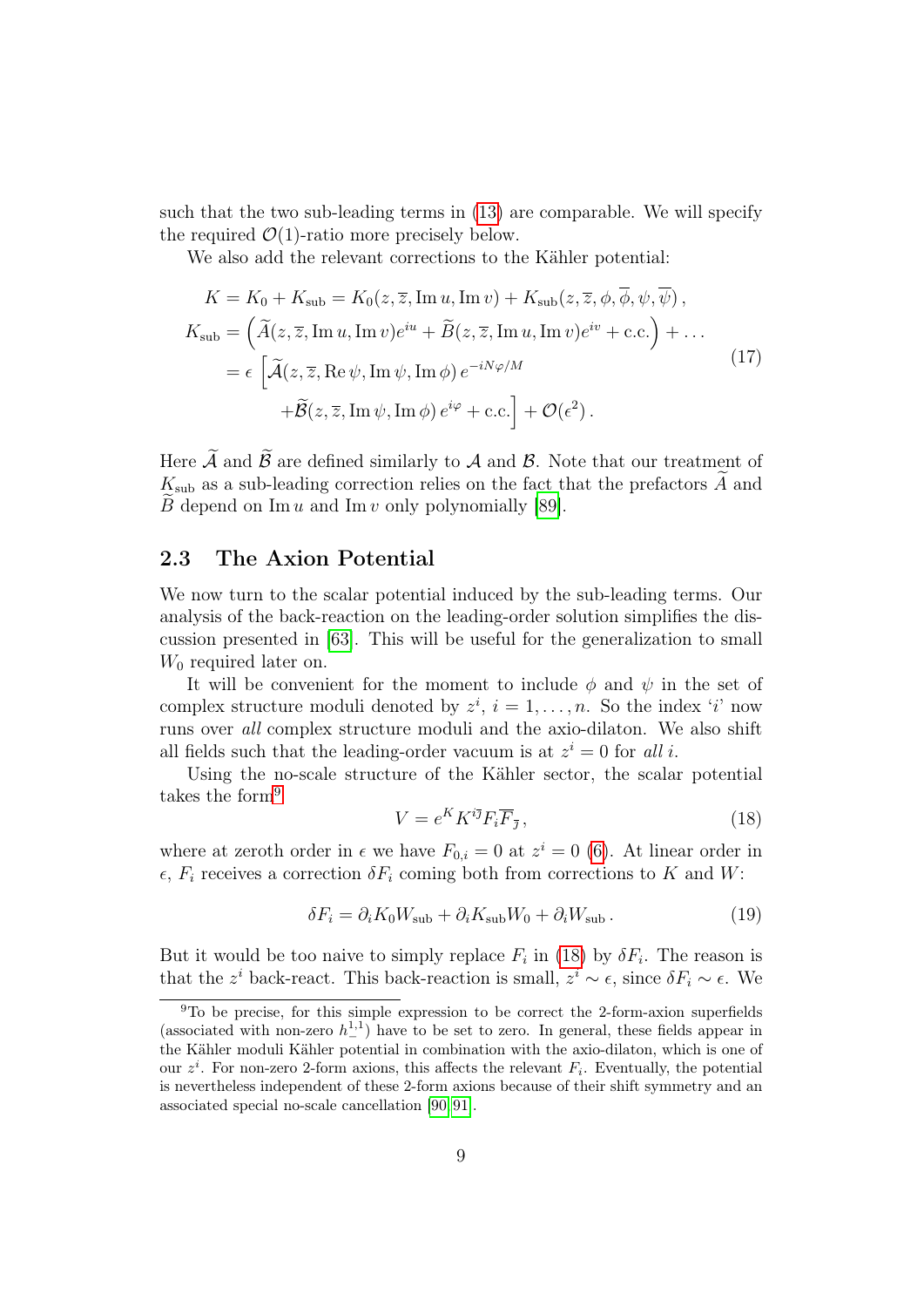may thus Taylor expand in  $z^i$  and evaluate [\(18\)](#page-8-1) with the replacement

<span id="page-9-0"></span>
$$
F_i \longrightarrow F_{ij}z^j + F_{i\bar{j}}\overline{z}^{\bar{j}} + \delta F_i. \tag{20}
$$

Here,  $F_{ij} = \partial F_{0,i}/\partial z^j$  and similarly for  $F_{i\bar{j}}$ . Since we are only interested in calculating V at the order  $\epsilon^2$ , the  $z^i$  dependence of  $\exp(K)$  and  $K^{i\bar{\jmath}}$  in [\(18\)](#page-8-1) may be disregarded. Moreover, the dependence of the small quantities  $\delta F_i$ on the small parameters  $z^i$  is irrelevant since it gives sub-leading terms in the  $\epsilon$ -expansion.

In fact, the last statement comes with a crucial exception: Namely, our light axion  $\varphi$  is now simply the real part of one of the  $z^i$ , and this field is not stabilized at leading order. Hence, in contrast to what was assumed about the generic  $z^i$  above, this particular field excursions can take  $\mathcal{O}(1)$  values. However,  $\varphi$  appears in  $\delta F_i$  and only there. Thus, our final result is [\(18\)](#page-8-1) with the replacement [\(20\)](#page-9-0) and the extra prescription that  $\delta F_i$  should be evaluated in full precision w.r.t.  $\varphi$  while keeping all other fields at their leading-order vacuum value,  $z^i = 0$ .

To proceed, let us view [\(18\)](#page-8-1) as the length squared of the complex vector  $F_i$ . At the expense of doubling the index range and appropriately redefining the metric, we may view this as the length squared of a real vector:

<span id="page-9-1"></span>
$$
V = G^{ab} f_a f_b \quad \text{with} \quad f_a = k_{ab} x^b + \delta f_a (x^1) \quad \text{and} \quad z^i = x^{2i-1} + ix^{2i} . \tag{21}
$$

Here, we set  $x^1 \equiv \varphi$  such that the vector  $k_{a1}$  vanishes by leading-order shift symmetry. The index range is  $a, b = 1, ..., 2n$ . The quantities  $G^{ab}$ ,  $f_a$ ,  $\delta f_a$ and  $k_{ab}$  follow from [\(18\)](#page-8-1) and [\(20\)](#page-9-0) by a simple rewriting in real and imaginary components.

Our potential as a function of  $x^1$  follows from [\(21\)](#page-9-1) by integrating out  $x^2, \ldots, x^{2n}$ , which is straightforward: The first term in  $f_a$  generically takes values in a  $(2n-1)$ -dimensional subspace of the  $\mathbb{R}^{2n}$  in which  $f_a$  and  $\delta f_a$  live. This is a result of  $k_{a1}$  vanishing. Let us call the unit vector orthogonal to that 'allowed' subspace  $\hat{e}_a$ . In this we use the inner product defined by  $G^{ab}$ . The vector  $f_a$  can now be decomposed as the sum of its projection on  $\hat{e}_a$  and its orthogonal projection. The potential is the sum of the squares of these two vectors:

<span id="page-9-2"></span>
$$
V = |P_{\hat{e}}(f)|^2 + |P_{\hat{e}}(f)|^2.
$$
 (22)

When minimizing in  $x^2, \ldots, x^{2n}$  at fixed  $x^1$  the vector  $k_{ab}x^b$  will take the value  $-(P_{\perp \hat{e}}(\delta f))_a$  such that the second term in [\(22\)](#page-9-2) vanishes. By contrast, the  $\hat{e}_a$ -subspace is not accessible to  $k_{ab}x^b$ , so one is simply left with the square of the projection of  $\delta f_a$  on that subspace:

$$
V = |P_{\hat{e}}(f)|^2 = |P_{\hat{e}}(\delta f)|^2 = (\hat{e}^a \,\delta f_a(x^1))^2 \,. \tag{23}
$$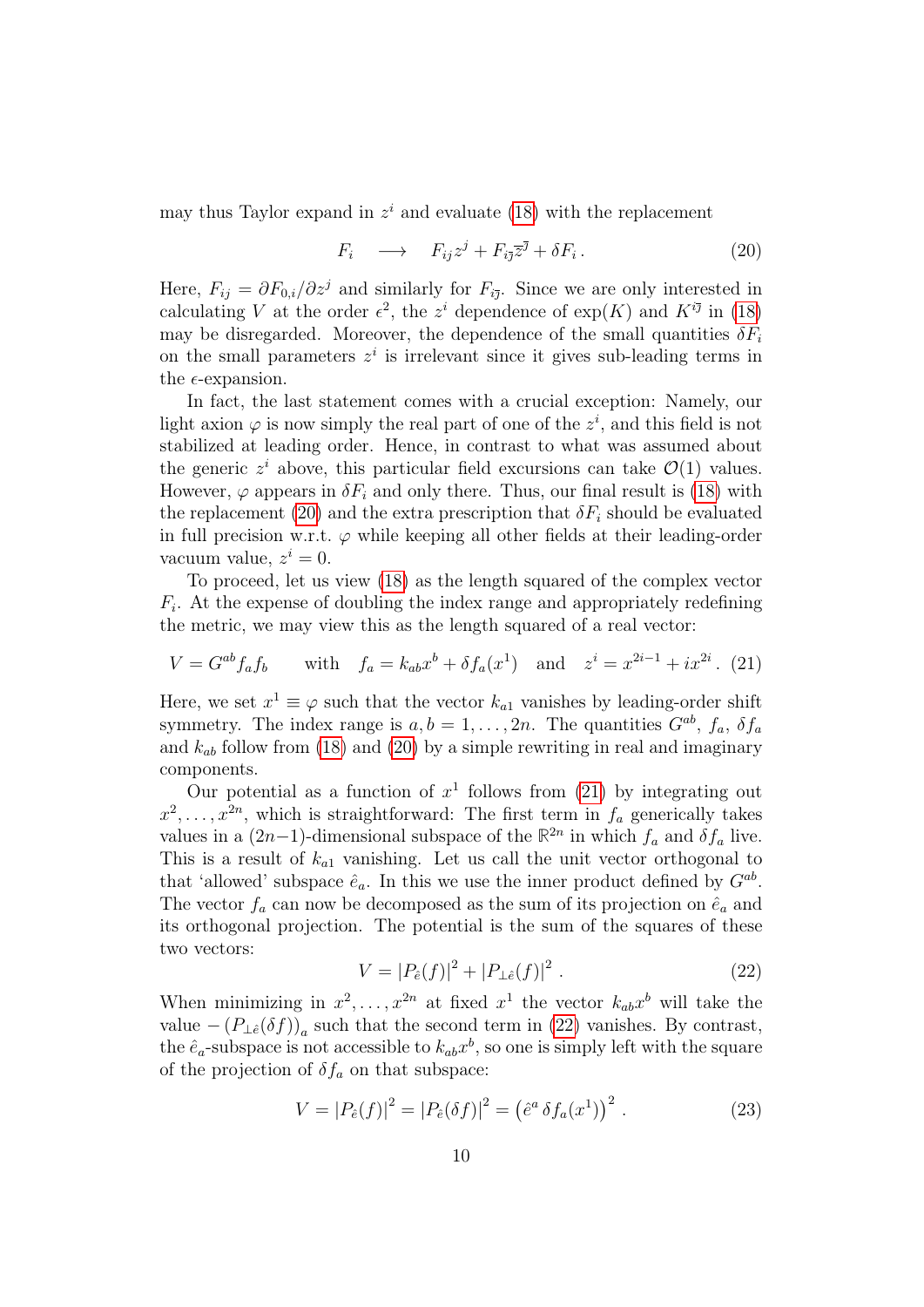The elements of  $\hat{e}^a = G^{ab} \hat{e}_b$  may be calculated in terms of the vacuum values of  $K_0$  and  $W_0$ . Given the form of  $\delta F_i$  in [\(19\)](#page-8-2), we see that the expression for the potential only contains sine and cosine terms in  $\varphi$  with periodicity  $2\pi$ and  $2\pi M/N$  as inherited from the complex exponentials in  $W_{sub}$  and  $K_{sub}$ . We may hence choose to parameterize the potential as

$$
V(\varphi) = e^{K_0} \kappa \epsilon^2 \left[ \cos(\varphi + \delta_1) - \alpha \cos(N\varphi/M + \delta_2) \right]^2. \tag{24}
$$

Here  $\kappa$  and  $\alpha$  are generically  $\mathcal{O}(1)$  coefficients and  $\delta_{1,2}$  are phases arising in the transition from the complex to the real parameterization.<sup>[10](#page-10-0)</sup> It will be crucial that all the above coefficients and in particular  $\alpha$  are tunable if a dense discretuum of vacua on the space parameterized by the  $z<sup>i</sup>$  exists. For example,  $\alpha$  can be tuned using the ratio of exponentials of  $u_0$  and  $v_0$  in [\(16\)](#page-7-4).

Finally, we express the Kähler potential  $K_0$  through string coupling  $g_s$ and CY volume  $\mathcal V$ . Absorbing numerical as well as  $\tau$ -independent terms in  $k(0)$  in the prefactor  $\kappa$ , we arrive at

<span id="page-10-1"></span>
$$
V(\varphi) = \frac{g_s}{\mathcal{V}^2} \kappa \,\epsilon^2 \left[ \cos(\varphi + \delta_1) - \alpha \cos\left(\frac{N}{M}\varphi + \delta_2\right) \right]^2. \tag{25}
$$

Without loss of generality we assume a flux ratio  $N/M > 1$ .

To see that this potential possesses non-zero, local minima for tuned values of  $\alpha$  and  $\delta_i$ , we consider the tuning  $\delta_1 = \delta_2 = 0$ . One easily finds that the potential has an extremum at  $\varphi = 0$  with

<span id="page-10-2"></span>
$$
V(0) = \frac{g_s}{\mathcal{V}^2} \kappa \epsilon^2 \gamma^2, \quad V''(0) = 2\frac{g_s}{\mathcal{V}^2} \kappa \epsilon^2 \gamma \left[\frac{N^2}{M^2}\alpha - 1\right]. \tag{26}
$$

Here we have defined  $\gamma \equiv (1 - \alpha)$ . The extremum is a minimum for  $1 > \alpha$  $M^2/N^2$  and we may tune its potential value to be small by choosing  $\gamma \ll 1$ , see Fig. [2.](#page-11-0) While also the second derivative becomes small, it goes to zero much more slowly: only linearly in  $\gamma$ .

The decay constant and mass of  $\varphi$  are given by

<span id="page-10-3"></span>
$$
f_{\varphi}^{2} = K_{\phi\overline{\phi}} = \mathcal{O}(1),
$$
  

$$
m_{\varphi}^{2} = V''(0)/f_{\varphi}^{2} = \mathcal{O}(1)\frac{g_{s}}{\mathcal{V}^{2}}\epsilon^{2}\gamma\left[\frac{N^{2}}{M^{2}}\alpha - 1\right].
$$
 (27)

<span id="page-10-0"></span><sup>&</sup>lt;sup>10</sup>To be precise, the perturbations  $\delta F_i(\varphi)$  in complex notation contain periodic terms  $\propto e^{-iN\varphi/M}$  with coefficients  $\partial_{z_i}K_0\mathcal{A}, iN\mathcal{A}/M, \partial_{z_i}\mathcal{A}, W_0iN\mathcal{A}/M$  and  $W_0\partial_{z_i}\mathcal{A}$  as well as periodic terms  $\propto e^{i\varphi}$  with coefficients  $\partial_{z^i} K_0 \mathcal{B}$ ,  $i\mathcal{B}$ ,  $\partial_{z^i} \mathcal{B}$ ,  $W_0 i\widetilde{\mathcal{B}}$  and  $W_0 \partial_{z^i} \widetilde{\mathcal{B}}$ . These coefficients are generically  $\mathcal{O}(1)$  when we are in the regime specified by [\(16\)](#page-7-4). Due to the projection on  $\hat{e}$ , the final result also depends on further (second) derivative terms of the leading-order Kähler and superpotential evaluated in  $z^i = 0$ .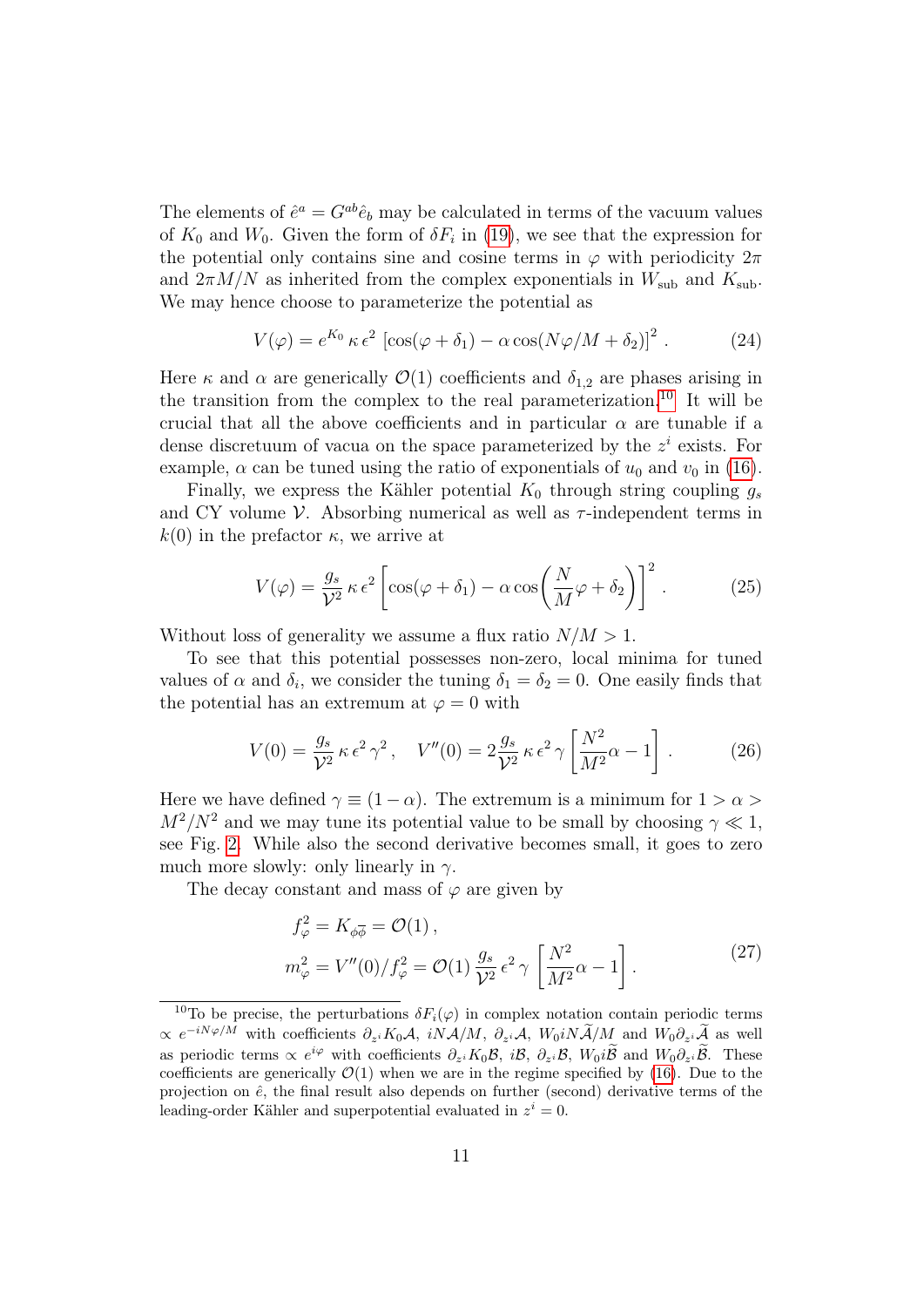<span id="page-11-0"></span>

Figure 2: The F-term  $\propto [\cos(\varphi) - \alpha \cos(3\varphi)]$  (upper panels) and corresponding scalar potential  $V_0[\cos(\varphi) - \alpha \cos(3\varphi)]^2$  (lower panels) for  $\alpha =$ 1.2, 1, 0.8, 0.1 from left to right. By tuning  $\alpha$  we find local minima at arbitrarily small positive value (third column). If  $\alpha$  becomes too small the minima disappear (fourth column).

Here we disregard the fact that, strictly speaking,  $K_{\phi\overline{\phi}}$  is parametrically small by being suppressed by some power of  $\text{Im } u_0 = \ln(1/\epsilon)$ . Such minor effects are not essential in our context. Note that small flux ratios,  $N/M - 1 \ll 1$ , suppress the mass of  $\varphi$ . For  $\gamma \ll N^2/M^2 - 1$  the potential well around the minimum remains deep however.

It is clear that an imperfect tuning,  $\delta_i \simeq 0$ , will not endanger our ability to adjust  $\alpha$  and still realize a positive minimum at parametrically small potential value. There will also be qualitatively distinct, deep minima for different values of  $\delta_i$ . One could pursue their analytic study, but this does not appear necessary at present. For what follows, we will shift the field  $\varphi$ such that the non-zero minimum remains at  $\varphi = 0$ .

With this we have arrived at one of our main technical results: We have provided an F-term uplift which, given enough tuning power in the complex structure landscape, can be extremely small and, in particular, small relative to the barrier protecting it from decay to supersymmetric minima.

Before closing this subsection and turning to generalizations and applications, let us summarize what our tuning requirements are precisely: First, we need a flux choice realizing the winding scenario, cf. the second term on the r.h. side of [\(3\)](#page-6-3). For such a flux choice to exist, certain conditions have to be met by the integers which define the periods in the large complex structure limit (cf. eq. (6.6) of [\[89\]](#page-30-2)). For example, terms of the type  $z^i u$  and  $z^i v$  have to be present. The relevant integers are mostly the triple-intersection numbers of the dual 3-fold. Second, the Kähler and superpotential have to be such that Im  $u$  and Im  $v$  are stabilized at an appropriately large value (at large complex structure). One might be concerned that this is a strong constraint since one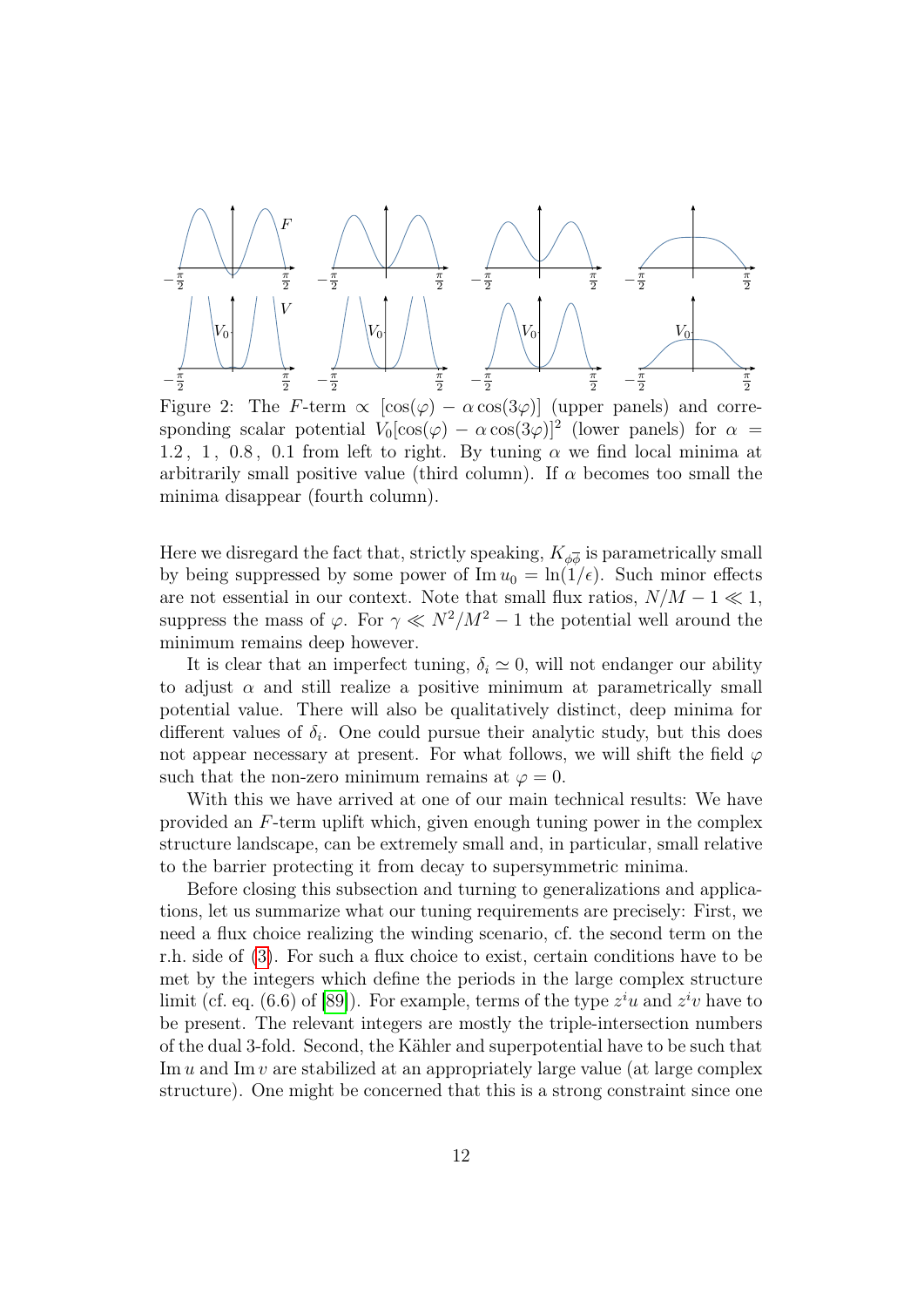linear combination of these moduli does not appear in W, where most of the tuning power resides. We note however that  $K = K(u - \overline{u}, v - \overline{v}, z)$ , if viewed as a function of  $\text{Im } u$  and  $\text{Im } v$ , depends in detail on the values at which all the variables  $z^i$  are stabilized. Hence the function  $K(u - \overline{u}, v - \overline{v})$ can be tuned through tuning the vacuum values of the  $z<sup>i</sup>$ . We then expect to have the full tuning power of the complex-structure landscape at our disposal. Third, we need to tune the uplift potential, specifically the constants  $\alpha$  and  $\delta_{1,2}$  in [\(25\)](#page-10-1). Explicitly writing these constants in terms of K, W and their derivatives would be cumbersome, but we have provided enough details above such that, in principle, such expressions can be derived for any given model. As explained previously for the tuning of  $\text{Im } u$  and  $\text{Im } v$ , everything will depend on whether the flux landscape, viewed as a discrete set of points in the  $z^i$ -space, is dense enough. The seminal analysis of [\[60\]](#page-28-2) and subsequent work appear to support this. Moreover, the very recent explicit analysis of [\[92\]](#page-30-5) provides promising results concerning specifically the setup discussed in the present paper.

#### 2.4 Winding in a Multi-Axion Field Space

We may generalize to situations where multiple complex structure moduli  $u^i$  $(i = 0, \ldots, m)$  are in the large-complex-structure limit and appear in W only linearly at leading order. A possible superpotential that can arise in this case is

<span id="page-12-0"></span>
$$
W_0(z, u^i) = \widetilde{W}_0(z) + f(z) \left(\sum_{i=0}^m N_i u^i\right).
$$
 (28)

This is in fact similar to what happens generically in the type-IIA case to be discussed below.

Now, defining

$$
\psi \equiv \sum_{i=0}^{m} N_i u^i \quad \text{and} \quad \phi^i \equiv u^i \quad \text{for} \quad i = 1, \dots, m \,, \tag{29}
$$

we find the leading-order F-term conditions

$$
F_{0,\psi} = (\partial_{\psi} K_0) W_0 + f(z) = 0, \qquad F_{0,\phi^i} = (\partial_{\phi^i} K_0) W_0 = 0.
$$
 (30)

By the same reasoning as in Sect. [2.1](#page-5-2) all imaginary parts are stabilized,  $\text{Im } u^i = \text{Im } u_0^i$ . By contrast, only one of the real parts is fixed,  $\text{Re } \psi = \text{Re } \psi_0$ . The remaining m axions are massless at leading order. Shifting the fields  $\psi$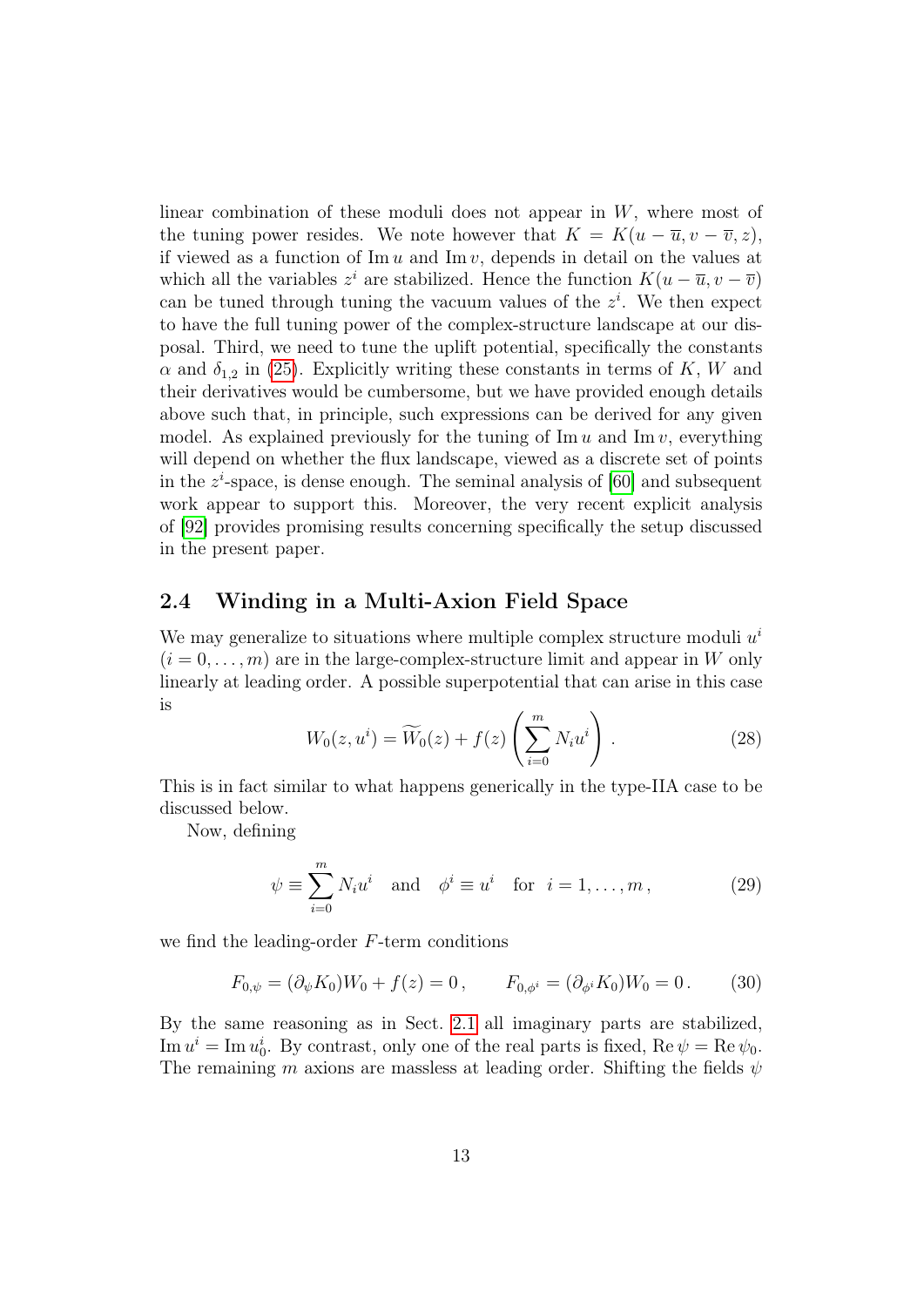and  $\phi^i$  as in [\(9\)](#page-7-5), the corrected superpotential takes the form

<span id="page-13-2"></span>
$$
W_{\rm cs} = W_0 + A_0 e^{-\text{Im}\,u_0^0} e^{i\frac{\text{Re}\,\psi_0}{N_0}} e^{-i\sum_{i=1}^m \left(\frac{N_i}{N_0}\phi^i\right)} + \sum_{i=1}^m A_i e^{-\text{Im}\,u_0^i} e^{i\phi^i} + \dots
$$
  

$$
\equiv W_0 + \epsilon \left[ A_0 e^{-i\sum_{i=1}^m \left(\frac{N_i}{N_0}\phi^i\right)} + \sum_{i=1}^m A_i e^{i\varphi^i} \right] + \mathcal{O}(\epsilon^2) , \tag{31}
$$

with the  $A_i$  defined as in Sect. [2.2.](#page-7-0) The Kähler potential is of a similar form. As long as all coefficients  $e^{-\text{Im }u_0^i}$   $(i = 0, \ldots, m)$  are of the same order  $\epsilon$ , the resulting  $F$ -terms may be tuned to behave analogously to Fig. [2.](#page-11-0) Of course, this now occurs over a higher-dimensional field space.

Another, maybe more interesting generalization arises if the superpotential of [\(28\)](#page-12-0) involves different z-dependent prefactors [\[88\]](#page-30-1). We illustrate this using the 3-axion case by assuming a superpotential of the form

$$
W_0(z, u^i) = \widetilde{W}_0(z) + f(z) \left( \sum_{i=1}^3 M_i u^i \right) + g(z) \left( \sum_{i=1}^3 N_i u^i \right) . \tag{32}
$$

A natural parameterization is now provided by

$$
\psi^1 \equiv \sum_{i=1}^3 M_i u^i \,, \quad \psi^2 \equiv \sum_{i=1}^3 N_i u^i \,, \quad \phi \equiv u^3 \,. \tag{33}
$$

Crucially, only a single axion,  $\varphi \equiv \text{Re}\,\phi$ , remains unstabilized [\[88\]](#page-30-1). Repeating the exercise of adding sub-leading corrections results in a superpotential

<span id="page-13-1"></span>
$$
W_{\rm cs} = W_0 + \epsilon \left[ \mathcal{A}_1 e^{-i \frac{M_3 N_2 - M_2 N_3}{M_1 N_2 - M_2 N_1} \varphi} + \mathcal{A}_2 e^{-i \frac{M_3 N_1 - M_1 N_3}{M_2 N_1 - M_1 N_2} \varphi} + \mathcal{A}_3 e^{i\varphi} \right] + \mathcal{O}(\epsilon^2) . \tag{34}
$$

This may be generalized further to  $m+1$  fields  $u^i$  appearing in m linear combinations in the leading-order superpotential. After integrating out heavy fields, the resulting  $F$ -term potential will be a periodic function of a single axion, but with many tunable parameters  $A_i$ . We will discuss the possible importance of this extra tuning freedom in the application to KKLT below.

Finally, we may combine the previous generalizations by considering  $m+1$ axions appearing in the superpotential in n linear combinations (with  $1 \leq$  $n \leq m$ ). The result will be a sub-leading potential for  $m - n + 1$  axions.

## <span id="page-13-0"></span>3 Uplifting AdS Vacua

In this section, we finally turn to our main goal: the uplifting of known AdS vacua to higher-lying AdS and dS solutions. Our interest is in testing conjectures against non-SUSY AdS and dS models [\[45,](#page-27-1) [46,](#page-27-2) [28,](#page-26-10) [29\]](#page-26-3) .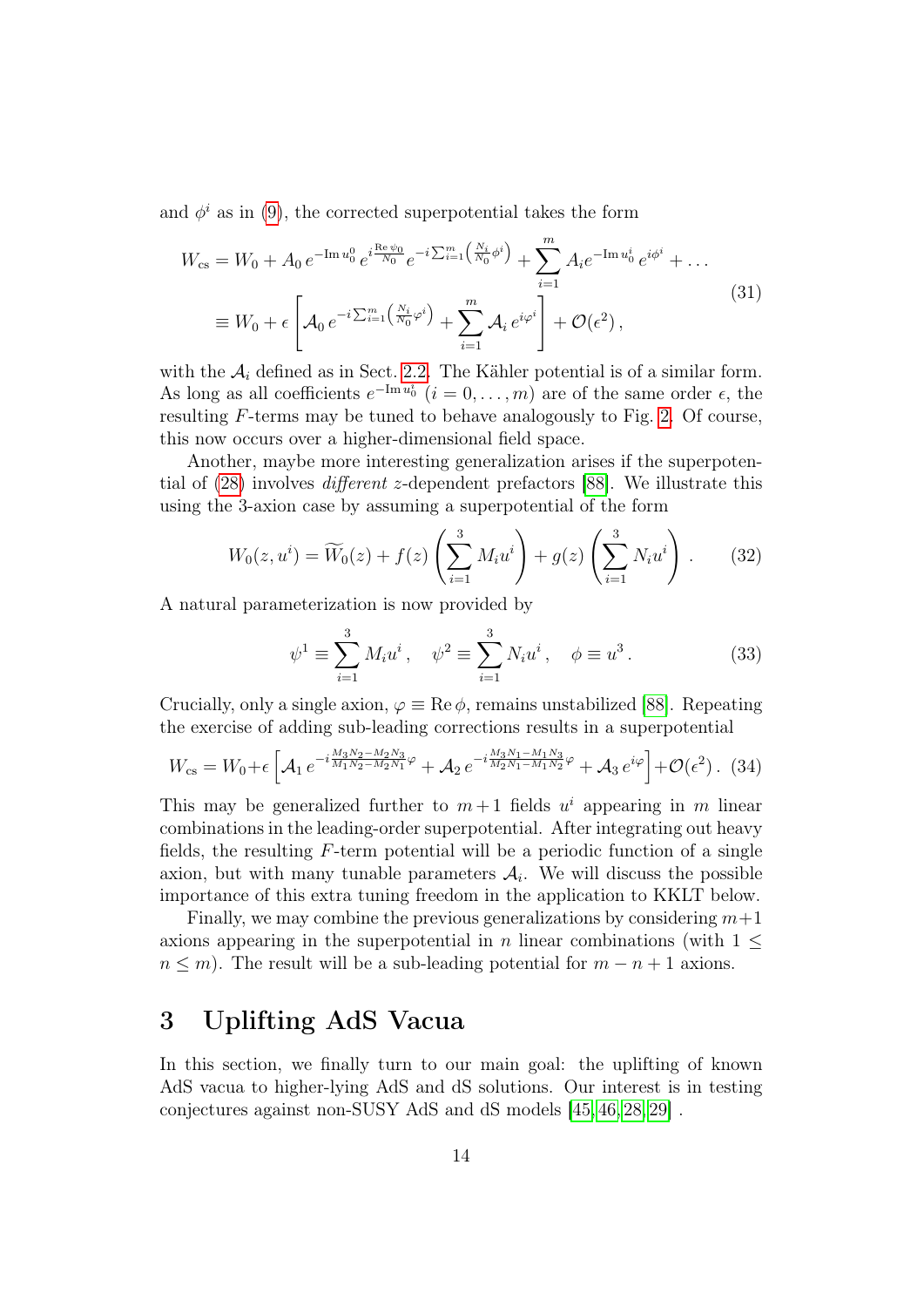Before turning to explicit scenarios, we want to highlight the key feature of our complex-structure F-term scalar potential [\(25\)](#page-10-1): Let  $\Delta V = V_f - V_t \propto$  $g_s \epsilon^2 \gamma^2/\mathcal{V}^2$  be the difference between the non-zero false-vacuum value  $V_f$  in the minimum [\(26\)](#page-10-2) and the true, global minimum at  $V_t = 0$ . This  $\Delta V$  is tunable via the complex structure, which we characterize by the potentially very small parameter  $\gamma$ . When including non-trivial effects of Kähler moduli, both  $V_f$ and  $V_t$  will change. Nevertheless, we expect that  $\Delta V$  will remain small if  $\gamma$  was tuned to a tiny value. By contrast, the potential barrier between  $V_f$ and  $V_t$  as well as the field distance  $\Delta\varphi$  between vacua is independent of  $\gamma$ . This allows for a high degree of stability against false vacuum decay via Coleman-de Luccia bubble nucleation [\[93\]](#page-31-0).<sup>[11](#page-14-0)</sup>

We now turn to explicit scenarios of uplifting.

#### 3.1 Large Volume Scenario

The axion potential [\(25\)](#page-10-1) was derived assuming  $|W_0| = \mathcal{O}(1)$ . This is consistent with the large volume scenario for Kähler moduli stabilization [\[2\]](#page-24-1). Thus, we may straightforwardly apply our method. Of course, many studies dedicated to uplifting the LVS exist [\[24,](#page-25-2)[25,](#page-26-0)[74,](#page-29-7)[96,](#page-31-1)[97,](#page-31-2)[13,](#page-25-3)[78,](#page-29-8)[14,](#page-25-4)[98\]](#page-31-3). Moreover, the warped anti-D3-brane uplift of KKLT [\[1\]](#page-24-0) is also applicable to the LVS. However, our approach stands out because it is truly minimal: It only uses ingredients which are already present in the LVS AdS vacuum, employing the tuning power of the flux-landscape rather then extra features like matter sectors or throats.

We want to highlight [\[98\]](#page-31-3) which is based on [\[99,](#page-31-4) [100\]](#page-31-5). There, a general uplift mechanism in the continuous flux approximation is presented: In the LVS fluxes are chosen such that the complex-structure F-terms do no longer vanish,  $F_i = \epsilon W_0 f_i \neq 0$ . Here,  $f_i$  is a unit-vector in the complex-structure moduli space and  $\epsilon \ll 1$  may be tuned such that the corresponding scalar potential  $V = g_s \epsilon^2 |W_0|^2 / \mathcal{V}^2$  uplifts the LVS AdS vacuum. It is shown that the assumed structure of  $F_i$  necessarily implies that one real direction of the complex-structure moduli space remains light. While the idea of uplifting via small SUSY-breaking F-terms at the cost of an additional light field is as in our mechanism, we do not require the assumption of continuous fluxes to achieve the required tuning.

The LVS requires (at least) two Kähler moduli  $T_b$  and  $T_s$ . Since the stabilization will eventually realize a hierarchy of the corresponding four-cycle volumes,  $\tau_b \equiv \text{Re } T_b \gg \text{Re } T_s \equiv \tau_s$ , only the dominant non-perturbative

<span id="page-14-0"></span><sup>11</sup>We have not investigated the possibility that decays to bubbles of nothing [\[94\]](#page-31-6) affect our non-SUSY vacuum [\[95\]](#page-31-7). While we do not see how this would happen in our setting, a more careful study may be warranted.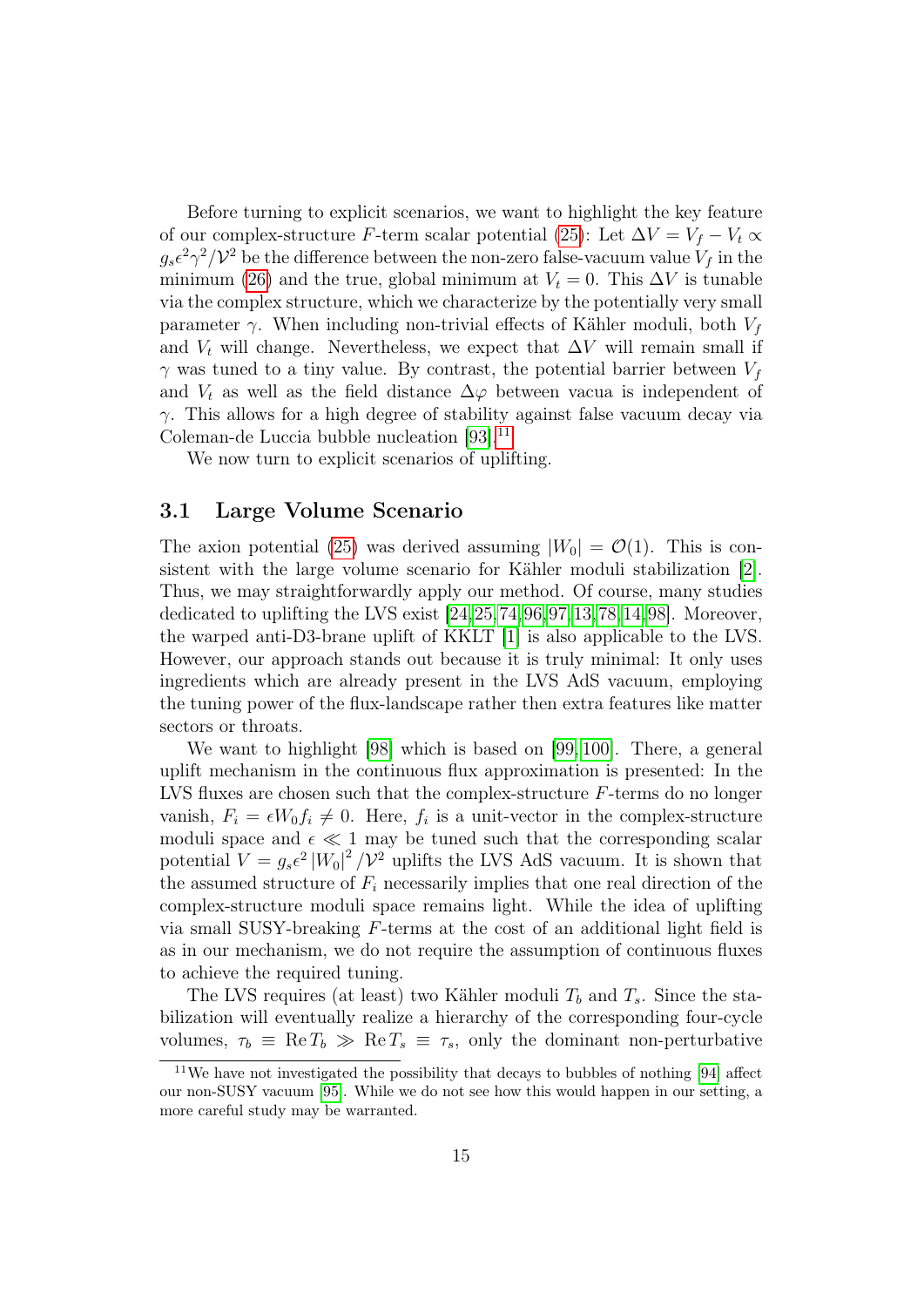correction  $W_{\text{np}} \propto e^{-a_s T_s}$  needs to be considered. In addition, the leading perturbative  $\alpha'$ -effect [\[101\]](#page-31-8) is essential. It corrects the Kähler potential according to  $-2\ln(V) \rightarrow -2\ln(V+\xi)$ . Here,  $V = \tau_b^{3/2} - c\tau_s^{3/2}$  and, for our purposes,  $\xi \sim g_s^{-3/2}$  is a constant that can be tuned by choosing the stabilized value of  $g_s$ . The resulting F-term scalar potential has a minimum in  $\tau_s$ , which we hence integrate out. One is then left with a potential for  $V \approx \tau_b^{3/2}$  $\frac{b}{b}$ , which we parameterize as

<span id="page-15-0"></span>
$$
V_{\text{LVS}}(\mathcal{V}) = A \frac{g_s \xi \left| W_0 \right|^2}{\mathcal{V}^3} - B \frac{g_s \left| W_0 \right|^2}{\mathcal{V}^3} \ln(\mathcal{V})^{3/2} + \mathcal{O}\left(\frac{g_s \ln(\mathcal{V})^{1/2}}{\mathcal{V}^3}\right), \quad (35)
$$

where A and B are positive  $\mathcal{O}(1)$ -coefficients. This potential has an AdS minimum at

$$
V_{\rm AdS} = -\mathcal{O}(1) \frac{g_s \left| W_0 \right|^2 \ln(\mathcal{V})^{1/2}}{\mathcal{V}^3},\tag{36}
$$

with  $\mathcal{V} \sim \exp(a_s \tau_s)$  and  $\tau_s \sim \xi^{2/3}$ . There is a mass hierarchy  $m_{\tau_b} \ll m_{\tau_s}$ , justifying a posteriori the procedure just described. To be precise, from [\(35\)](#page-15-0) and the Kähler potential we find

<span id="page-15-2"></span>
$$
m_{\tau_b} = \mathcal{O}(1) \frac{g_s \, |W_0|^2 \ln(\mathcal{V})^{1/2}}{\mathcal{V}^3} \,. \tag{37}
$$

The above assumed a vanishing complex-structure F-term scalar potential. Our main point is in relaxing this assumption and adding the complexstructure uplift of Sect. [2.3:](#page-8-3)

<span id="page-15-1"></span>
$$
V(\mathcal{V}, \varphi) = V_{\text{LVS}}(\mathcal{V}) + \frac{g_s \kappa \epsilon^2}{\mathcal{V}^2} f(\varphi).
$$
 (38)

Here  $f(\varphi)$  is a non-negative periodic function (cf. [\(25\)](#page-10-1)) with supersymmetric minima at  $f = 0$  and a SUSY-breaking minimum at  $f(0) = \gamma^2$ . We choose to tune

<span id="page-15-3"></span>
$$
\kappa \epsilon^2 \gamma^2 = \mathcal{O}(1) \frac{|W_0|^2 \ln(\mathcal{V})^{1/2}}{\mathcal{V}},
$$
\n(39)

where  $V$  is the LVS value of the volume. This tuning corresponds to an uplift to a Minkowski, shallow AdS or low-lying dS vacuum. One easily checks that such an uplift does not destabilize  $\mathcal V$  and that a mass hierarchy  $m_{\tau_s} \gg m_{\tau_b}, m_{\varphi}$  is obeyed. We hence do not need to reconsider the step of integrating out  $\tau_s$ .

The potential [\(38\)](#page-15-1) describes a 2-field model with a mass ratio  $m_{\tau_b}/m_\varphi \sim$  $\sqrt{\gamma}$  (cf. [\(27\)](#page-10-3) and [\(37\)](#page-15-2)). The condition [\(39\)](#page-15-3) may be realized with either  $\gamma \ll 1$  or  $\gamma = \mathcal{O}(1)$ . In the first case, the complex-structure axion is lighter than the volume modulus, in the second case they have similar masses.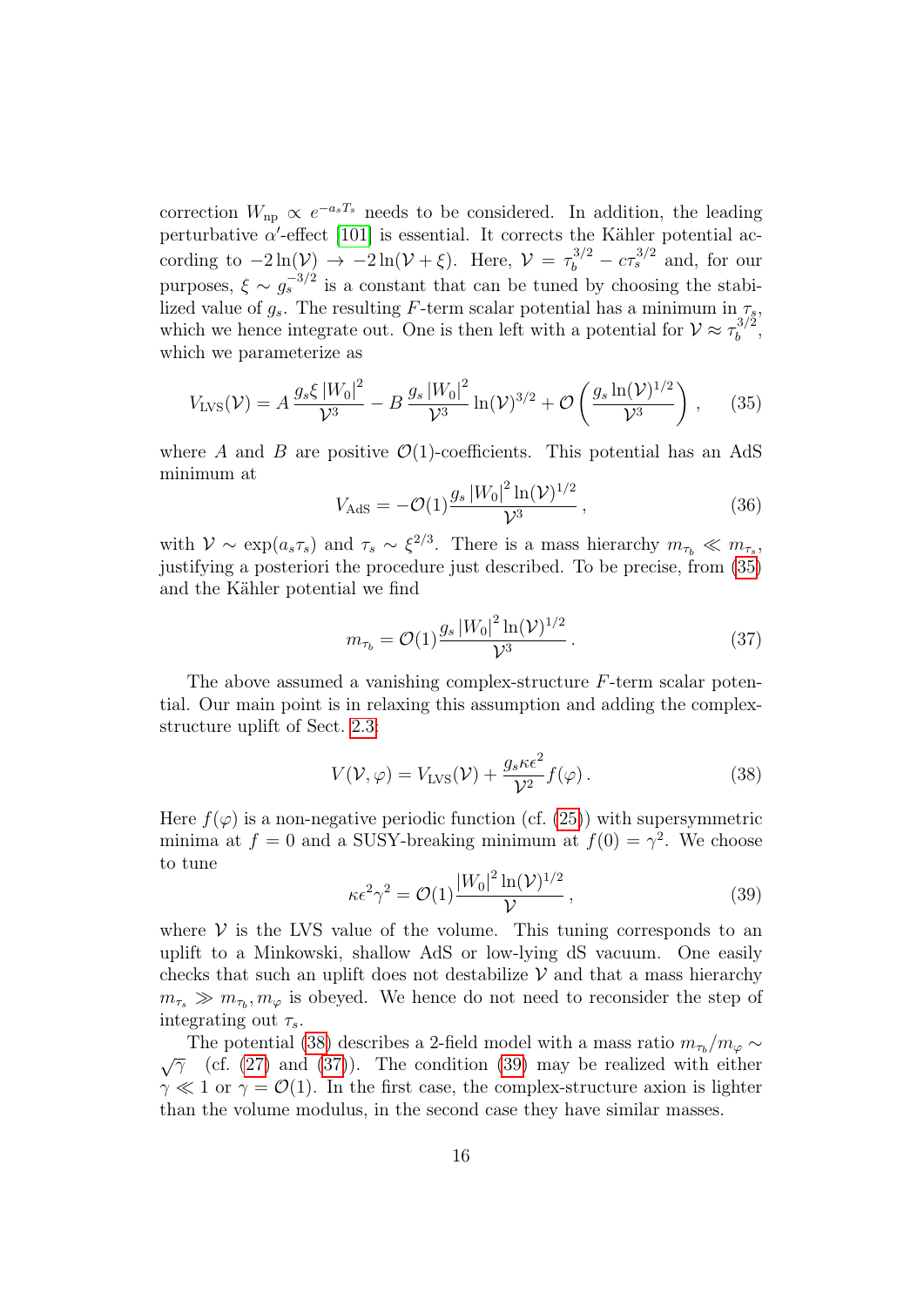Note that, while the possibility of an extremely small uplift due to a tuning  $\gamma \ll 1$  is a distinguishing feature of our approach, this is not required for the LVS uplift. Indeed, in the present case, a value  $\gamma = \mathcal{O}(1)$  does not spoil the longevity of the vacuum: While the potential barrier between true AdS and false dS vacuum is not parametrically high compared to  $\Delta V$ , the distance  $\Delta\varphi$  between vacua remains sufficiently large. In summary, if the tuning we assumed can be explicitly realized, our mechanism could challenge the dS conjecture [\[28,](#page-26-10) [29\]](#page-26-3).

The analysis of this section is built on the very reasonable expectation that the SUSY-breaking AdS vacuum of the LVS approach is long-lived. It is in fact even possible that this vacuum is stable and therefore in conflict with the non-SUSY AdS conjecture [\[102,](#page-31-9) [103\]](#page-31-10). In either case, i.e. both for a longlived and for a stable LVS AdS vacuum, the possibility of our small uplift to a higher-lying AdS does not improve its usefulness as a counterexample to the non-SUSY AdS conjecture. Therefore, we do not pursue this further.

Before closing the present section, we should comment on a geometric consistency issue related to the large-complex-structure limit. In this limit, the CY can be thought of as a  $T^3$ -fibration over an  $S^3$  with the fiber volume becoming singular [\[104–](#page-31-11)[106\]](#page-32-0). Assigning a typical radius  $R$  to the torus-fiber and a radius  $L$  to the base three-sphere, the imaginary parts of the complexstructure moduli (in the conventions of this paper) scale as  $L/R$  in the limit  $L/R \to \infty$  (cf. [\[81\]](#page-30-6)). Since CY 2-cycles scale as  $L \cdot R$  and since  $R > 1$  in string units is required for supergravity control, a lower bound on the volume is obtained,  $V \geq L^3$ . To be precise, the moduli we assumed to be at large complex structure are u and v. We then have Im  $u \sim \text{Im } v \sim L/R$  and find the condition

<span id="page-16-0"></span>
$$
\operatorname{Re} T_b \sim \mathcal{V}^{2/3} \geq (\operatorname{Im} u)^2 \sim (\operatorname{Im} v)^2. \tag{40}
$$

This is easily consistent with the tuning requirement [\(39\)](#page-15-3). Indeed, since  $\epsilon = \exp(-\text{Im }u)$ , our volume is *exponentially* large in Im u. It becomes even larger if  $\gamma \ll 1$  or  $|W_0| \gg 1$ . For the small 4-cycle, a condition analogous to [\(40\)](#page-16-0) is not obeyed so easily since Re  $T_s$  grows only like  $\ln \mathcal{V}$ . It may still hold if  $\gamma$  is tuned sufficiently small. But, most importantly, we expect that we do not even need to implement a geometric consistency condition like  $\text{Re } T_s \gg (L/R)^2$  because our large-complex-structure limit is only partial: All the complex structure moduli  $z^i$  apart from u and v are not required to be at large complex structure. Hence, we may focus on geometries where the blow-up cycle governed by  $T_s$  is geometrically separated from the specific shrinking 3-cycles related to  $u$  and  $v$ . In such geometries, we expect that supergravity control is straightforwardly compatible with the partial largecomplex-structure limit we require.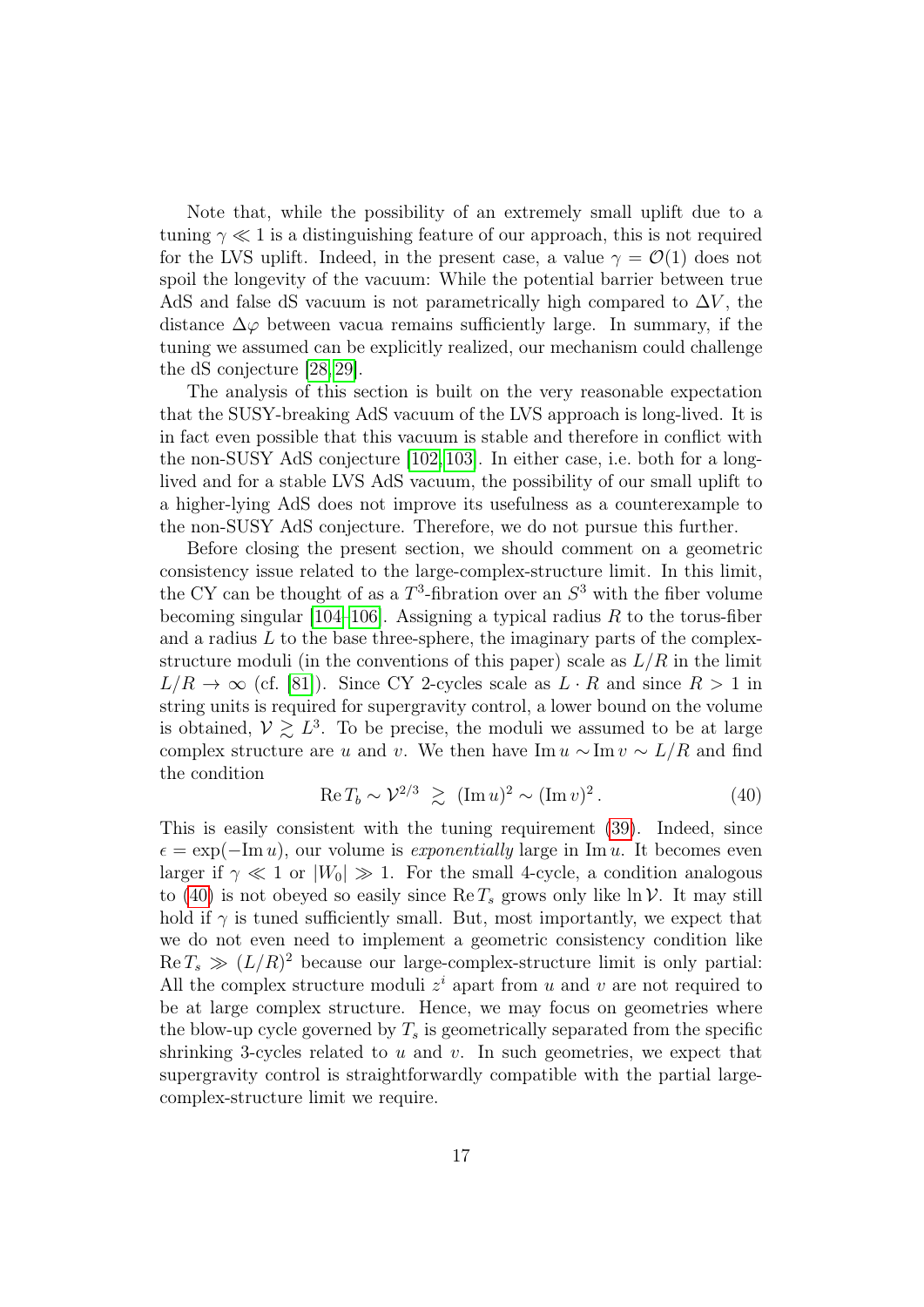#### <span id="page-17-0"></span>3.2 The KKLT AdS Vacuum

So far we considered non-tuned flux-superpotentials:  $|W_{cs}| \simeq |W_0| \gtrsim \mathcal{O}(1)$ . Let us now turn to uplifting the supersymmetric type-IIB KKLT vacuum [\[1\]](#page-24-0) which relies on the tuning  $|W_{cs}| \ll 1$ . Note that our convention differs from [\[1\]](#page-24-0) in that we denote the complex-structure superpotential by  $W_{\rm cs}$  and reserve the symbol  $W_0$  for the contribution that is leading at large complex structure:  $W_{\text{cs}} \equiv W_0 + W_{\text{sub}}$ . After including the Kähler modulus superpotential<sup>[12](#page-17-1)</sup>

$$
W_{\rm np}(T) = A_K e^{-aT},\qquad(41)
$$

the modulus T is stabilized at a value where  $e^{-a \text{Re } T} \sim |W_{cs}|$ .

We notice that there is a problem in implementing the simple mechanism as described in Sect. [2.3:](#page-8-3) If we consider a CY at the large-complex-structure point, we are subject to [\(40\)](#page-16-0). For the realization of the KKLT scenario in type IIB, this implies

$$
|W_{\rm cs}| = |W_0 + W_{\rm sub}| \sim e^{-a\text{Re}\,T} \ll e^{-\text{Im}\,u} \sim \epsilon. \tag{42}
$$

Therefore, the perturbative analysis of Sect. [2](#page-5-1) relying on  $\epsilon \ll |W_0|$  breaks down.

There are two possibilities to proceed: First, one may try to find a flux choice such that  $|W_0 + W_{sub}| \ll \epsilon$ . Since generically  $W_{sub} \sim \epsilon$ , this requires a  $W_0$  of the same magnitude. This means that our calculational approach, which treats  $W_{sub}$  as a small correction, is at the boundary of control and becomes unreliable. Nevertheless, one may hope that there are concrete models in which the qualitative features of our uplifting method survive.

Second, one may try to implement a hierarchy  $|W_{sub}| \ll |W_0| \ll \epsilon$ . This requires a fine-tuned cancellation between  $\mathcal{O}(\epsilon)$ -terms within  $W_{sub}$ . The advantage is that one can hope to maintain the method of treating  $W_{\text{sub}}$  as a small correction to  $W_0$ .

In either case, the whole superpotential  $W = W_{cs}(\phi) + W_{np}(T)$  is small, which implies that not just the real component but the whole superfield  $\phi$ remains light. We expect a consistent supergravity description to exist for the light moduli  $\phi$  and T with

$$
W = W_0 + W_{\rm sub}(\phi) + W_{\rm np}(T), \quad K = -3\ln(\text{Re}\,T) - \ln(k(\text{Im}\,\phi)) \tag{43}
$$

<span id="page-17-1"></span><sup>&</sup>lt;sup>12</sup>We disregard the dependence of  $A_K$  on the complex structure moduli  $z^i$  and  $u/v$ since the former are stabilized at a high scale and the latter enter only in a subdominant way, i.e. as  $e^{iu/v}$  with Im  $u/v \gg 1$ . This last statement follows from analyticity and periodicity in the real direction, as is briefly mentioned in [\[61\]](#page-28-3) and may also be established rigorously [\[107\]](#page-32-1).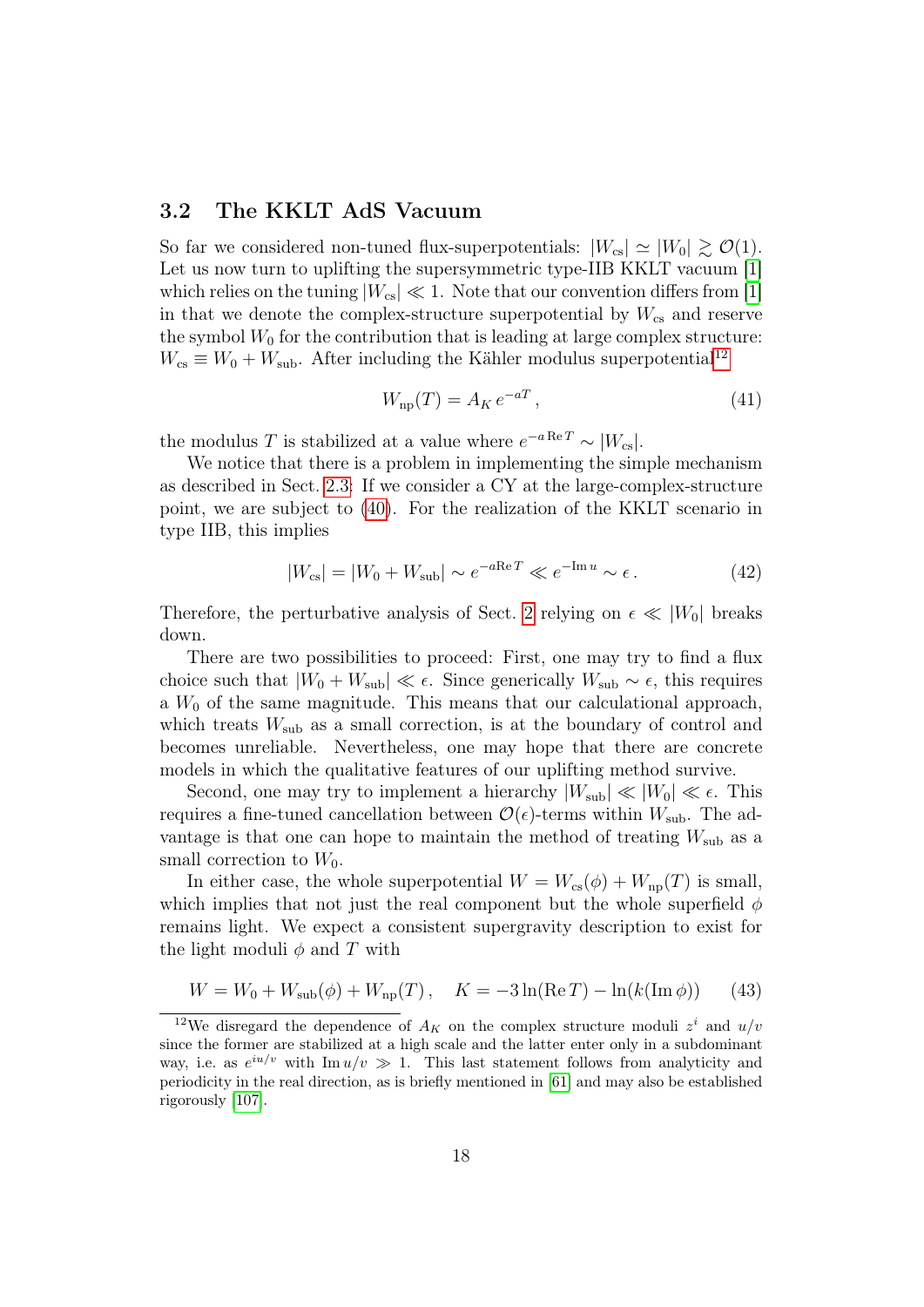and

<span id="page-18-0"></span>
$$
V = e^{K} \left[ K^{T\overline{T}} \left| D_{T} W \right|^{2} + K^{\phi \overline{\phi}} \left| D_{\phi} W \right|^{2} - 3 \left| W \right|^{2} \right]. \tag{44}
$$

The lightness of Im  $\phi$  follows from the fact that it enters V only via the small superpotential  $W_{\text{sub}}$  or through the prefactors  $K_{\phi}$ ,  $K^{\phi\phi}$  and  $e^{K}$ , which multiply small quantities. Note also that corrections to  $K$  are not relevant for sufficiently small  $W$ .

We proceed on the basis of the supersymmetric minimum at  $D_T W = 0$ and  $D_{\phi}W = 0$ . Given our assumptions, this minimum is characterized by [\[1\]](#page-24-0)

$$
|W_{\rm cs}| \sim |A_K| e^{-a \operatorname{Re} T}, \quad V_{\rm AdS} \sim -|W_{\rm cs}|^2. \tag{45}
$$

Following our previously defined strategy, we can now check the F-term potential of  $\phi$  for nearby minima with  $D_{\phi}W \neq 0$ . Such minima may lead to higher-lying AdS vacua of [\(44\)](#page-18-0) or even to metastable de Sitter. For this, we consider

<span id="page-18-1"></span>
$$
D_{\phi}W = K_{\phi}(\text{Im}\,\phi)W(\phi, T) + \partial_{\phi}W_{\text{sub}}(\phi). \tag{46}
$$

If we choose the first of the two tuning options described above, where  $W_{sub} \sim$  $\epsilon$  and  $|W_0+W_{sub}| \ll \epsilon$ , a fundamental obstacle arises. Namely, in this regime generically  $|W| \ll |\partial_{\phi}W_{\text{sub}}(\phi)|$ , such that the first term on the r.h. side of [\(46\)](#page-18-1) is negligible. But the second term is holomorphic in  $\phi$ . Hence, by the minimum modulus principle, its absolute value cannot have a non-zero local minimum. To overcome this obstacle, a further tuning is required: We need to ensure  $|\partial_{\phi}W_{\text{sub}}(\phi)| \ll |W_{\text{sub}}(\phi)|$  at the relevant point in  $\phi$ -space. Then one may hope that an interplay of the non-holomorphic first and the holomorphic second term on the r.h. side of [\(46\)](#page-18-1) produces the desired local minimum.

If we choose the second of the two tuning options described earlier,  $|W_{sub}| \ll |W_0| \ll \epsilon$ , then it would naively appear that [\(34\)](#page-13-1) can produce a non-trivial local minimum of the F-term potential along the lines of Sect. [2.](#page-5-1) However, things are not that simple: The extraordinary smallness of  $|W_{sub}|$ comes from a compensation between different terms (e.g. the two exponen-tials in [\(13\)](#page-7-2)), and this cancellation does in general not extend to  $\partial_{\phi}W_{\text{sub}}$ . A further tuning for small  $\partial_{\phi}W_{\text{sub}}$  is required. Still, the present tuning option may be advantageous since the first term on the r.h. side of [\(46\)](#page-18-1) simplifies:  $K_{\phi}(\text{Im }\phi) W(\phi, T) \simeq K_{\phi}(\text{Im }\phi) (W_0 + W_{\text{np}}(T))$ . This might allow us, similar to the scenario of Sect. [2,](#page-5-1) to stabilize Im  $\phi$  independently of Re $\phi$ .

Our preliminary investigation suggests that, employing either of the tuning options as discussed in the last two paragraphs, it is not straightforward to uplift KKLT. We expect that a sufficient amount of tuning freedom becomes available only if one has three or more exponential terms at one's disposal, cf. [\(34\)](#page-13-1). Moreover, even after successfully engineering an F-term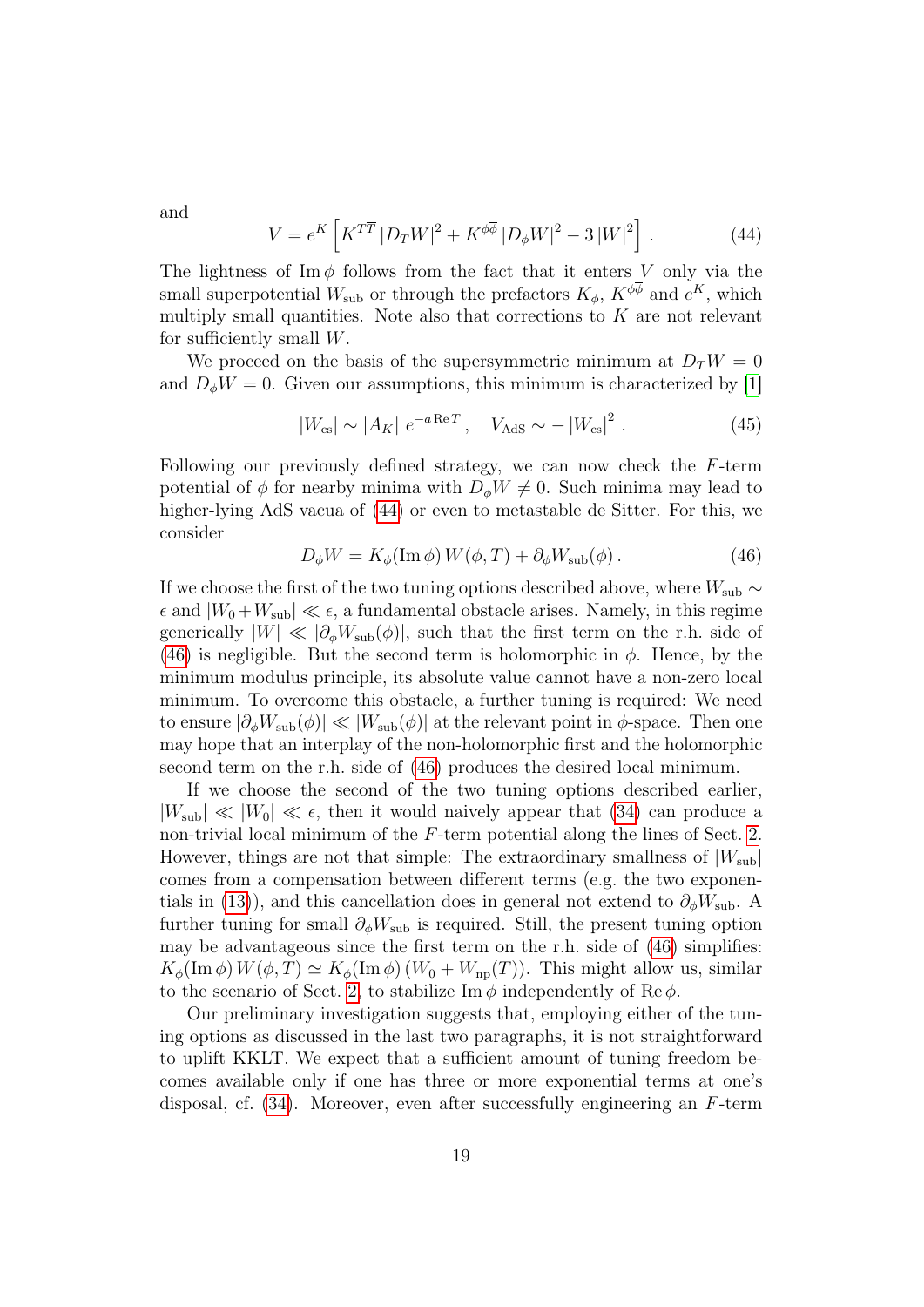with a  $(Re \phi)$ -dependence as in Fig. [1,](#page-4-0) one is not yet finished. Namely, since the whole superfield  $\phi$  is very light one must check the non-trivial additional requirement that the full potential  $e^{K} (K^{\phi\overline{\phi}} |D_{\phi}W|^{2} - 3|W|^{2})$  has a local  $\phi$ minimum. Analyzing these problems is beyond the scope of this work. It would lead us too far away from our basic goal of highlighting the immediate applications of the winding potential [\(25\)](#page-10-1) to the challenge of uplifting.

#### 3.3 DGKT-type Vacua

While we derived the winding-uplift potential with a type-IIB compactification in mind, it is also possible and interesting to implement it in a type-IIA Calabi-Yau orientifold with fluxes. Specifically, we will consider DGKT vacua  $[58]^{13}$  $[58]^{13}$  $[58]^{13}$  $[58]^{13}$ , following the notation of  $[113, 71]$  $[113, 71]$ . In type IIA, the Kähler moduli  $T^i$  as well as the axio-dilaton  $S = s + i\sigma$  and the complex structure moduli  $U_{\lambda} = u_{\lambda} + i v_{\lambda}$  appear in the perturbative flux superpotential:

$$
W_{\text{flux}} = W_{\text{K}}(T^i) + W_{\text{cs}}(S, U_\lambda). \tag{47}
$$

Here  $W_{\text{cs}}$  combines the dilaton and complex-structure contributions, both involving 3-cycle data. It takes the explicit form

<span id="page-19-1"></span>
$$
W_{\rm cs}(S, U_\lambda) = -ih_0 S - iq^\lambda U_\lambda, \qquad (48)
$$

where  $h_0$  and  $q^{\lambda}$  are independent  $H_3$ -flux numbers. Concerning  $W_K$ , it is sufficient to note that it involves terms up to cubic order in the 2-cycle variables  $T<sup>i</sup>$  (not to be confused with the 4-cycle Kähler moduli of type IIB, which we denoted by T or  $T_b, T_s$ ). The fluxes in  $W_K$  come from Ramond-Ramond 0-, 2-, 4- and 6-form field strengths.

The Kähler potential is given by

$$
K = -\ln(8\mathcal{V}) - \ln(S + \overline{S}) - 2\ln(\mathcal{V}'),\tag{49}
$$

where  $\mathcal{V}(\text{Im }T^i)$  is the type-IIA CY volume. The quantity  $\mathcal{V}'$ , which one may call the dual volume, is a function of the complex structure moduli  $U_{\lambda}$ . At large complex structure, it is defined implicitly by

$$
\mathcal{V}' \equiv \frac{d_{\lambda\rho\sigma}}{6} v^{\lambda} v^{\rho} v^{\sigma} \qquad \text{with} \qquad u_{\lambda} = \partial_{v^{\lambda}} \mathcal{V}' . \tag{50}
$$

One may think of the  $v^{\lambda}$  as 2-cycle volumes of the mirror dual type-IIB compactification [\[114\]](#page-32-3), with  $u_{\lambda} = \text{Im} U_{\lambda}$  characterizing the corresponding

<span id="page-19-0"></span> $13$ Recent work includes generalizations [\[108,](#page-32-4) [109\]](#page-32-5) as well as checks of consistency [\[110–](#page-32-6) [112\]](#page-32-7), as triggered in particular by the AdS distance (or scale separation) conjecture [\[59\]](#page-28-1).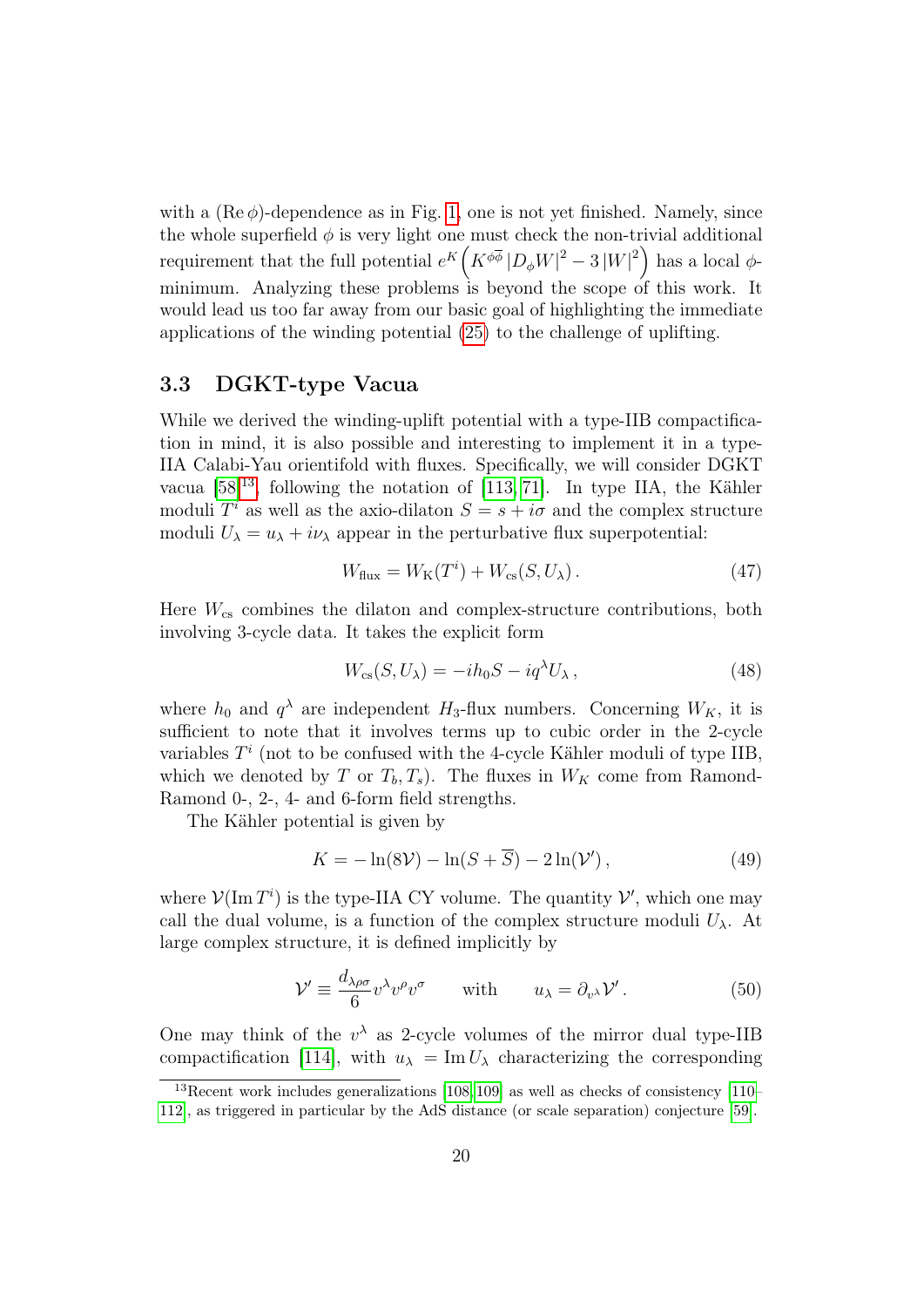type-IIB 4-cycles. The  $d_{\lambda\rho\sigma}$  are triple intersection numbers of the mirror Calabi-Yau. We see that  $\mathcal{V}'$  is a homogeneous function of degree  $\frac{3}{2}$  in  $u^{\lambda}$ .

The vanishing-F-term conditions for S and  $U_{\lambda}$  read

<span id="page-20-0"></span>
$$
2h_0 s = -\mathrm{Im} W, \qquad (51)
$$

$$
K_{u_{\lambda}} = -\frac{q^{\lambda}}{h_0 s},\tag{52}
$$

$$
h_0 \sigma + q^{\lambda} \nu_{\lambda} = -\text{Re} W_{\text{K}}.
$$
 (53)

We do not display the corresponding SUSY equations for the Kähler moduli. Suffice it to say that the volume  $\mathcal V$  may be considered a free parameter as it depends on the unconstrained 4-form fluxes appearing in  $W_K$ . In particular, one may go to large volume, where the following scaling behavior is found:

<span id="page-20-1"></span>
$$
|W_0| \sim \text{Im}\,W_{\text{K}} \sim \mathcal{V} \quad , \qquad e^K \sim \mathcal{V}^{-5}
$$
  

$$
\Rightarrow \quad V_{\text{AdS}} \sim -e^K \left| W_0 \right|^2 \sim -\mathcal{V}^{-3} . \tag{54}
$$

We conclude two important facts about flux-stabilized type-IIA solutions and specifically [\(51\)](#page-20-0)-[\(53\)](#page-20-0): First, all the real parts  $u_{\lambda}$  of complex structure moduli and the dilaton field  $s$  are stabilized by fluxes. In particular, the ratios  $\partial_{u_\lambda} \mathcal{V}'/\partial_{u_\rho} \mathcal{V}'$  are determined by  $H_3$ -flux ratios  $q^\lambda/q^\rho$ . The overall scale is set by s, which is in turn fixed by [\(51\)](#page-20-0). Taking into account the in general rather complicated functional relation between the variables  $\partial_{u_\lambda} \mathcal{V}'$  and  $u_\lambda$ , one may expect a flux discretuum like in type IIB [\[60\]](#page-28-2). By this we mean that the lattice of allowed flux choices translates in a sufficiently dense and random set of points on the field space parameterized by s and the  $u_\lambda$ . Note that the 3-form fluxes  $h_0$  and  $q^{\lambda}$  are subject to the  $h_+^{2,1}+1$  tadpole cancellation conditions  $m_0h_0 + Q_{D6}^0 = 0$ ,  $m_0q^{\lambda} + Q_{D6}^{\lambda} = 0$ , where  $m_0$  is the Romans mass [\[58,](#page-28-0)[71\]](#page-29-3). Thus, it needs to be checked whether in a given model the flux discretuum is dense enough for our purposes.

Second, according to [\(53\)](#page-20-0) only a single linear combination of imaginary parts (the axions  $\sigma$  and  $\nu_{\lambda}$ ) is fixed. This ensures that a set of axions stays light, such that the winding proposal of [\[63\]](#page-28-8) is automatically part of the DGKT setting [\[71\]](#page-29-3).

Following [\[71\]](#page-29-3), we now include non-perturbative corrections to [\(48\)](#page-19-1):

$$
W_{\rm cs} \rightarrow W_{\rm cs} = W_0 + \sum_{I} A_I \exp\left(-a_0^I S - \sum_{\lambda} a_{\lambda}^I U_{\lambda}\right). \tag{55}
$$

Here  $I$  runs over all E2-instantons and the coefficients  $a_0^I/a_\lambda^I$  specify the cycles wrapped by instanton I. Assuming that we are at large s and  $u_\lambda$  and that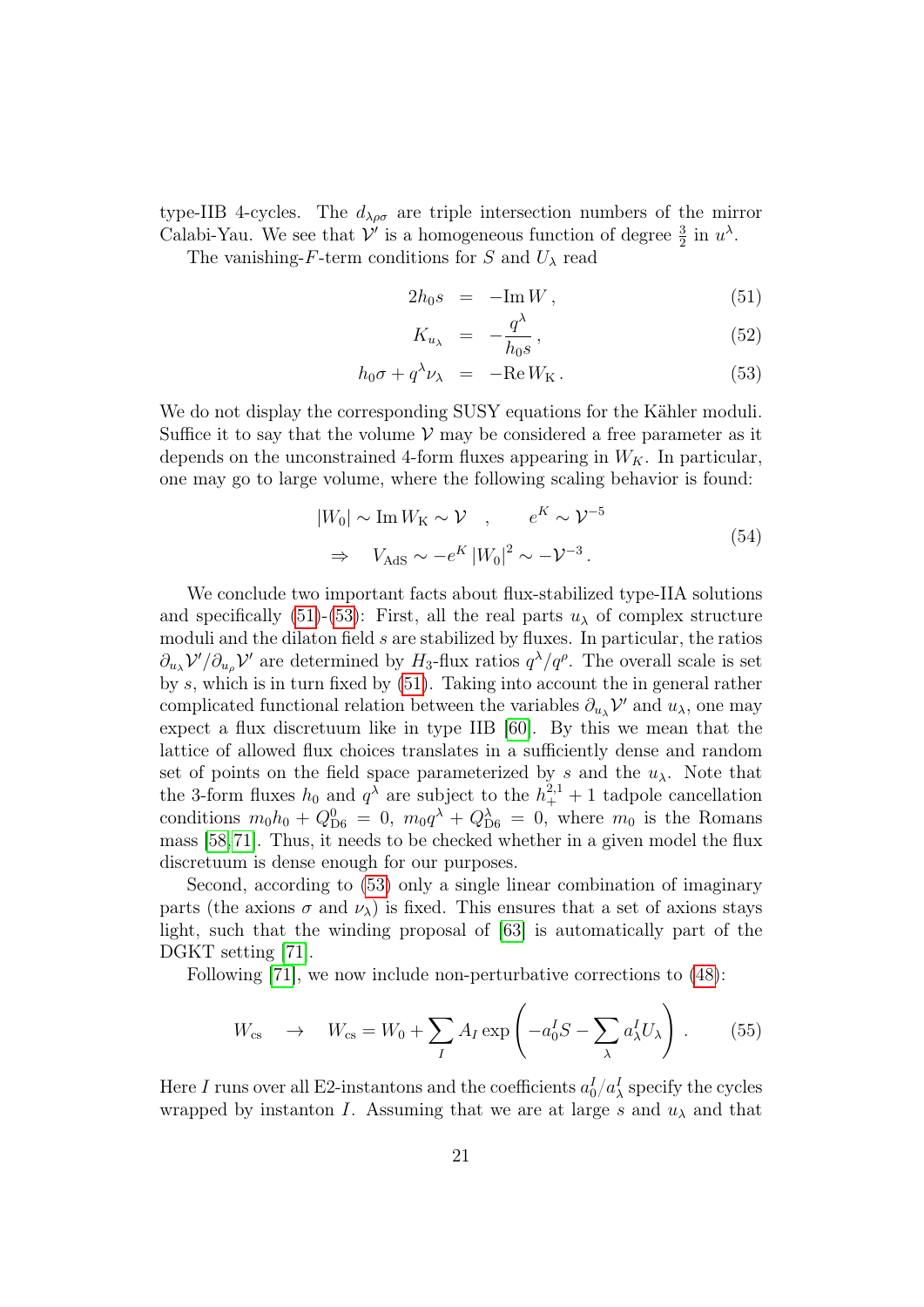the dominant instantons contribute, this simplifies to

$$
W = W_0 + A_0 e^{-s} e^{-i\sigma} + \sum_{\lambda} A_{\lambda} e^{-u_{\lambda}} e^{-i\nu_{\lambda}} + \dots \tag{56}
$$

We see that, including also the constraint of [\(53\)](#page-20-0), this takes exactly the form of the superpotential [\(31\)](#page-13-2) from our previous type-IIB analysis. The following identifications make this explicit:

$$
u_{\lambda} \longleftrightarrow \text{Im } u_0^i \quad \text{for} \quad i = \lambda = 1, ..., m
$$

$$
s \longleftrightarrow \text{Im } u_0^0
$$

$$
\nu_{\lambda} \longleftrightarrow \varphi^i \quad \text{for} \quad i = \lambda = 1, ..., m \quad (57)
$$

$$
\sigma = -\text{Re } W_{\text{K}} - \sum_{\lambda=1}^m \frac{q^{\lambda}}{h_0} \nu_{\lambda} \longleftrightarrow \text{Re } u^0 = \frac{\text{Re } \psi_0}{N_0} - \sum_{i=1}^m \frac{N_i}{N_0} \varphi^i.
$$

Thus, we may now think in terms of the multi-axion potential as displayed in the last line of [\(31\)](#page-13-2) and discussed at length in Sect. [2.](#page-5-1) A key point for our uplifting application was the smallness of  $\epsilon$  and the tunability of the coefficients  $\mathcal{A}_0$  and  $\mathcal{A}_i$ . Both is ensured if, as discussed above, an appropriate discretuum in the field space of s and  $u_\lambda$  exists.

A difference to our type-IIB analysis is that here we automatically have many light axions. In Sect. [2,](#page-5-1) a special flux choice was needed to keep one complex-structure axion light. Having several of them required more assumptions. We expect that there is nothing wrong with realizing our winding uplift in the type-IIA case in a multi-axion situation. But, as discussed in [\[71\]](#page-29-3), it is also easy to return to the single-axion case analyzed in detail before:

First, we can choose a CY with a small number of complex structure moduli. This may however not be the optimal path since it is expected that in such models the flux discretuum is also smaller.

Second, we can choose fluxes implementing a hierarchy in the saxion values. If, for example,  $s, u_1 \gg u_\lambda$  for  $\lambda > 1$ , we find  $\mathcal{A}_i \gg 1$  for  $i = 2, \ldots, m$ . As a result, all  $\nu_{\lambda}$  for  $\lambda > 1$  are stabilized (supersymmetrically) at a higher scale. Only the lightest axion(s), in our case a linear combination of  $\sigma$  and  $\nu_1$ , will remain relevant, experiencing an effective winding potential which follows from  $(31)$ . It can be recast in the simpler form  $(25)$ , which we have studied in great detail.

As a result, we expect that non-zero minima of the complex-structure F-term potential arise for appropriate choices of CY and flux. As discussed in the beginning of this section, we should be able to parametrically separate the potential difference between false and true vacuum,  $\Delta V \sim e^{K} \epsilon^2 \gamma^2$ , and the potential barrier  $\sim e^{K} \epsilon^2$ . In our regime of parametric control,  $\epsilon \ll |W_0|$ ,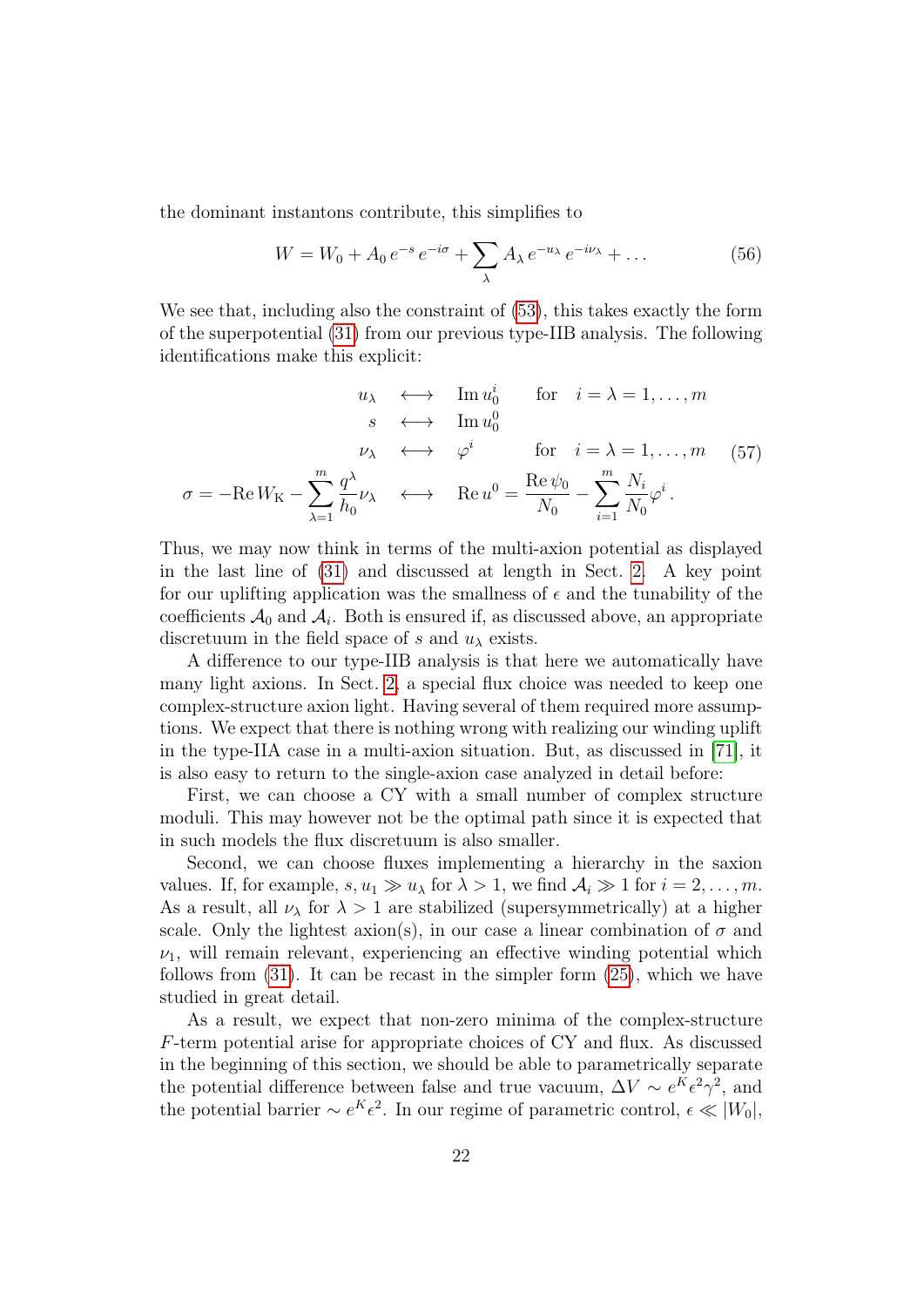the uplift remains small compared to the depth  $e^{K}|W_{0}|^{2}$  of the DGKT AdS vacuum. So, consistently with the no-go theorem of [\[115,](#page-32-8) [116\]](#page-32-9), dS is out of reach.

However, due to the parametric separation between uplift and potential barrier, the brane tension  $T$  between true and false vacuum may be too large for a bubble of true vacuum to nucleate,  $T/M_P > \sqrt{4/3}(\sqrt{|V_t|} - \sqrt{|V_f|})$ [\[117,](#page-32-10) [49,](#page-27-4) [48\]](#page-27-10). The resulting non-SUSY AdS vacuum would be absolutely stable against the Coleman-de Luccia decay [\[93\]](#page-31-0) to the underlying SUSY AdS vacuum. If no other decay path exists, and we see no obvious candidate in the present setting, this would provide a counterexample to the non-SUSY AdS conjecture. Crucially, given the minimalist set of ingredients in our construction, it may actually be possible to study the type-IIA flux landscape in concrete models and establish, using e.g. the technology developed in [\[61\]](#page-28-3), that the small uplifts we propose really exist.

### <span id="page-22-0"></span>4 Conclusion

We have presented a mechanism for metastable SUSY breaking in the landscape. Based on the winding scenario of [\[63\]](#page-28-8), we have described how the interplay of multiple periodic terms in the complex-structure super- and Kähler potential can lead to an F-term scalar potential with non-trivial local minima. Crucially, we have argued that the tuning power of the complexstructure landscape can be used to ensure that these minima are at parametrically small value of the potential, resulting in long-lived vacua. As applications, we discussed the uplift of LVS, DGKT and KKLT AdS vacua.

KKLT is the most difficult case. Here, the requirement of a small perturbative superpotential  $W_0$  inhibits the straightforward application of our simplest setup from Sect. [2.](#page-5-1) The problem is that not only an axionic component  $\text{Re}(\phi)$ , but the full complex field  $\phi$  remains light. While we described how our mechanism may still work, using a specific tuning of  $W_0$  and of the additional periodic terms, we had to leave the explicit calculation of the minimum value and stability of the  $\text{Im}(\phi)$ -component for future work.

For supersymmetric DGKT AdS vacua, our SUSY breaking mechanism appears to be very robust. Compared to KKLT, the construction requires less tuning. In fact, the DGKT setting naturally gives rise to a multi-axion potential which also comes with more tunable parameters. As a remark of caution, we note that the tuning power of the type-IIA complex structure landscape is less established than its type-IIB counterpart. (A brief discussion of how the necessary tuning could be implemented appears below [\(54\)](#page-20-1).) Assuming that this concern can be dispelled, we may have found stable non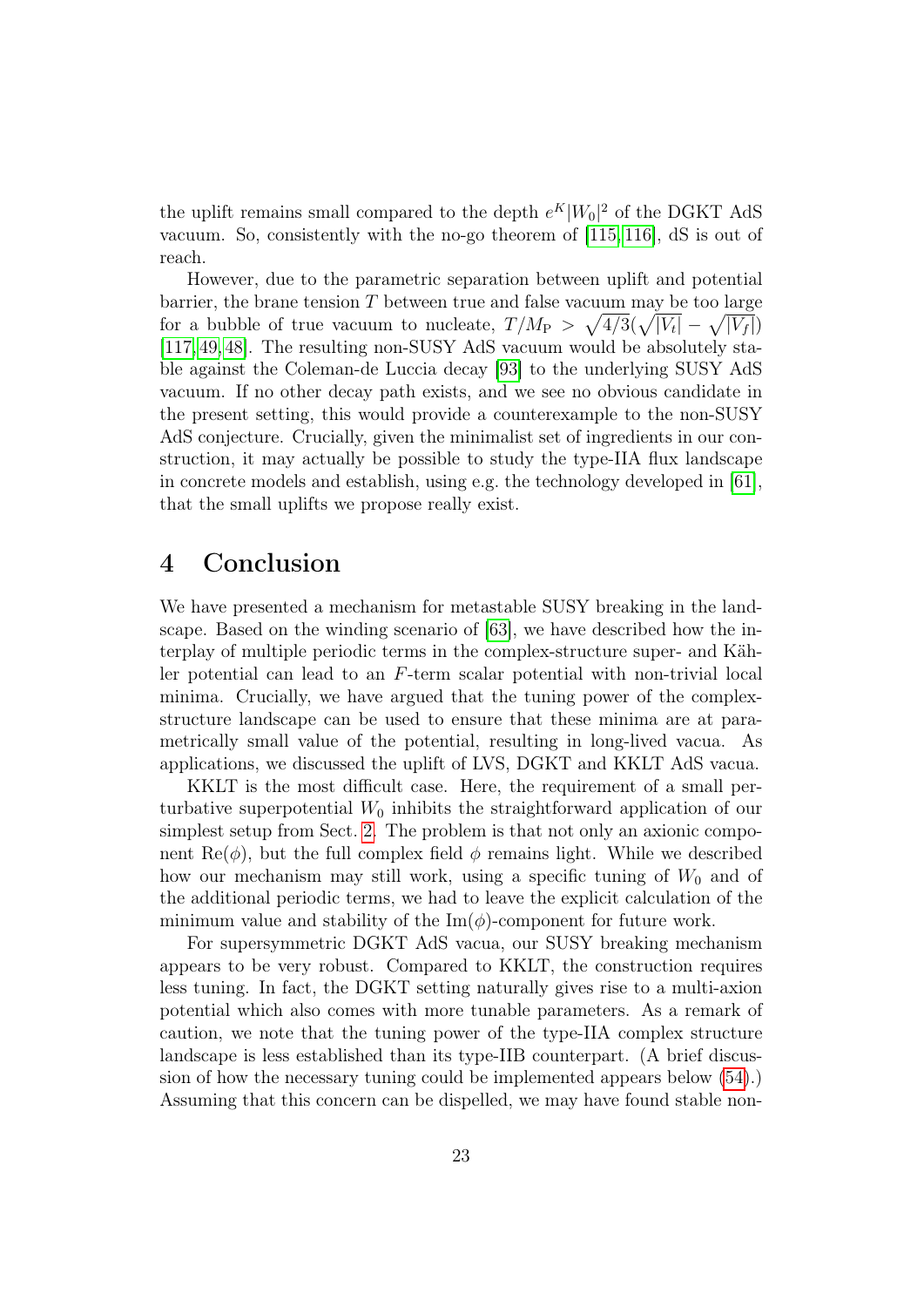supersymmetric AdS solutions serving as counterexamples to the non-SUSY AdS conjecture [\[45\]](#page-27-1).

Finally, we showed that the application of our winding uplift in the LVS context is straightforward. Of course, in this case one is working on the basis of a non-supersymmetric AdS solution, which may in itself already be in conflict with the non-SUSY AdS conjecture (cf. the discussion in [\[103\]](#page-31-10)). If the LVS AdS vacuum exists, our uplift provides a new route to metastable dS vacua, challenging the de Sitter conjecture [\[29\]](#page-26-3). The strong point of this uplift is its conceptual and technical simplicity, allowing in principle for the computerized search for a completely explicit example. A summary of the main tuning requirements that have to be met appears at the end of Sect. [2.3.](#page-8-3) We want to highlight the very recent work of [\[92\]](#page-30-5) where the parameters  $\alpha$ and  $\epsilon$  of [\(25\)](#page-10-1) were made explicit in a CICY setup. Unfortunately this CICY construction does not allow for an implementation of the LVS, so some more work needs to be done.

Before closing, we recall that we started our work with a discussion of possible extended swampland conjectures against non-SUSY AdS. We do not want to repeat this discussion but only emphasize one possible landscapeskeptical scenario: If the LVS AdS vacuum and the KKLT uplift (by our or other methods) fail, then our only application is DGKT. Here, our uplift to non-SUSY AdS may work, but it appears difficult to raise the F-term scale far above the AdS scale. Such a situation would support a 'Strong-SUSY-Breaking Conjecture', excluding non-SUSY AdS vacua (stable or metastable) with an F-term scale parametrically above the AdS scale. This conjecture is interesting as it rules out a type of cosmology which would otherwise be perfectly consistent with most of the swampland conjectures and with observers like us: Namely, a universe just like ours but where the late stages of cosmology are governed by a tiny negative cosmological constant. If one takes the landscape/multiverse view on fundamental physics seriously (see [\[118\]](#page-32-11) for a recent review), the existence or non-existence of such cosmologies in string theory represents an important question.

#### Acknowledgments

We would like to thank Daniel Junghans for useful discussions. A.H. acknowledges an enjoyable conversation with Alexander Westphal about possible swampland conjectures against SUSY breaking which has inspired some of the ideas discussed in this paper. This work is supported by the Deutsche Forschungsgemeinschaft (DFG, German Research Foundation) under Ger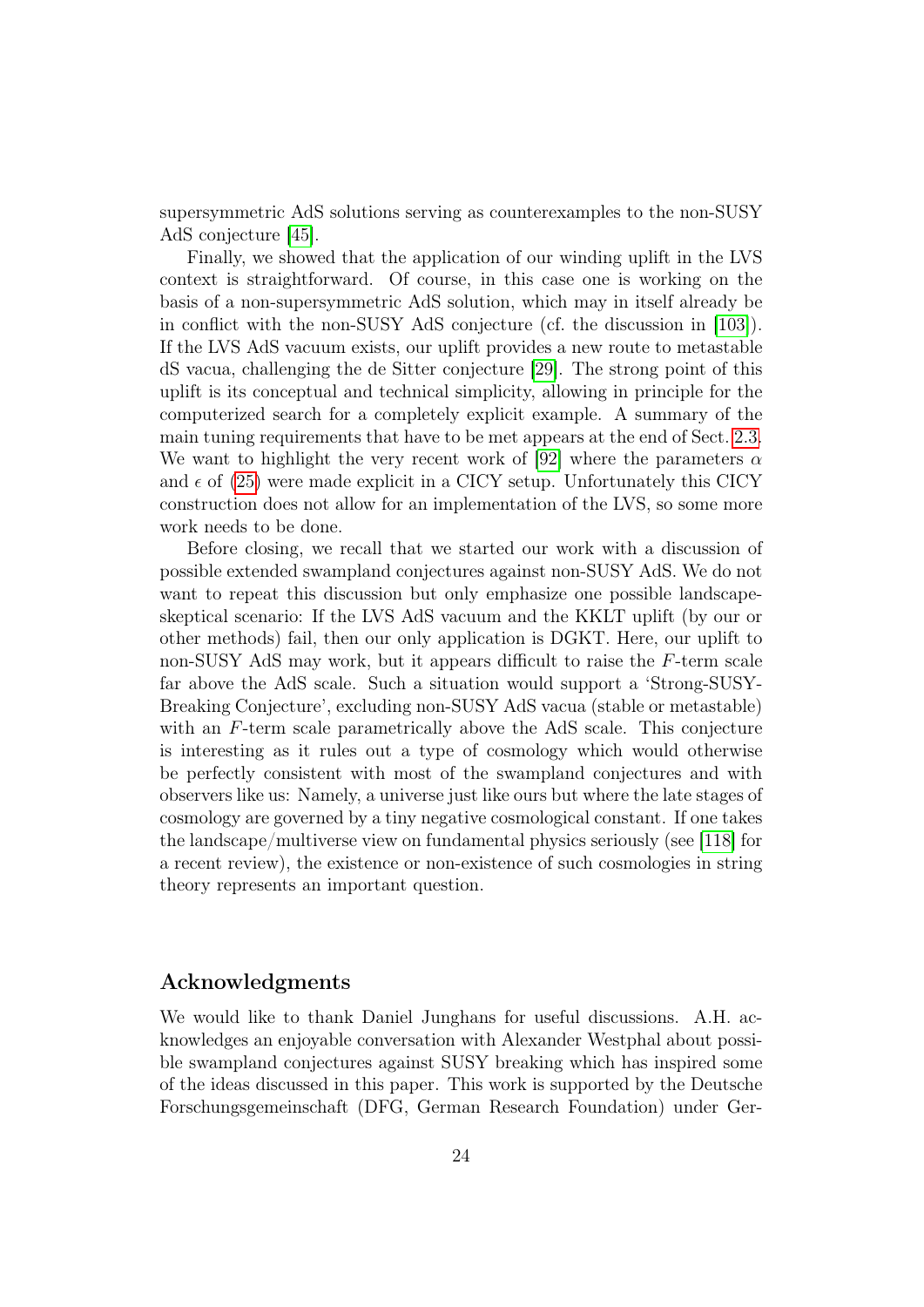many's Excellence Strategy EXC 2181/1 - 390900948 (the Heidelberg STRUC-TURES Excellence Cluster) and the Graduiertenkolleg 'Particle physics beyond the Standard Model' (GRK 1940).

### References

- <span id="page-24-0"></span>[1] S. Kachru, R. Kallosh, A. D. Linde and S. P. Trivedi, De Sitter vacua in string theory, Phys. Rev. D  $68$  [\(2003\) 046005](https://doi.org/10.1103/PhysRevD.68.046005) [[hep-th/0301240](https://arxiv.org/abs/hep-th/0301240)].
- <span id="page-24-1"></span>[2] V. Balasubramanian, P. Berglund, J. P. Conlon and F. Quevedo, Systematics of moduli stabilisation in Calabi-Yau flux compactifications, JHEP 03 [\(2005\) 007](https://doi.org/10.1088/1126-6708/2005/03/007) [[hep-th/0502058](https://arxiv.org/abs/hep-th/0502058)].
- <span id="page-24-2"></span>[3] A. Saltman and E. Silverstein, The Scaling of the no scale potential and de Sitter model building, JHEP 11 [\(2004\) 066](https://doi.org/10.1088/1126-6708/2004/11/066) [[hep-th/0402135](https://arxiv.org/abs/hep-th/0402135)].
- [4] M. Gomez-Reino and C. A. Scrucca, Locally stable non-supersymmetric Minkowski vacua in supergravity, [JHEP](https://doi.org/10.1088/1126-6708/2006/05/015) 05 [\(2006\) 015](https://doi.org/10.1088/1126-6708/2006/05/015) [[hep-th/0602246](https://arxiv.org/abs/hep-th/0602246)].
- [5] O. Lebedev, H. P. Nilles and M. Ratz, De Sitter vacua from matter superpotentials, Phys. Lett. B  $636$  (2006) 126-131 [[hep-th/0603047](https://arxiv.org/abs/hep-th/0603047)].
- [6] M. Dine, R. Kitano, A. Morisse and Y. Shirman, Moduli decays and gravitinos, Phys. Rev. D 73 [\(2006\) 123518](https://doi.org/10.1103/PhysRevD.73.123518) [[hep-ph/0604140](https://arxiv.org/abs/hep-ph/0604140)].
- [7] F. Brummer, A. Hebecker and M. Trapletti, SUSY breaking mediation by throat fields, [Nucl. Phys. B](https://doi.org/10.1016/j.nuclphysb.2006.08.002) 755 (2006) 186 [[hep-th/0605232](https://arxiv.org/abs/hep-th/0605232)].
- [8] E. Dudas, C. Papineau and S. Pokorski, Moduli stabilization and uplifting with dynamically generated F-terms, JHEP  $\overline{02}$  [\(2007\) 028](https://doi.org/10.1088/1126-6708/2007/02/028) [[hep-th/0610297](https://arxiv.org/abs/hep-th/0610297)].
- [9] R. Kallosh and A. D. Linde, O'KKLT, JHEP 02 [\(2007\) 002](https://doi.org/10.1088/1126-6708/2007/02/002) [[hep-th/0611183](https://arxiv.org/abs/hep-th/0611183)].
- [10] H. Abe, T. Higaki, T. Kobayashi and Y. Omura, Moduli stabilization, F-term uplifting and soft supersymmetry breaking terms, [Phys. Rev. D](https://doi.org/10.1103/PhysRevD.75.025019) 75 [\(2007\) 025019](https://doi.org/10.1103/PhysRevD.75.025019) [[hep-th/0611024](https://arxiv.org/abs/hep-th/0611024)].
- [11] H. Abe, T. Higaki and T. Kobayashi, More about F-term uplifting, Phys. Rev. D 76 [\(2007\) 105003](https://doi.org/10.1103/PhysRevD.76.105003) [[0707.2671](https://arxiv.org/abs/0707.2671)].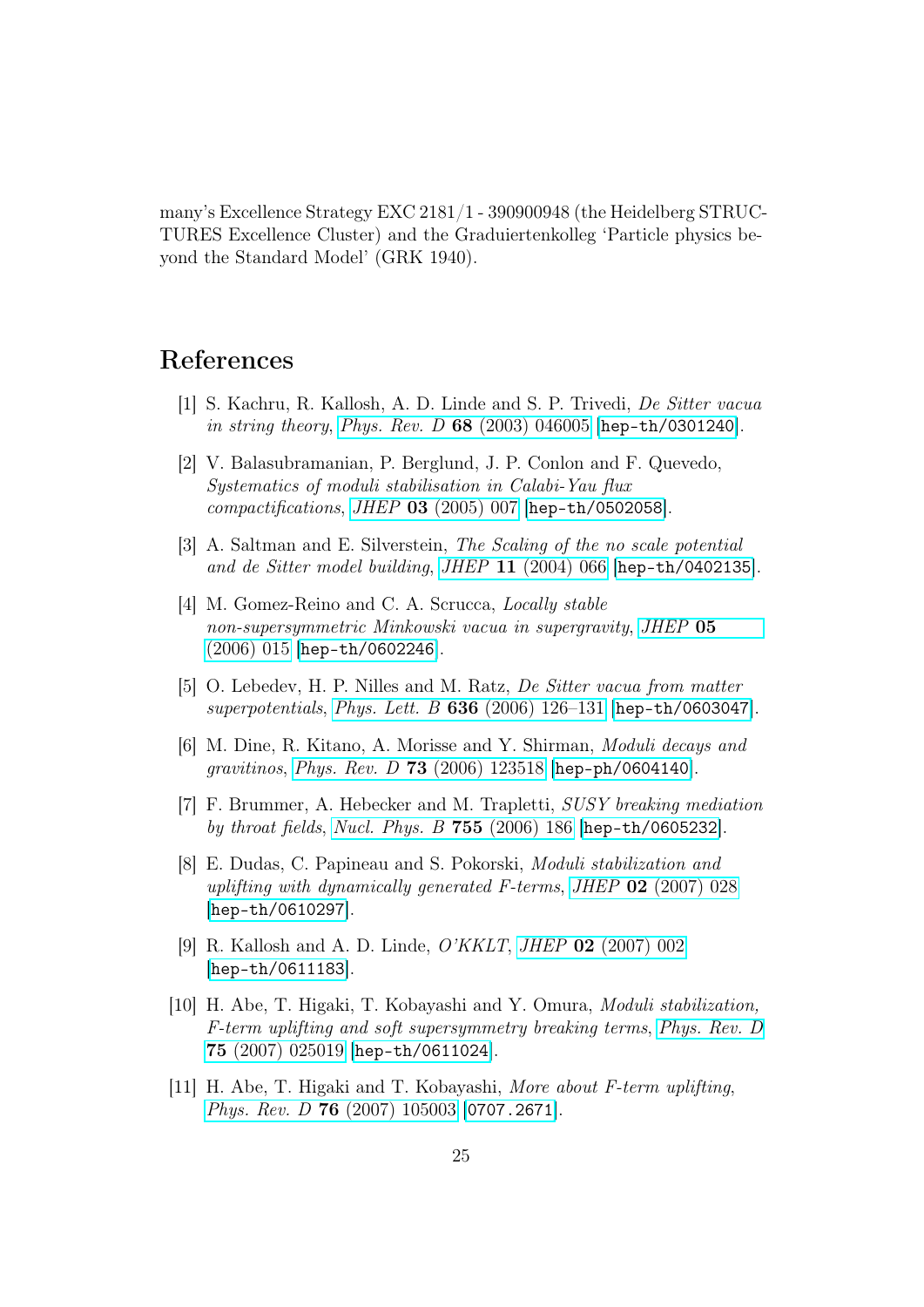- [12] A. Achucarro and K. Sousa, F-term uplifting and moduli stabilization consistent with Kahler invariance, JHEP 03 [\(2008\) 002](https://doi.org/10.1088/1126-6708/2008/03/002) [[0712.3460](https://arxiv.org/abs/0712.3460)].
- <span id="page-25-3"></span>[13] M. Cicoli, D. Klevers, S. Krippendorf, C. Mayrhofer, F. Quevedo and R. Valandro, Explicit de Sitter Flux Vacua for Global String Models with Chiral Matter, JHEP **05** [\(2014\) 001](https://doi.org/10.1007/JHEP05(2014)001) [[1312.0014](https://arxiv.org/abs/1312.0014)].
- <span id="page-25-4"></span>[14] M. Cicoli, F. Quevedo and R. Valandro, *De Sitter from T-branes*, JHEP 03 [\(2016\) 141](https://doi.org/10.1007/JHEP03(2016)141) [[1512.04558](https://arxiv.org/abs/1512.04558)].
- [15] E. A. Bergshoeff, K. Dasgupta, R. Kallosh, A. Van Proeyen and T. Wrase, D3 and dS, JHEP 05 [\(2015\) 058](https://doi.org/10.1007/JHEP05(2015)058) [[1502.07627](https://arxiv.org/abs/1502.07627)].
- [16] A. Retolaza and A. Uranga, De Sitter Uplift with Dynamical Susy Breaking, JHEP 04 [\(2016\) 137](https://doi.org/10.1007/JHEP04(2016)137) [[1512.06363](https://arxiv.org/abs/1512.06363)].
- [17] R. Argurio, M. Bertolini, S. Franco, E. García-Valdecasas, S. Meynet, A. Pasternak et al., The Octagon and the Non-Supersymmetric String Landscape, [2005.09671](https://arxiv.org/abs/2005.09671).
- <span id="page-25-0"></span>[18] R. Argurio, M. Bertolini, S. Franco, E. García-Valdecasas, S. Meynet, A. Pasternak et al., Dimers, Orientifolds and Stability of Supersymmetry Breaking Vacua, [2007.13762](https://arxiv.org/abs/2007.13762).
- <span id="page-25-1"></span>[19] C. Burgess, R. Kallosh and F. Quevedo, De Sitter string vacua from supersymmetric D terms, JHEP 10 [\(2003\) 056](https://doi.org/10.1088/1126-6708/2003/10/056) [[hep-th/0309187](https://arxiv.org/abs/hep-th/0309187)].
- [20] G. Villadoro and F. Zwirner, De-Sitter vacua via consistent D-terms, [Phys. Rev. Lett.](https://doi.org/10.1103/PhysRevLett.95.231602) 95 (2005) 231602 [[hep-th/0508167](https://arxiv.org/abs/hep-th/0508167)].
- [21] A. Achucarro, B. de Carlos, J. Casas and L. Doplicher, De Sitter vacua from uplifting D-terms in effective supergravities from realistic strings, JHEP 06 [\(2006\) 014](https://doi.org/10.1088/1126-6708/2006/06/014) [[hep-th/0601190](https://arxiv.org/abs/hep-th/0601190)].
- [22] E. Dudas and Y. Mambrini, Moduli stabilization with positive vacuum energy, *JHEP* **10** [\(2006\) 044](https://doi.org/10.1088/1126-6708/2006/10/044) [[hep-th/0607077](https://arxiv.org/abs/hep-th/0607077)].
- [23] M. Haack, D. Krefl, D. Lust, A. Van Proeyen and M. Zagermann, Gaugino Condensates and D-terms from D7-branes, JHEP 01 [\(2007\)](https://doi.org/10.1088/1126-6708/2007/01/078) [078](https://doi.org/10.1088/1126-6708/2007/01/078) [[hep-th/0609211](https://arxiv.org/abs/hep-th/0609211)].
- <span id="page-25-2"></span>[24] D. Cremades, M.-P. Garcia del Moral, F. Quevedo and K. Suruliz, Moduli stabilisation and de Sitter string vacua from magnetised D7 branes, JHEP 05 [\(2007\) 100](https://doi.org/10.1088/1126-6708/2007/05/100) [[hep-th/0701154](https://arxiv.org/abs/hep-th/0701154)].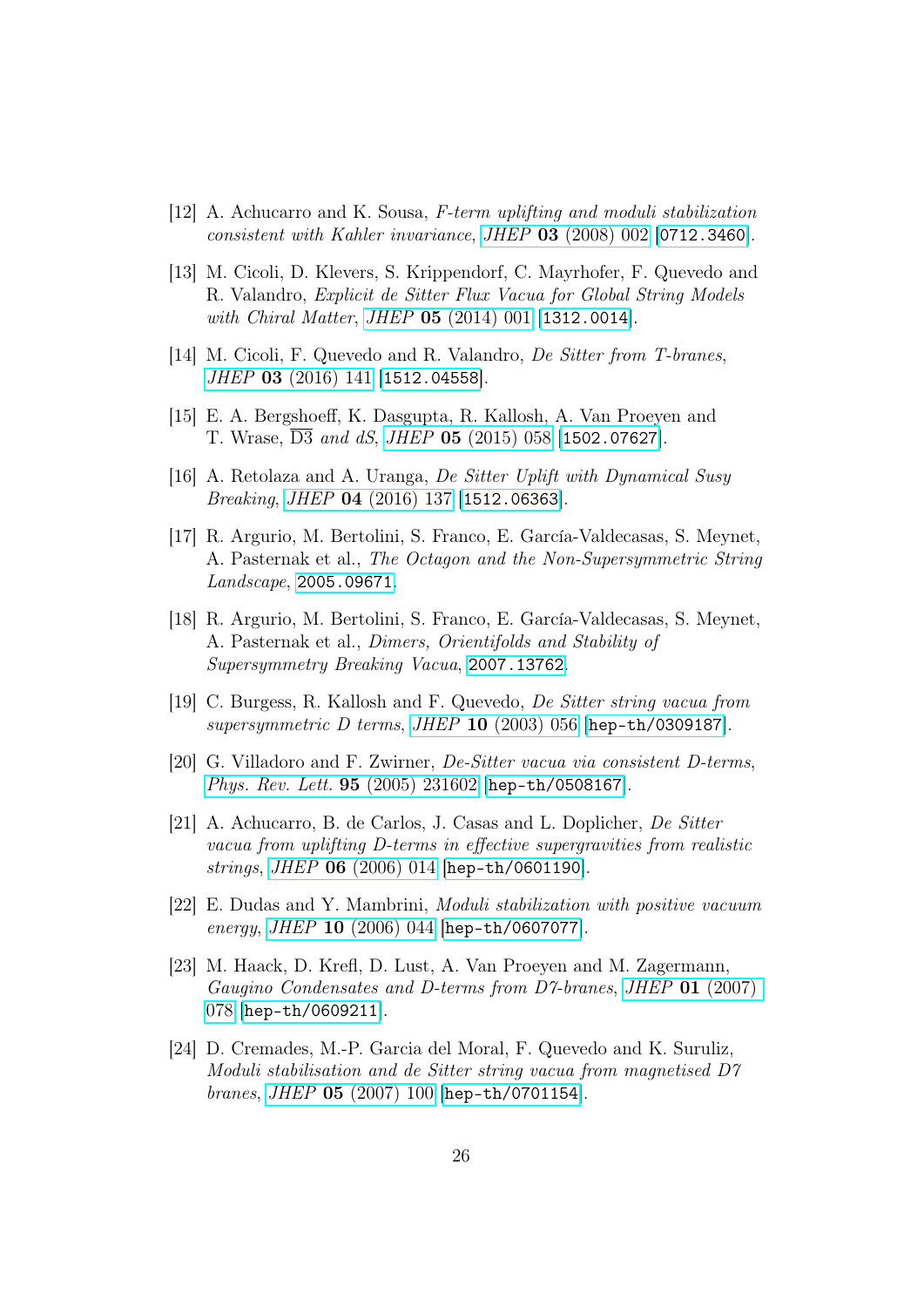- <span id="page-26-0"></span>[25] S. Krippendorf and F. Quevedo, Metastable SUSY Breaking, de Sitter Moduli Stabilisation and Kahler Moduli Inflation, JHEP 11 [\(2009\)](https://doi.org/10.1088/1126-6708/2009/11/039) [039](https://doi.org/10.1088/1126-6708/2009/11/039) [[0901.0683](https://arxiv.org/abs/0901.0683)].
- <span id="page-26-1"></span>[26] U. H. Danielsson and T. Van Riet, What if string theory has no de Sitter vacua?, [Int. J. Mod. Phys. D](https://doi.org/10.1142/S0218271818300070) 27 (2018) 1830007 [[1804.01120](https://arxiv.org/abs/1804.01120)].
- <span id="page-26-2"></span>[27] G. Obied, H. Ooguri, L. Spodyneiko and C. Vafa, De Sitter Space and the Swampland, [1806.08362](https://arxiv.org/abs/1806.08362).
- <span id="page-26-10"></span>[28] S. K. Garg and C. Krishnan, Bounds on Slow Roll and the de Sitter Swampland, JHEP 11 [\(2019\) 075](https://doi.org/10.1007/JHEP11(2019)075) [[1807.05193](https://arxiv.org/abs/1807.05193)].
- <span id="page-26-3"></span>[29] H. Ooguri, E. Palti, G. Shiu and C. Vafa, Distance and de Sitter Conjectures on the Swampland, Phys. Lett. B 788 [\(2019\) 180–184](https://doi.org/10.1016/j.physletb.2018.11.018) [[1810.05506](https://arxiv.org/abs/1810.05506)].
- <span id="page-26-4"></span>[30] F. Carta, J. Moritz and A. Westphal, Gaugino condensation and small uplifts in KKLT, JHEP 08 [\(2019\) 141](https://doi.org/10.1007/JHEP08(2019)141) [[1902.01412](https://arxiv.org/abs/1902.01412)].
- <span id="page-26-5"></span>[31] X. Gao, A. Hebecker and D. Junghans, Control issues of KKLT, [2009.03914](https://arxiv.org/abs/2009.03914).
- <span id="page-26-6"></span>[32] J. Moritz, A. Retolaza and A. Westphal, Toward de Sitter space from ten dimensions, Phys. Rev. D 97 [\(2018\) 046010](https://doi.org/10.1103/PhysRevD.97.046010) [[1707.08678](https://arxiv.org/abs/1707.08678)].
- <span id="page-26-9"></span>[33] F. Gautason, V. Van Hemelryck and T. Van Riet, The Tension between 10D Supergravity and dS Uplifts, [Fortsch. Phys.](https://doi.org/10.1002/prop.201800091) 67 (2019) [1800091](https://doi.org/10.1002/prop.201800091) [[1810.08518](https://arxiv.org/abs/1810.08518)].
- [34] Y. Hamada, A. Hebecker, G. Shiu and P. Soler, On brane gaugino condensates in 10d, JHEP 04 [\(2019\) 008](https://doi.org/10.1007/JHEP04(2019)008) [[1812.06097](https://arxiv.org/abs/1812.06097)].
- [35] R. Kallosh, A. Linde, E. McDonough and M. Scalisi, dS Vacua and the Swampland, JHEP 03 [\(2019\) 134](https://doi.org/10.1007/JHEP03(2019)134) [[1901.02022](https://arxiv.org/abs/1901.02022)].
- [36] Y. Hamada, A. Hebecker, G. Shiu and P. Soler, Understanding KKLT from a 10d perspective, JHEP 06 [\(2019\) 019](https://doi.org/10.1007/JHEP06(2019)019) [[1902.01410](https://arxiv.org/abs/1902.01410)].
- <span id="page-26-7"></span>[37] F. Gautason, V. Van Hemelryck, T. Van Riet and G. Venken, A 10d view on the KKLT AdS vacuum and uplifting, JHEP 06 [\(2020\) 074](https://doi.org/10.1007/JHEP06(2020)074) [[1902.01415](https://arxiv.org/abs/1902.01415)].
- <span id="page-26-8"></span>[38] I. Bena, E. Dudas, M. Graña and S. Lüst, Uplifting Runaways, Fortsch. Phys. 67 [\(2019\) 1800100](https://doi.org/10.1002/prop.201800100) [[1809.06861](https://arxiv.org/abs/1809.06861)].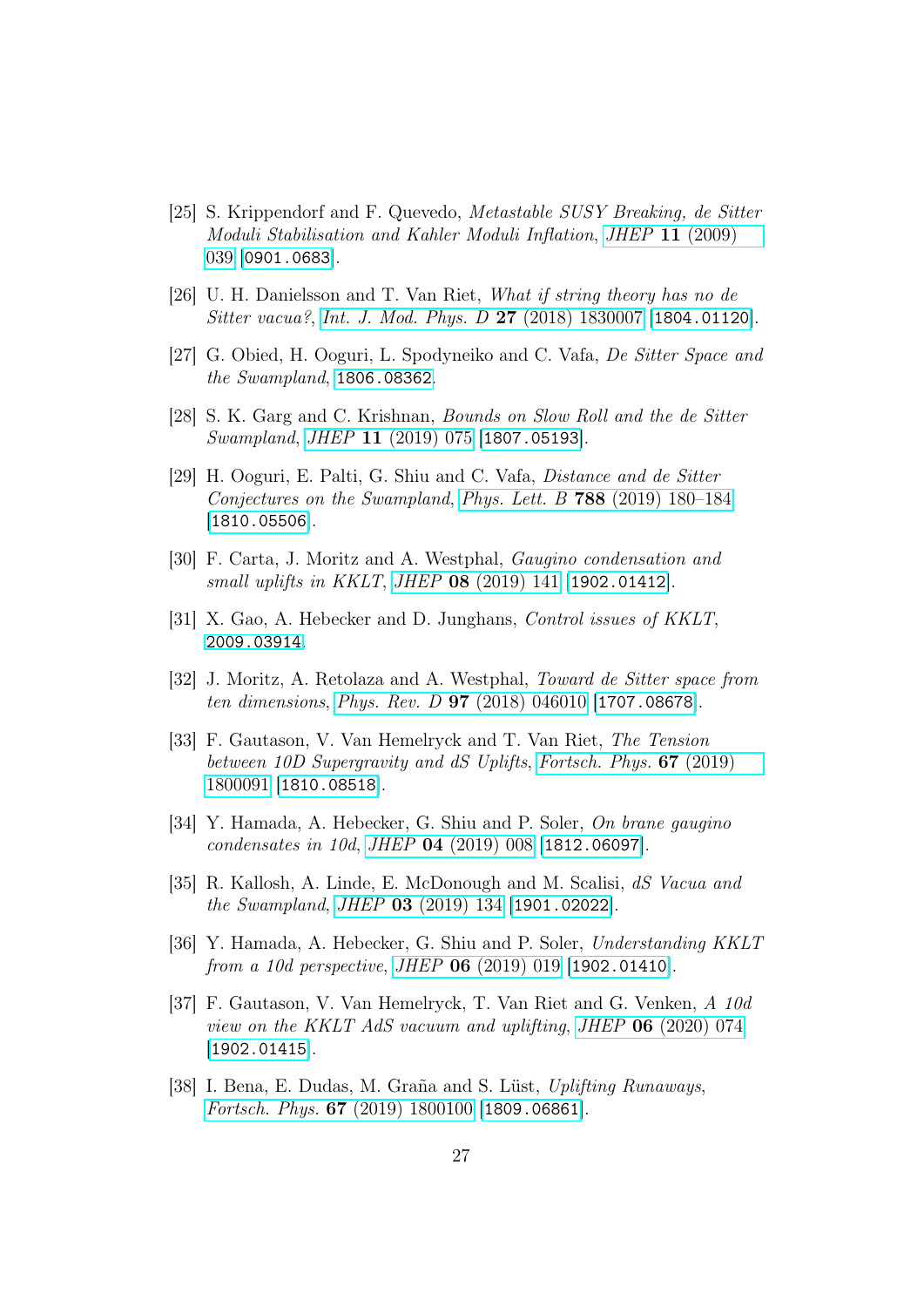- [39] R. Blumenhagen, D. Kläwer and L. Schlechter, Swampland Variations on a Theme by KKLT, JHEP **05** [\(2019\) 152](https://doi.org/10.1007/JHEP05(2019)152) [[1902.07724](https://arxiv.org/abs/1902.07724)].
- <span id="page-27-6"></span>[40] L. Randall, The Boundaries of KKLT, [Fortsch. Phys.](https://doi.org/10.1002/prop.201900105) 68 (2020) [1900105](https://doi.org/10.1002/prop.201900105) [[1912.06693](https://arxiv.org/abs/1912.06693)].
- <span id="page-27-7"></span>[41] I. Bena, J. Blåbäck, M. Graña and S. Lüst, The Tadpole Problem, [2010.10519](https://arxiv.org/abs/2010.10519).
- <span id="page-27-8"></span>[42] C. Crinò, F. Quevedo and R. Valandro, On de Sitter String Vacua from Anti-D3-Branes in the Large Volume Scenario, [2010.15903](https://arxiv.org/abs/2010.15903).
- <span id="page-27-9"></span>[43] S. Sethi, Supersymmetry Breaking by Fluxes, JHEP 10 [\(2018\) 022](https://doi.org/10.1007/JHEP10(2018)022) [[1709.03554](https://arxiv.org/abs/1709.03554)].
- <span id="page-27-0"></span>[44] E. Palti, Fermions and the Swampland, [Phys. Lett. B](https://doi.org/10.1016/j.physletb.2020.135617) 808 (2020) [135617](https://doi.org/10.1016/j.physletb.2020.135617) [[2005.08538](https://arxiv.org/abs/2005.08538)].
- <span id="page-27-1"></span>[45] H. Ooguri and C. Vafa, Non-supersymmetric AdS and the Swampland, [Adv. Theor. Math. Phys.](https://doi.org/10.4310/ATMP.2017.v21.n7.a8) 21 (2017) 1787-1801 [[1610.01533](https://arxiv.org/abs/1610.01533)].
- <span id="page-27-2"></span>[46] B. Freivogel and M. Kleban, Vacua Morghulis, [1610.04564](https://arxiv.org/abs/1610.04564).
- <span id="page-27-3"></span>[47] G. T. Horowitz, J. Orgera and J. Polchinski, Nonperturbative Instability of  $AdS(5)$  x  $S^{**}5/Z(k)$ , Phys. Rev. D 77 [\(2008\) 024004](https://doi.org/10.1103/PhysRevD.77.024004) [[0709.4262](https://arxiv.org/abs/0709.4262)].
- <span id="page-27-10"></span>[48] D. Harlow, *Metastability in Anti de Sitter Space*, [1003.5909](https://arxiv.org/abs/1003.5909).
- <span id="page-27-4"></span>[49] P. Narayan and S. P. Trivedi, On The Stability Of  $Non-Supersymmetric AdS$  Vacua, JHEP 07 [\(2010\) 089](https://doi.org/10.1007/JHEP07(2010)089) [[1002.4498](https://arxiv.org/abs/1002.4498)].
- [50] A. Almuhairi and J. Polchinski, Magnetic  $AdS \times \mathbb{R}^2$ : Supersymmetry and stability, [1108.1213](https://arxiv.org/abs/1108.1213).
- <span id="page-27-11"></span>[51] A. Guarino, J. Tarrio and O. Varela, Brane-jet stability of non-supersymmetric AdS vacua, JHEP **09** [\(2020\) 110](https://doi.org/10.1007/JHEP09(2020)110) [[2005.07072](https://arxiv.org/abs/2005.07072)].
- <span id="page-27-5"></span>[52] A. Guarino, E. Malek and H. Samtleben, Stable non-supersymmetric Anti-de Sitter vacua of massive IIA supergravity, [2011.06600](https://arxiv.org/abs/2011.06600).
- <span id="page-27-12"></span>[53] T. Fischbacher, K. Pilch and N. P. Warner, New Supersymmetric and Stable, Non-Supersymmetric Phases in Supergravity and Holographic Field Theory, [1010.4910](https://arxiv.org/abs/1010.4910).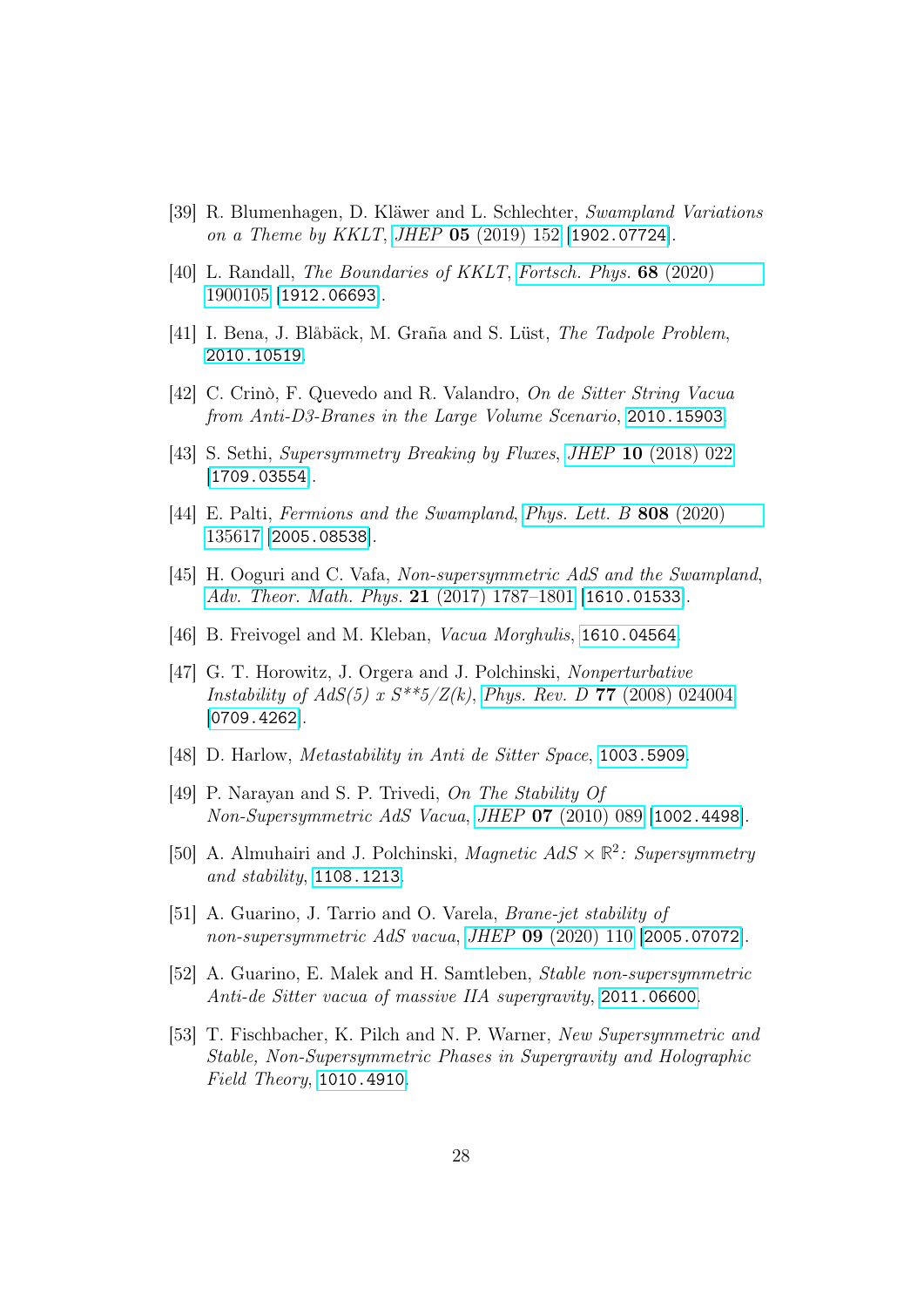- <span id="page-28-4"></span>[54] E. Silverstein,  $(A)dS$  backgrounds from asymmetric orientifolds, Clay Mat. Proc. 1 (2002) 179 [[hep-th/0106209](https://arxiv.org/abs/hep-th/0106209)].
- [55] A. Maloney, E. Silverstein and A. Strominger, De Sitter space in noncritical string theory, in Workshop on Conference on the Future of Theoretical Physics and Cosmology in Honor of Steven Hawking's 60th Birthday, pp. 570–591, 5, 2002, [hep-th/0205316](https://arxiv.org/abs/hep-th/0205316).
- <span id="page-28-5"></span>[56] S. Abel, K. R. Dienes and E. Mavroudi, Towards a nonsupersymmetric string phenomenology, [Phys. Rev. D](https://doi.org/10.1103/PhysRevD.91.126014) 91 (2015) [126014](https://doi.org/10.1103/PhysRevD.91.126014) [[1502.03087](https://arxiv.org/abs/1502.03087)].
- <span id="page-28-6"></span>[57] E. Hardy and S. Parameswaran, Thermal Dark Energy, [Phys. Rev. D](https://doi.org/10.1103/PhysRevD.101.023503) 101 [\(2020\) 023503](https://doi.org/10.1103/PhysRevD.101.023503) [[1907.10141](https://arxiv.org/abs/1907.10141)].
- <span id="page-28-0"></span>[58] O. DeWolfe, A. Giryavets, S. Kachru and W. Taylor, Type IIA moduli stabilization, JHEP 07 [\(2005\) 066](https://doi.org/10.1088/1126-6708/2005/07/066) [[hep-th/0505160](https://arxiv.org/abs/hep-th/0505160)].
- <span id="page-28-1"></span>[59] D. Lüst, E. Palti and C. Vafa, AdS and the Swampland, [Phys. Lett. B](https://doi.org/10.1016/j.physletb.2019.134867) 797 [\(2019\) 134867](https://doi.org/10.1016/j.physletb.2019.134867) [[1906.05225](https://arxiv.org/abs/1906.05225)].
- <span id="page-28-2"></span>[60] F. Denef and M. R. Douglas, Distributions of flux vacua, [hep-th/0404116](https://arxiv.org/abs/hep-th/0404116).
- <span id="page-28-3"></span>[61] M. Demirtas, M. Kim, L. Mcallister and J. Moritz, Vacua with Small Flux Superpotential, [Phys. Rev. Lett.](https://doi.org/10.1103/PhysRevLett.124.211603) 124 (2020) 211603 [[1912.10047](https://arxiv.org/abs/1912.10047)].
- <span id="page-28-7"></span>[62] J. E. Kim, H. P. Nilles and M. Peloso, Completing natural inflation, JCAP 01 [\(2005\) 005](https://doi.org/10.1088/1475-7516/2005/01/005) [[hep-ph/0409138](https://arxiv.org/abs/hep-ph/0409138)].
- <span id="page-28-8"></span>[63] A. Hebecker, P. Mangat, F. Rompineve and L. T. Witkowski, Winding out of the Swamp: Evading the Weak Gravity Conjecture with F-term Winding Inflation?, Phys. Lett. B748 [\(2015\) 455–462](https://doi.org/10.1016/j.physletb.2015.07.026) [[1503.07912](https://arxiv.org/abs/1503.07912)].
- <span id="page-28-9"></span>[64] T. Kobayashi, A. Oikawa and H. Otsuka, New potentials for string axion inflation, Phys. Rev. D 93 [\(2016\) 083508](https://doi.org/10.1103/PhysRevD.93.083508) [[1510.08768](https://arxiv.org/abs/1510.08768)].
- [65] N. Cabo Bizet, O. Loaiza-Brito and I. Zavala, Mirror quintic vacua: hierarchies and inflation, JHEP 10 [\(2016\) 082](https://doi.org/10.1007/JHEP10(2016)082) [[1605.03974](https://arxiv.org/abs/1605.03974)].
- [66] R. Blumenhagen, D. Herschmann and F. Wolf, String Moduli Stabilization at the Conifold, JHEP 08 [\(2016\) 110](https://doi.org/10.1007/JHEP08(2016)110) [[1605.06299](https://arxiv.org/abs/1605.06299)].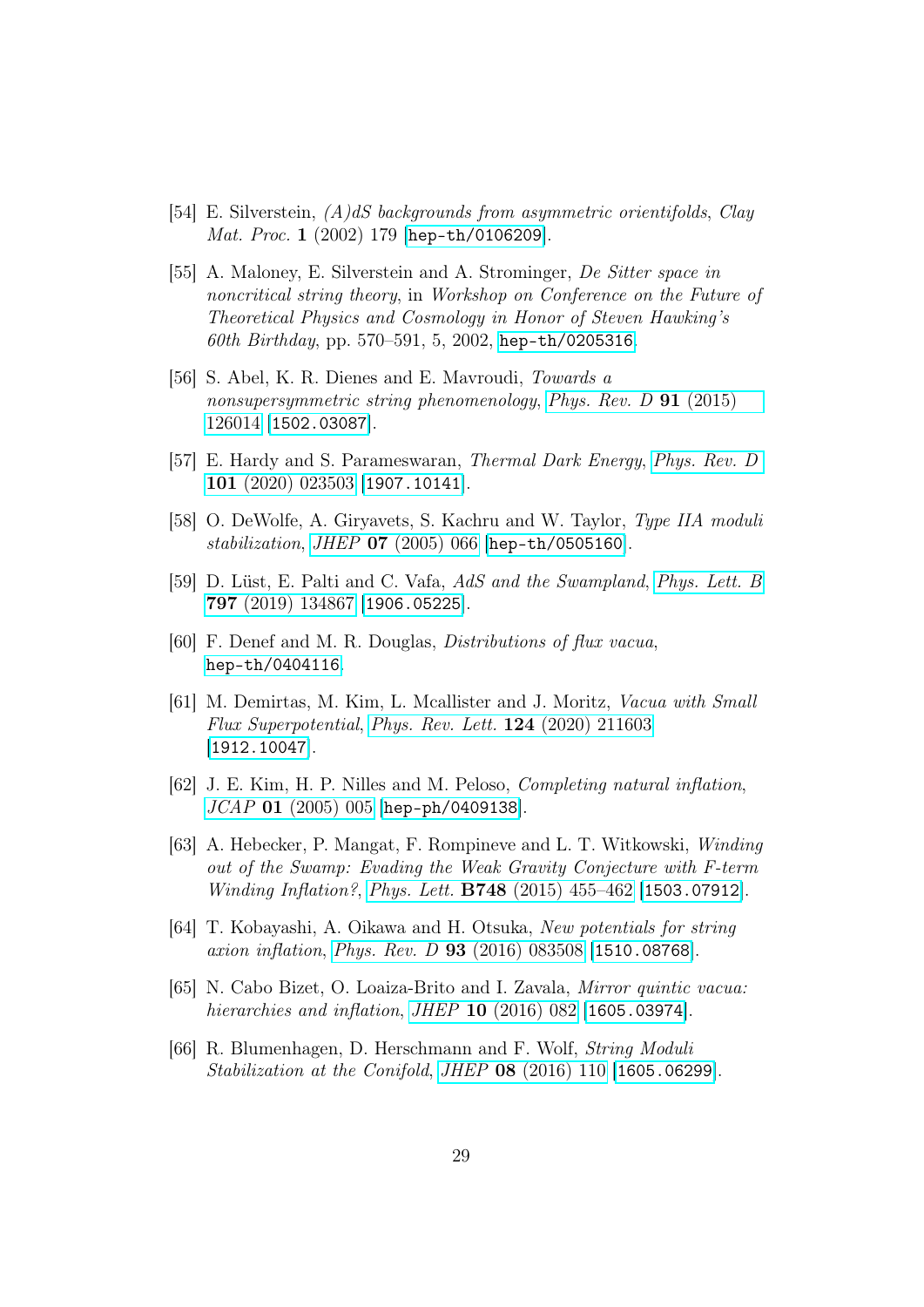- <span id="page-29-0"></span>[67] R. Blumenhagen, D. Herschmann and F. Wolf, Challenges for Moduli Stabilization and String Cosmology near the Conifold, [PoS](https://doi.org/10.22323/1.292.0104) [CORFU2016](https://doi.org/10.22323/1.292.0104) (2017) 104 [[1704.04140](https://arxiv.org/abs/1704.04140)].
- <span id="page-29-1"></span>[68] A. Hebecker, P. Mangat, F. Rompineve and L. T. Witkowski, Tuning and Backreaction in F-term Axion Monodromy Inflation, [Nucl. Phys.](https://doi.org/10.1016/j.nuclphysb.2015.03.015) B 894 [\(2015\) 456](https://doi.org/10.1016/j.nuclphysb.2015.03.015) [[1411.2032](https://arxiv.org/abs/1411.2032)].
- <span id="page-29-6"></span>[69] A. Hebecker, S. Leonhardt, J. Moritz and A. Westphal, Thraxions: Ultralight Throat Axions, JHEP 04 [\(2019\) 158](https://doi.org/10.1007/JHEP04(2019)158) [[1812.03999](https://arxiv.org/abs/1812.03999)].
- <span id="page-29-2"></span>[70] J. March-Russell and R. Petrossian-Byrne, QCD, Flavor, and the de Sitter Swampland, [2006.01144](https://arxiv.org/abs/2006.01144).
- <span id="page-29-3"></span>[71] E. Palti, On Natural Inflation and Moduli Stabilisation in String Theory, JHEP 10 [\(2015\) 188](https://doi.org/10.1007/JHEP10(2015)188) [[1508.00009](https://arxiv.org/abs/1508.00009)].
- <span id="page-29-4"></span>[72] A. Westphal, de Sitter string vacua from Kahler uplifting, [JHEP](https://doi.org/10.1088/1126-6708/2007/03/102) 03 [\(2007\) 102](https://doi.org/10.1088/1126-6708/2007/03/102) [[hep-th/0611332](https://arxiv.org/abs/hep-th/0611332)].
- [73] S. de Alwis and K. Givens, Physical Vacua in IIB Compactifications with a Single Kaehler Modulus, JHEP 10 [\(2011\) 109](https://doi.org/10.1007/JHEP10(2011)109) [[1106.0759](https://arxiv.org/abs/1106.0759)].
- <span id="page-29-7"></span>[74] M. Rummel and A. Westphal, A sufficient condition for de Sitter vacua in type IIB string theory, JHEP 01 [\(2012\) 020](https://doi.org/10.1007/JHEP01(2012)020) [[1107.2115](https://arxiv.org/abs/1107.2115)].
- [75] M. Cicoli, A. Maharana, F. Quevedo and C. Burgess, De Sitter String Vacua from Dilaton-dependent Non-perturbative Effects, [JHEP](https://doi.org/10.1007/JHEP06(2012)011) 06 [\(2012\) 011](https://doi.org/10.1007/JHEP06(2012)011) [[1203.1750](https://arxiv.org/abs/1203.1750)].
- [76] J. Louis, M. Rummel, R. Valandro and A. Westphal, Building an explicit de Sitter, JHEP 10 [\(2012\) 163](https://doi.org/10.1007/JHEP10(2012)163) [[1208.3208](https://arxiv.org/abs/1208.3208)].
- [77] J. Blåbäck, D. Roest and I. Zavala, De Sitter Vacua from Nonperturbative Flux Compactifications, [Phys. Rev. D](https://doi.org/10.1103/PhysRevD.90.024065) 90 (2014) [024065](https://doi.org/10.1103/PhysRevD.90.024065) [[1312.5328](https://arxiv.org/abs/1312.5328)].
- <span id="page-29-8"></span>[78] M. Rummel and Y. Sumitomo, De Sitter Vacua from a D-term Generated Racetrack Uplift, JHEP 01 [\(2015\) 015](https://doi.org/10.1007/JHEP01(2015)015) [[1407.7580](https://arxiv.org/abs/1407.7580)].
- <span id="page-29-5"></span>[79] A. P. Braun, M. Rummel, Y. Sumitomo and R. Valandro, De Sitter vacua from a D-term generated racetrack potential in hypersurface Calabi-Yau compactifications, JHEP 12 [\(2015\) 033](https://doi.org/10.1007/JHEP12(2015)033) [[1509.06918](https://arxiv.org/abs/1509.06918)].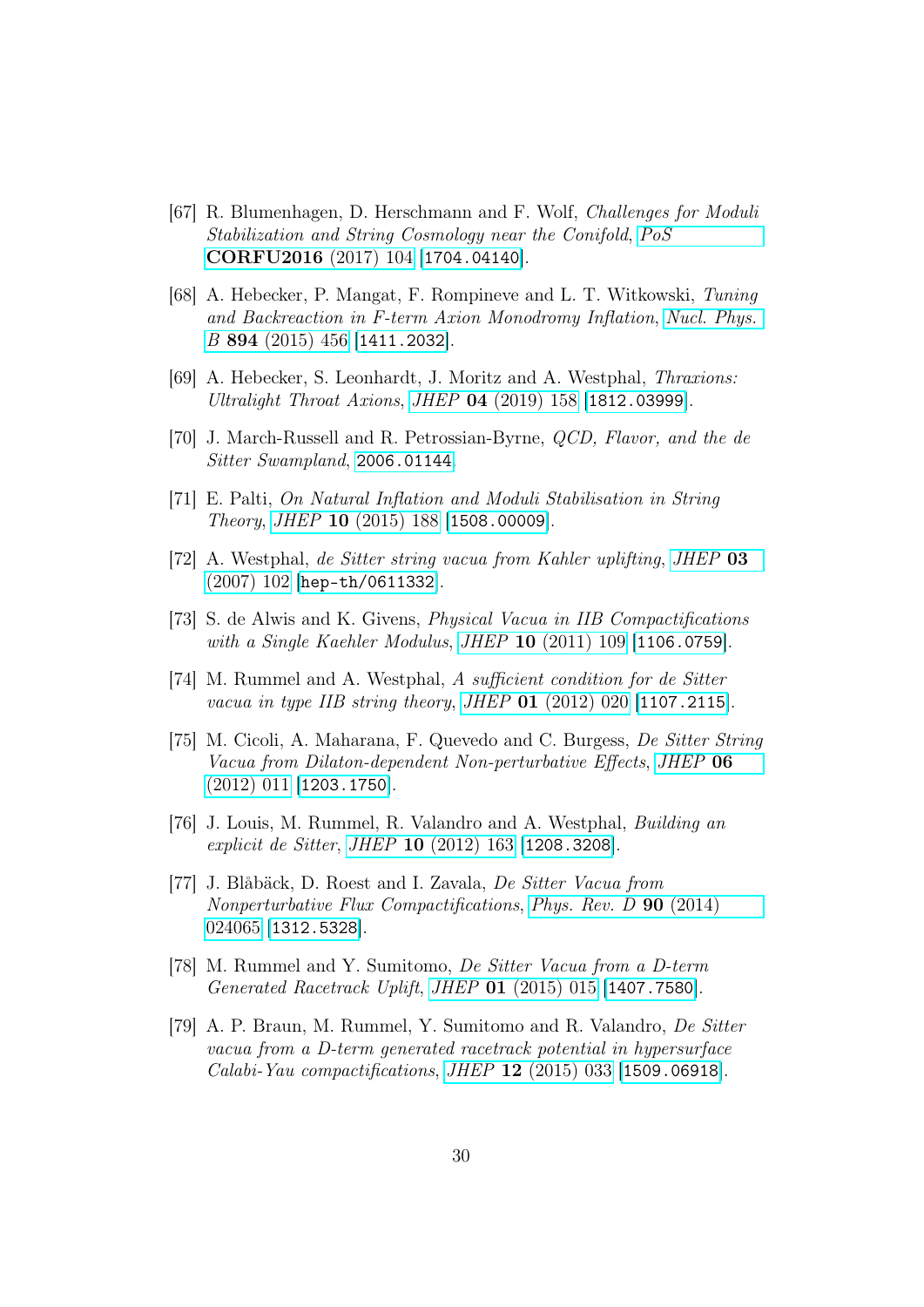- <span id="page-30-0"></span>[80] A. Hebecker, S. C. Kraus and L. T. Witkowski, D7-Brane Chaotic Inflation, [Phys. Lett. B](https://doi.org/10.1016/j.physletb.2014.08.028) 737 (2014)  $16-22$  [[1404.3711](https://arxiv.org/abs/1404.3711)].
- <span id="page-30-6"></span>[81] M. Arends, A. Hebecker, K. Heimpel, S. C. Kraus, D. Lust, C. Mayrhofer et al., D7-Brane Moduli Space in Axion Monodromy and Fluxbrane Inflation, Fortsch. Phys. 62 [\(2014\) 647–702](https://doi.org/10.1002/prop.201400045) [[1405.0283](https://arxiv.org/abs/1405.0283)].
- [82] L. McAllister, E. Silverstein, A. Westphal and T. Wrase, The Powers of Monodromy, JHEP 09 [\(2014\) 123](https://doi.org/10.1007/JHEP09(2014)123) [[1405.3652](https://arxiv.org/abs/1405.3652)].
- [83] R. Blumenhagen, D. Herschmann and E. Plauschinn, The Challenge of Realizing F-term Axion Monodromy Inflation in String Theory, JHEP 01 [\(2015\) 007](https://doi.org/10.1007/JHEP01(2015)007) [[1409.7075](https://arxiv.org/abs/1409.7075)].
- [84] H. Hayashi, R. Matsuda and T. Watari, Issues in Complex Structure Moduli Inflation, [1410.7522](https://arxiv.org/abs/1410.7522).
- [85] H. Abe, T. Kobayashi and H. Otsuka, Natural inflation with and without modulations in type IIB string theory, JHEP 04 [\(2015\) 160](https://doi.org/10.1007/JHEP04(2015)160) [[1411.4768](https://arxiv.org/abs/1411.4768)].
- [86] I. García-Etxebarria, T. W. Grimm and I. Valenzuela, Special Points of Inflation in Flux Compactifications, [Nucl. Phys. B](https://doi.org/10.1016/j.nuclphysb.2015.08.008) 899 (2015) [414–443](https://doi.org/10.1016/j.nuclphysb.2015.08.008) [[1412.5537](https://arxiv.org/abs/1412.5537)].
- [87] F. Baume and E. Palti, Backreacted Axion Field Ranges in String Theory, JHEP 08 [\(2016\) 043](https://doi.org/10.1007/JHEP08(2016)043) [[1602.06517](https://arxiv.org/abs/1602.06517)].
- <span id="page-30-1"></span>[88] A. Hebecker, D. Junghans and A. Schachner, Large Field Ranges from Aligned and Misaligned Winding, JHEP 03 [\(2019\) 192](https://doi.org/10.1007/JHEP03(2019)192) [[1812.05626](https://arxiv.org/abs/1812.05626)].
- <span id="page-30-2"></span>[89] S. Hosono, A. Klemm and S. Theisen, Lectures on mirror symmetry, [Lect. Notes Phys.](https://doi.org/10.1007/3-540-58453-6_13) 436 (1994) 235–280 [[hep-th/9403096](https://arxiv.org/abs/hep-th/9403096)].
- <span id="page-30-3"></span>[90] T. W. Grimm and J. Louis, The Effective action of  $N = 1$  Calabi-Yau orientifolds, [Nucl. Phys. B](https://doi.org/10.1016/j.nuclphysb.2004.08.005) 699 (2004) 387 [[hep-th/0403067](https://arxiv.org/abs/hep-th/0403067)].
- <span id="page-30-4"></span>[91] P. Corvilain, T. W. Grimm and D. Regalado, Shift-symmetries and gauge coupling functions in orientifolds and F-theory, [JHEP](https://doi.org/10.1007/JHEP05(2017)059) 05 [\(2017\) 059](https://doi.org/10.1007/JHEP05(2017)059) [[1607.03897](https://arxiv.org/abs/1607.03897)].
- <span id="page-30-5"></span>[92] F. Carta, A. Mininno, N. Righi and A. Westphal, Gopakumar-Vafa Hierarchies in Winding Inflation and Uplifts, [2101.07272](https://arxiv.org/abs/2101.07272).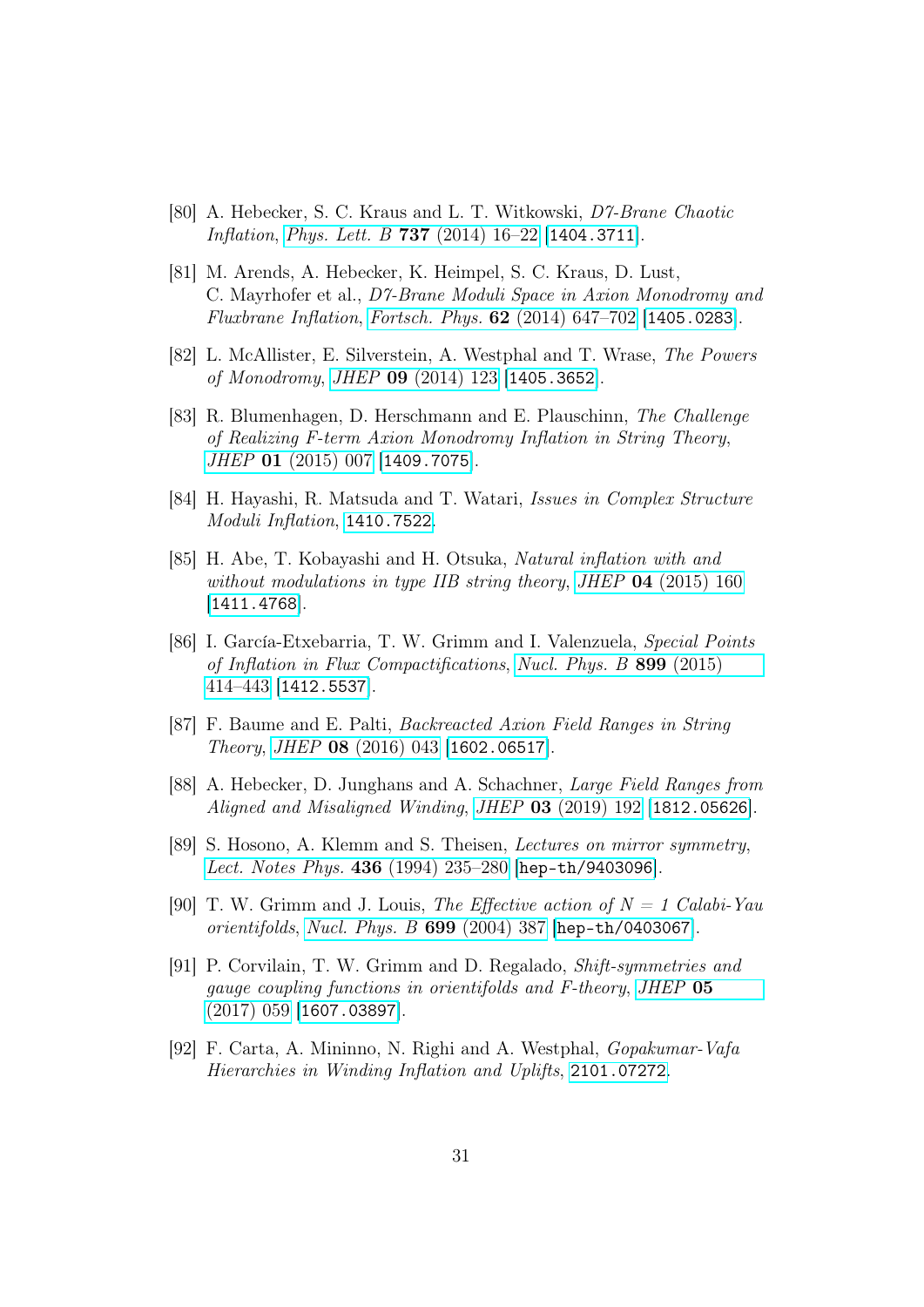- <span id="page-31-0"></span>[93] S. R. Coleman and F. De Luccia, Gravitational Effects on and of Vacuum Decay, [Phys. Rev. D](https://doi.org/10.1103/PhysRevD.21.3305) **21** (1980) 3305.
- <span id="page-31-6"></span>[94] E. Witten, Instability of the Kaluza-Klein Vacuum, [Nucl. Phys. B](https://doi.org/10.1016/0550-3213(82)90007-4) 195 [\(1982\) 481–492.](https://doi.org/10.1016/0550-3213(82)90007-4)
- <span id="page-31-7"></span>[95] I. García Etxebarria, M. Montero, K. Sousa and I. Valenzuela, Nothing is certain in string compactifications, [2005.06494](https://arxiv.org/abs/2005.06494).
- <span id="page-31-1"></span>[96] D. Gallego, On the Effective Description of Large Volume Compactifications, JHEP 06 [\(2011\) 087](https://doi.org/10.1007/JHEP06(2011)087) [[1103.5469](https://arxiv.org/abs/1103.5469)].
- <span id="page-31-2"></span>[97] M. Cicoli, S. Krippendorf, C. Mayrhofer, F. Quevedo and R. Valandro, D-Branes at del Pezzo Singularities: Global Embedding and Moduli Stabilisation, JHEP 09 [\(2012\) 019](https://doi.org/10.1007/JHEP09(2012)019) [[1206.5237](https://arxiv.org/abs/1206.5237)].
- <span id="page-31-3"></span>[98] D. Gallego, M. C. D. Marsh, B. Vercnocke and T. Wrase, A New Class of de Sitter Vacua in Type IIB Large Volume Compactifications, JHEP 10 [\(2017\) 193](https://doi.org/10.1007/JHEP10(2017)193) [[1707.01095](https://arxiv.org/abs/1707.01095)].
- <span id="page-31-4"></span>[99] R. Kallosh, A. Linde, B. Vercnocke and T. Wrase, Analytic Classes of Metastable de Sitter Vacua, JHEP 10 [\(2014\) 011](https://doi.org/10.1007/JHEP10(2014)011) [[1406.4866](https://arxiv.org/abs/1406.4866)].
- <span id="page-31-5"></span>[100] M. C. D. Marsh, B. Vercnocke and T. Wrase, Decoupling and de Sitter Vacua in Approximate No-Scale Supergravities, [JHEP](https://doi.org/10.1007/JHEP05(2015)081) 05 [\(2015\) 081](https://doi.org/10.1007/JHEP05(2015)081) [[1411.6625](https://arxiv.org/abs/1411.6625)].
- <span id="page-31-8"></span>[101] K. Becker, M. Becker, M. Haack and J. Louis, Supersymmetry breaking and alpha-prime corrections to flux induced potentials, [JHEP](https://doi.org/10.1088/1126-6708/2002/06/060) 06 [\(2002\) 060](https://doi.org/10.1088/1126-6708/2002/06/060) [[hep-th/0204254](https://arxiv.org/abs/hep-th/0204254)].
- <span id="page-31-9"></span>[102] S. de Alwis, R. Gupta, E. Hatefi and F. Quevedo, Stability, Tunneling and Flux Changing de Sitter Transitions in the Large Volume String Scenario, JHEP 11 [\(2013\) 179](https://doi.org/10.1007/JHEP11(2013)179) [[1308.1222](https://arxiv.org/abs/1308.1222)].
- <span id="page-31-10"></span>[103] J. P. Conlon and F. Quevedo, Putting the Boot into the Swampland, JHEP 03 [\(2019\) 005](https://doi.org/10.1007/JHEP03(2019)005) [[1811.06276](https://arxiv.org/abs/1811.06276)].
- <span id="page-31-11"></span>[104] A. Strominger, S.-T. Yau and E. Zaslow, Mirror symmetry is T duality, Nucl. Phys. B 479 (1996) 243-259 [[hep-th/9606040](https://arxiv.org/abs/hep-th/9606040)].
- [105] M. Kontsevich and Y. Soibelman, Homological mirror symmetry and torus fibrations, in KIAS Annual International Conference on Symplectic Geometry and Mirror Symmetry, p. 203–263, 11, 2000, [math/0011041](https://arxiv.org/abs/math/0011041).